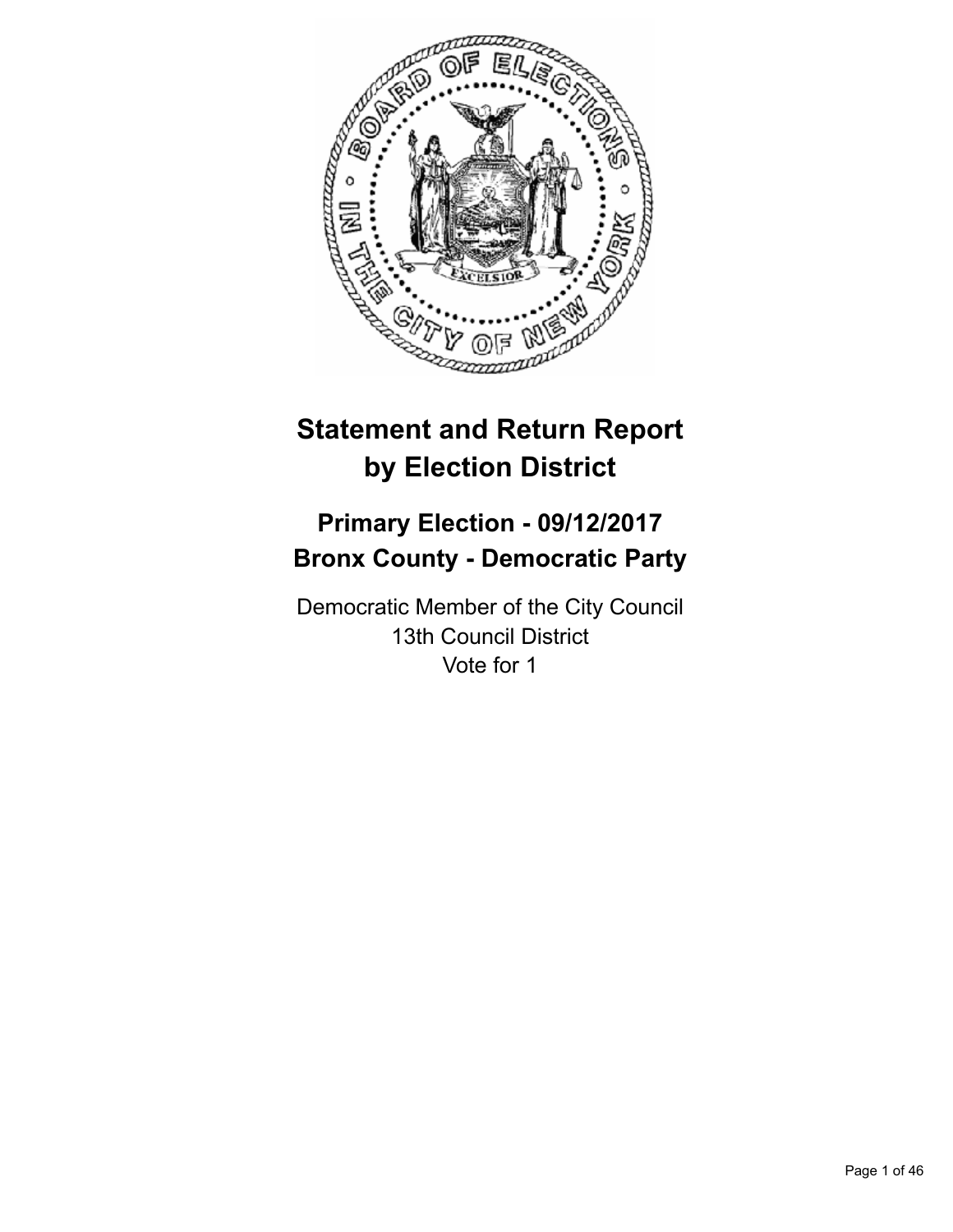

| <b>PUBLIC COUNTER</b>                                    | 51 |
|----------------------------------------------------------|----|
| <b>MANUALLY COUNTED EMERGENCY</b>                        | 0  |
| ABSENTEE / MILITARY                                      | 2  |
| AFFIDAVIT                                                |    |
| <b>Total Ballots</b>                                     | 54 |
| Less - Inapplicable Federal/Special Presidential Ballots | 0  |
| <b>Total Applicable Ballots</b>                          | 54 |
| VICTOR R. ORTIZ                                          | 0  |
| <b>EGIDIO SEMENTILLI</b>                                 |    |
| <b>MARK GJONAJ</b>                                       | 31 |
| <b>MARJORIE VELAZQUEZ</b>                                | 17 |
| JOHN C. DOYLE                                            | 4  |
| JACKSON PALMER (WRITE-IN)                                | 1  |
| <b>Total Votes</b>                                       | 54 |

# **002/80**

| <b>PUBLIC COUNTER</b>                                    | 29             |
|----------------------------------------------------------|----------------|
| <b>MANUALLY COUNTED EMERGENCY</b>                        | 0              |
| ABSENTEE / MILITARY                                      | $\overline{2}$ |
| <b>AFFIDAVIT</b>                                         | 1              |
| <b>Total Ballots</b>                                     | 32             |
| Less - Inapplicable Federal/Special Presidential Ballots | 0              |
| <b>Total Applicable Ballots</b>                          | 32             |
| VICTOR R. ORTIZ                                          | 0              |
| <b>EGIDIO SEMENTILLI</b>                                 | 0              |
| <b>MARK GJONAJ</b>                                       | 11             |
| <b>MARJORIE VELAZQUEZ</b>                                | 18             |
| JOHN C. DOYLE                                            | 2              |
| <b>Total Votes</b>                                       | 31             |
| Unrecorded                                               | 1              |

| PUBLIC COUNTER                                           | 94             |
|----------------------------------------------------------|----------------|
| <b>MANUALLY COUNTED EMERGENCY</b>                        | 0              |
| ABSENTEE / MILITARY                                      | 2              |
| AFFIDAVIT                                                | 0              |
| <b>Total Ballots</b>                                     | 96             |
| Less - Inapplicable Federal/Special Presidential Ballots | 0              |
| <b>Total Applicable Ballots</b>                          | 96             |
| <b>VICTOR R. ORTIZ</b>                                   | 1              |
| <b>EGIDIO SEMENTILLI</b>                                 | $\overline{2}$ |
| MARK GJONAJ                                              | 48             |
| <b>MARJORIE VELAZQUEZ</b>                                | 26             |
| JOHN C. DOYLE                                            | 18             |
| <b>Total Votes</b>                                       | 95             |
| Unrecorded                                               | 1              |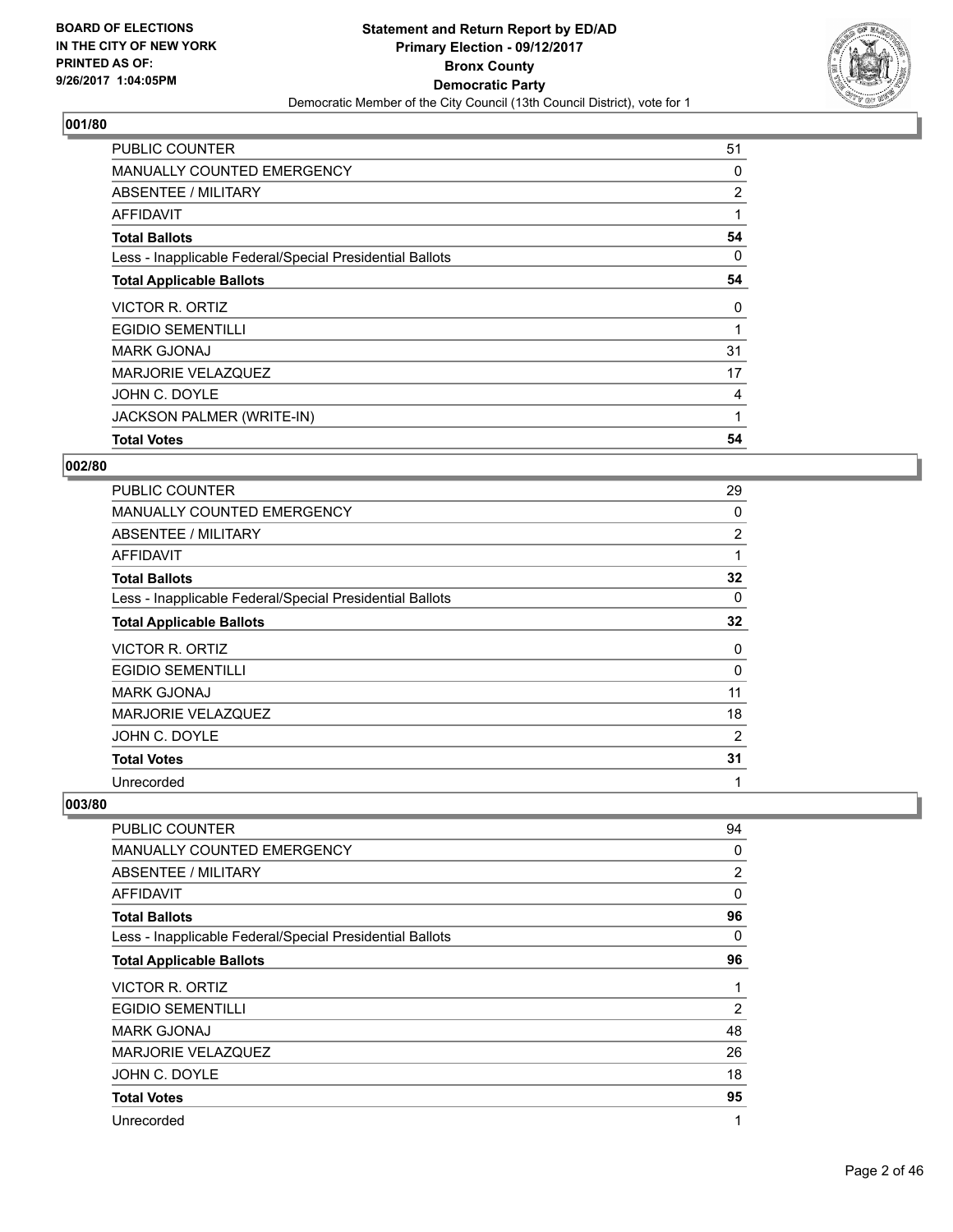

| <b>PUBLIC COUNTER</b>                                    | 26 |
|----------------------------------------------------------|----|
| <b>MANUALLY COUNTED EMERGENCY</b>                        | 0  |
| ABSENTEE / MILITARY                                      | 0  |
| <b>AFFIDAVIT</b>                                         | 0  |
| <b>Total Ballots</b>                                     | 26 |
| Less - Inapplicable Federal/Special Presidential Ballots | 0  |
| <b>Total Applicable Ballots</b>                          | 26 |
| VICTOR R. ORTIZ                                          | 0  |
| <b>EGIDIO SEMENTILLI</b>                                 |    |
| <b>MARK GJONAJ</b>                                       | 15 |
| <b>MARJORIE VELAZQUEZ</b>                                | 8  |
| JOHN C. DOYLE                                            | 2  |
| <b>Total Votes</b>                                       | 26 |

## **005/80**

| <b>PUBLIC COUNTER</b>                                    | 40           |
|----------------------------------------------------------|--------------|
| <b>MANUALLY COUNTED EMERGENCY</b>                        | $\mathbf{0}$ |
| ABSENTEE / MILITARY                                      |              |
| AFFIDAVIT                                                | 0            |
| <b>Total Ballots</b>                                     | 41           |
| Less - Inapplicable Federal/Special Presidential Ballots | 0            |
| <b>Total Applicable Ballots</b>                          | 41           |
| VICTOR R. ORTIZ                                          | 2            |
| <b>EGIDIO SEMENTILLI</b>                                 | 0            |
| <b>MARK GJONAJ</b>                                       | 26           |
| <b>MARJORIE VELAZQUEZ</b>                                | 11           |
| JOHN C. DOYLE                                            | 2            |
| <b>Total Votes</b>                                       | 41           |

| <b>Total Votes</b>                                       | 59             |
|----------------------------------------------------------|----------------|
| JOHN C. DOYLE                                            | 9              |
| <b>MARJORIE VELAZQUEZ</b>                                | 17             |
| <b>MARK GJONAJ</b>                                       | 28             |
| <b>EGIDIO SEMENTILLI</b>                                 | 5              |
| <b>VICTOR R. ORTIZ</b>                                   | 0              |
| <b>Total Applicable Ballots</b>                          | 59             |
| Less - Inapplicable Federal/Special Presidential Ballots | 0              |
| <b>Total Ballots</b>                                     | 59             |
| AFFIDAVIT                                                | 0              |
| ABSENTEE / MILITARY                                      | $\overline{2}$ |
| MANUALLY COUNTED EMERGENCY                               | 0              |
| PUBLIC COUNTER                                           | 57             |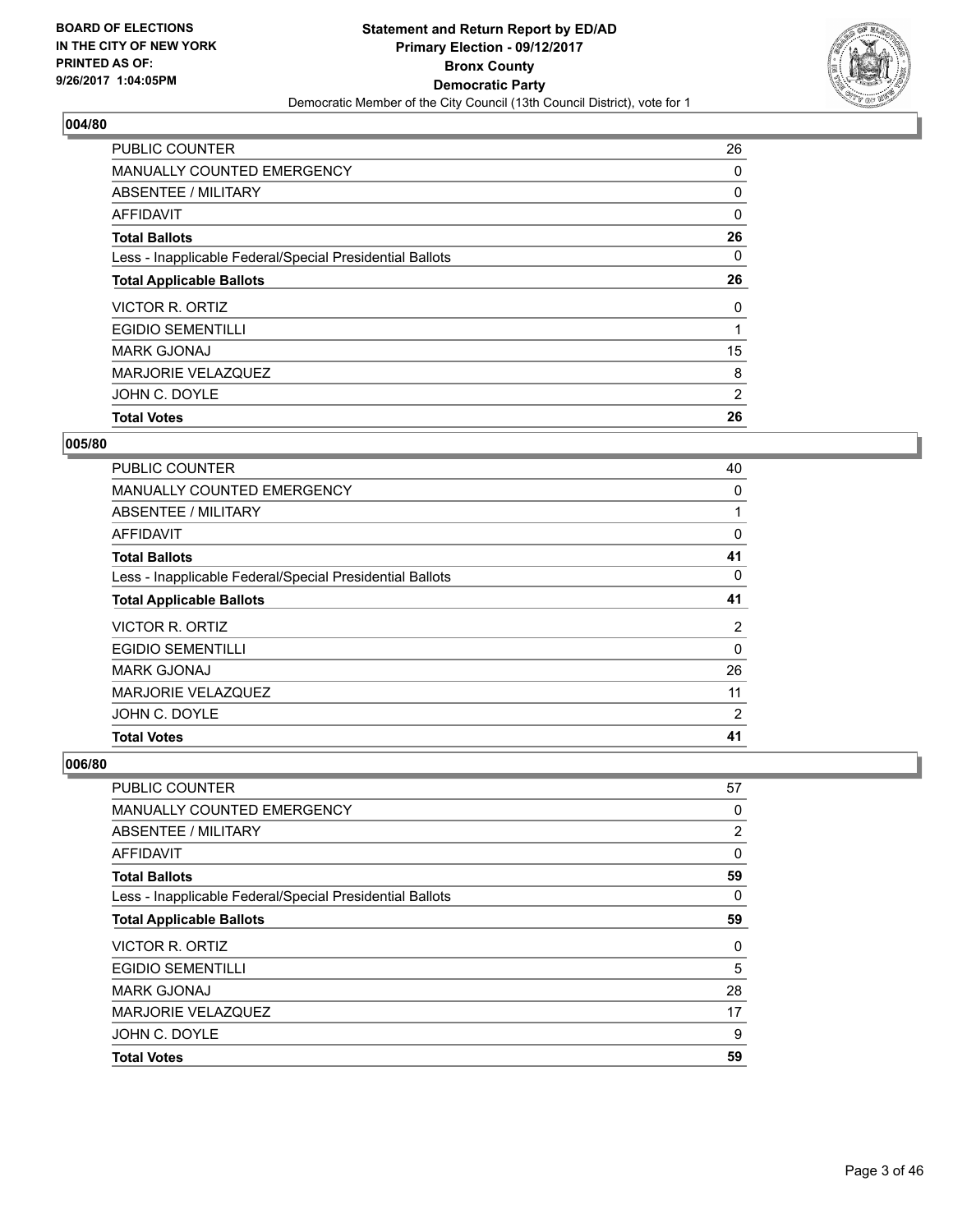

| <b>PUBLIC COUNTER</b>                                    | 62             |
|----------------------------------------------------------|----------------|
| <b>MANUALLY COUNTED EMERGENCY</b>                        | 0              |
| ABSENTEE / MILITARY                                      | 0              |
| AFFIDAVIT                                                | 2              |
| <b>Total Ballots</b>                                     | 64             |
| Less - Inapplicable Federal/Special Presidential Ballots | 0              |
| <b>Total Applicable Ballots</b>                          | 64             |
| VICTOR R. ORTIZ                                          | $\overline{2}$ |
| <b>EGIDIO SEMENTILLI</b>                                 |                |
| <b>MARK GJONAJ</b>                                       | 43             |
| <b>MARJORIE VELAZQUEZ</b>                                | 13             |
| JOHN C. DOYLE                                            | 5              |
| <b>Total Votes</b>                                       | 64             |

#### **008/80**

| PUBLIC COUNTER                                           | 38 |
|----------------------------------------------------------|----|
| <b>MANUALLY COUNTED EMERGENCY</b>                        | 0  |
| ABSENTEE / MILITARY                                      | 2  |
| <b>AFFIDAVIT</b>                                         | 1  |
| <b>Total Ballots</b>                                     | 41 |
| Less - Inapplicable Federal/Special Presidential Ballots | 0  |
| <b>Total Applicable Ballots</b>                          | 41 |
| <b>VICTOR R. ORTIZ</b>                                   | 4  |
| <b>EGIDIO SEMENTILLI</b>                                 | 0  |
| <b>MARK GJONAJ</b>                                       | 19 |
| <b>MARJORIE VELAZQUEZ</b>                                | 14 |
| JOHN C. DOYLE                                            | 3  |
| <b>Total Votes</b>                                       | 40 |
| Unrecorded                                               | 1  |

| <b>PUBLIC COUNTER</b>                                    | 44 |
|----------------------------------------------------------|----|
| MANUALLY COUNTED EMERGENCY                               | 0  |
| ABSENTEE / MILITARY                                      |    |
| AFFIDAVIT                                                | 0  |
| <b>Total Ballots</b>                                     | 45 |
| Less - Inapplicable Federal/Special Presidential Ballots | 0  |
| <b>Total Applicable Ballots</b>                          | 45 |
| <b>VICTOR R. ORTIZ</b>                                   | 2  |
| <b>EGIDIO SEMENTILLI</b>                                 | 0  |
| <b>MARK GJONAJ</b>                                       | 24 |
| <b>MARJORIE VELAZQUEZ</b>                                | 11 |
| JOHN C. DOYLE                                            | 5  |
| <b>Total Votes</b>                                       | 42 |
| Unrecorded                                               | 3  |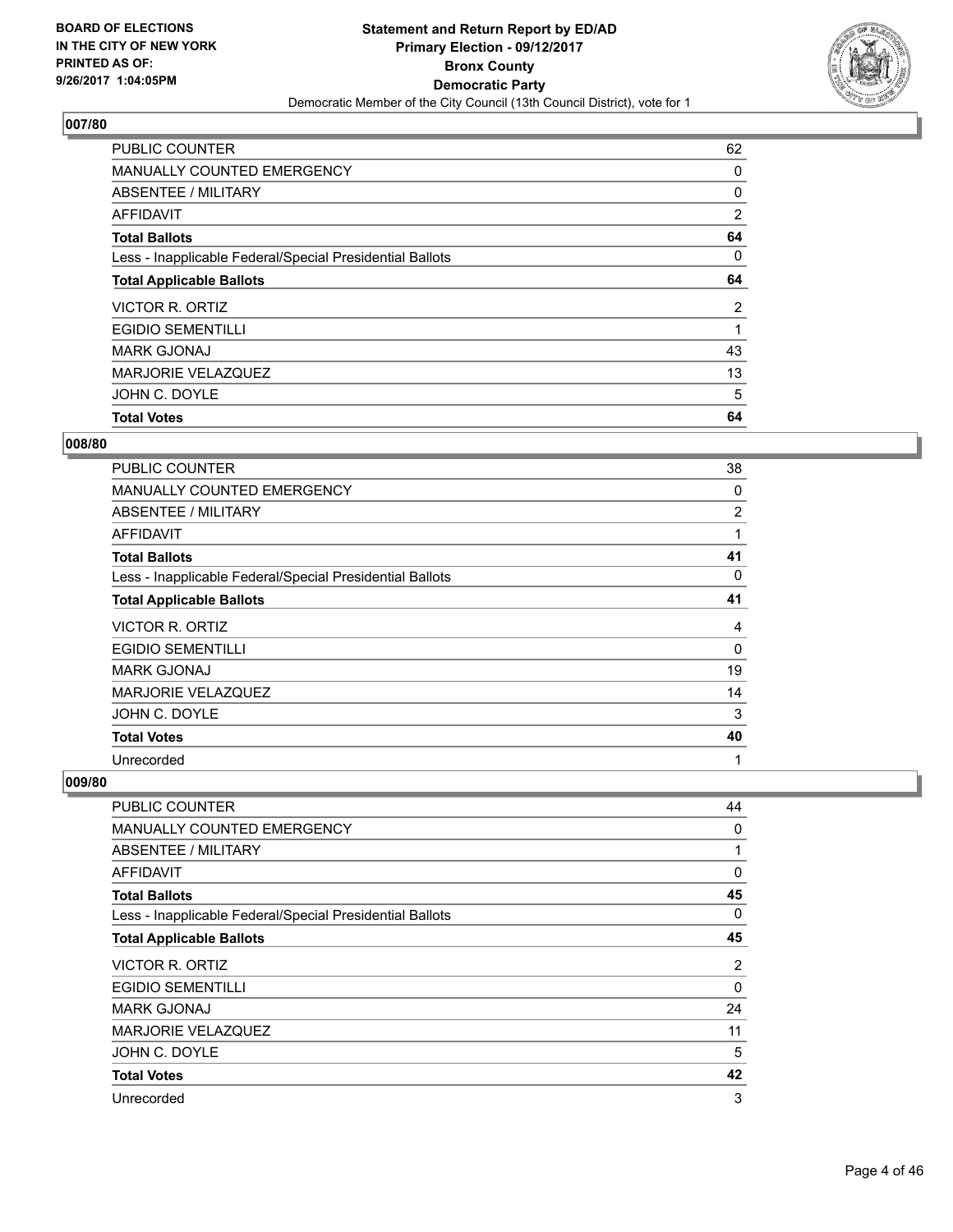

| <b>PUBLIC COUNTER</b>                                    | 68 |
|----------------------------------------------------------|----|
| <b>MANUALLY COUNTED EMERGENCY</b>                        | 0  |
| ABSENTEE / MILITARY                                      |    |
| AFFIDAVIT                                                | 0  |
| <b>Total Ballots</b>                                     | 69 |
| Less - Inapplicable Federal/Special Presidential Ballots | 0  |
| <b>Total Applicable Ballots</b>                          | 69 |
| <b>VICTOR R. ORTIZ</b>                                   | 6  |
| <b>EGIDIO SEMENTILLI</b>                                 | 1  |
| <b>MARK GJONAJ</b>                                       | 33 |
| MARJORIE VELAZQUEZ                                       | 20 |
| JOHN C. DOYLE                                            | 8  |
| <b>Total Votes</b>                                       | 68 |
| Unrecorded                                               | 1  |

## **011/80**

| <b>PUBLIC COUNTER</b>                                    | 19 |
|----------------------------------------------------------|----|
| MANUALLY COUNTED EMERGENCY                               | 0  |
| ABSENTEE / MILITARY                                      | 0  |
| AFFIDAVIT                                                | 0  |
| <b>Total Ballots</b>                                     | 19 |
| Less - Inapplicable Federal/Special Presidential Ballots | 0  |
| <b>Total Applicable Ballots</b>                          | 19 |
| VICTOR R. ORTIZ                                          |    |
| <b>EGIDIO SEMENTILLI</b>                                 | 0  |
| <b>MARK GJONAJ</b>                                       | 7  |
| <b>MARJORIE VELAZQUEZ</b>                                | 9  |
| JOHN C. DOYLE                                            | 2  |
| <b>Total Votes</b>                                       | 19 |

| <b>PUBLIC COUNTER</b>                                    | 149 |
|----------------------------------------------------------|-----|
| <b>MANUALLY COUNTED EMERGENCY</b>                        | 0   |
| ABSENTEE / MILITARY                                      | 6   |
| AFFIDAVIT                                                | 3   |
| <b>Total Ballots</b>                                     | 158 |
| Less - Inapplicable Federal/Special Presidential Ballots | 0   |
| <b>Total Applicable Ballots</b>                          | 158 |
| VICTOR R. ORTIZ                                          | 5   |
| <b>EGIDIO SEMENTILLI</b>                                 | 0   |
| <b>MARK GJONAJ</b>                                       | 58  |
| <b>MARJORIE VELAZQUEZ</b>                                | 84  |
| JOHN C. DOYLE                                            | 7   |
| <b>Total Votes</b>                                       | 154 |
| Unrecorded                                               | 4   |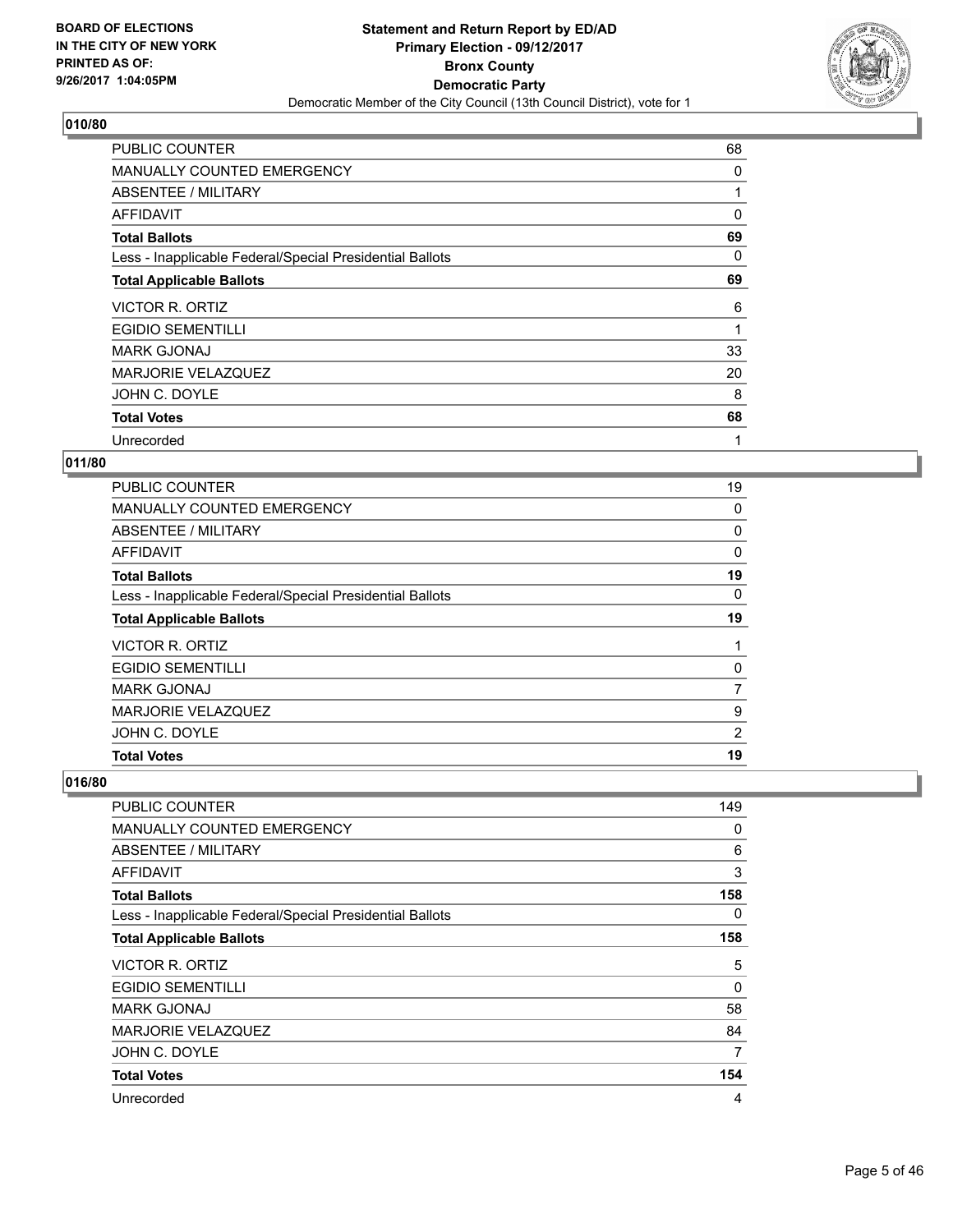

| <b>PUBLIC COUNTER</b>                                    | 89 |
|----------------------------------------------------------|----|
| <b>MANUALLY COUNTED EMERGENCY</b>                        | 0  |
| ABSENTEE / MILITARY                                      | 5  |
| AFFIDAVIT                                                | 1  |
| <b>Total Ballots</b>                                     | 95 |
| Less - Inapplicable Federal/Special Presidential Ballots | 0  |
| <b>Total Applicable Ballots</b>                          | 95 |
| <b>VICTOR R. ORTIZ</b>                                   | 3  |
| <b>EGIDIO SEMENTILLI</b>                                 | 1  |
|                                                          |    |
| <b>MARK GJONAJ</b>                                       | 46 |
| MARJORIE VELAZQUEZ                                       | 41 |
| JOHN C. DOYLE                                            | 3  |
| <b>Total Votes</b>                                       | 94 |

## **018/80**

| <b>PUBLIC COUNTER</b>                                    | 61 |
|----------------------------------------------------------|----|
| <b>MANUALLY COUNTED EMERGENCY</b>                        | 0  |
| ABSENTEE / MILITARY                                      | 0  |
| AFFIDAVIT                                                | 0  |
| <b>Total Ballots</b>                                     | 61 |
| Less - Inapplicable Federal/Special Presidential Ballots | 0  |
| <b>Total Applicable Ballots</b>                          | 61 |
| VICTOR R. ORTIZ                                          | 1  |
| <b>EGIDIO SEMENTILLI</b>                                 | 0  |
| <b>MARK GJONAJ</b>                                       | 36 |
| <b>MARJORIE VELAZQUEZ</b>                                | 18 |
| JOHN C. DOYLE                                            | 4  |
| <b>Total Votes</b>                                       | 59 |
| Unrecorded                                               | 2  |

| PUBLIC COUNTER                                           | 52             |
|----------------------------------------------------------|----------------|
| MANUALLY COUNTED EMERGENCY                               | 0              |
| ABSENTEE / MILITARY                                      | 0              |
| AFFIDAVIT                                                | $\Omega$       |
| <b>Total Ballots</b>                                     | 52             |
| Less - Inapplicable Federal/Special Presidential Ballots | 0              |
| <b>Total Applicable Ballots</b>                          | 52             |
| VICTOR R. ORTIZ                                          | 0              |
| <b>EGIDIO SEMENTILLI</b>                                 | 2              |
| <b>MARK GJONAJ</b>                                       | 33             |
| <b>MARJORIE VELAZQUEZ</b>                                | 13             |
| JOHN C. DOYLE                                            | 2              |
| <b>Total Votes</b>                                       | 50             |
| Unrecorded                                               | $\overline{2}$ |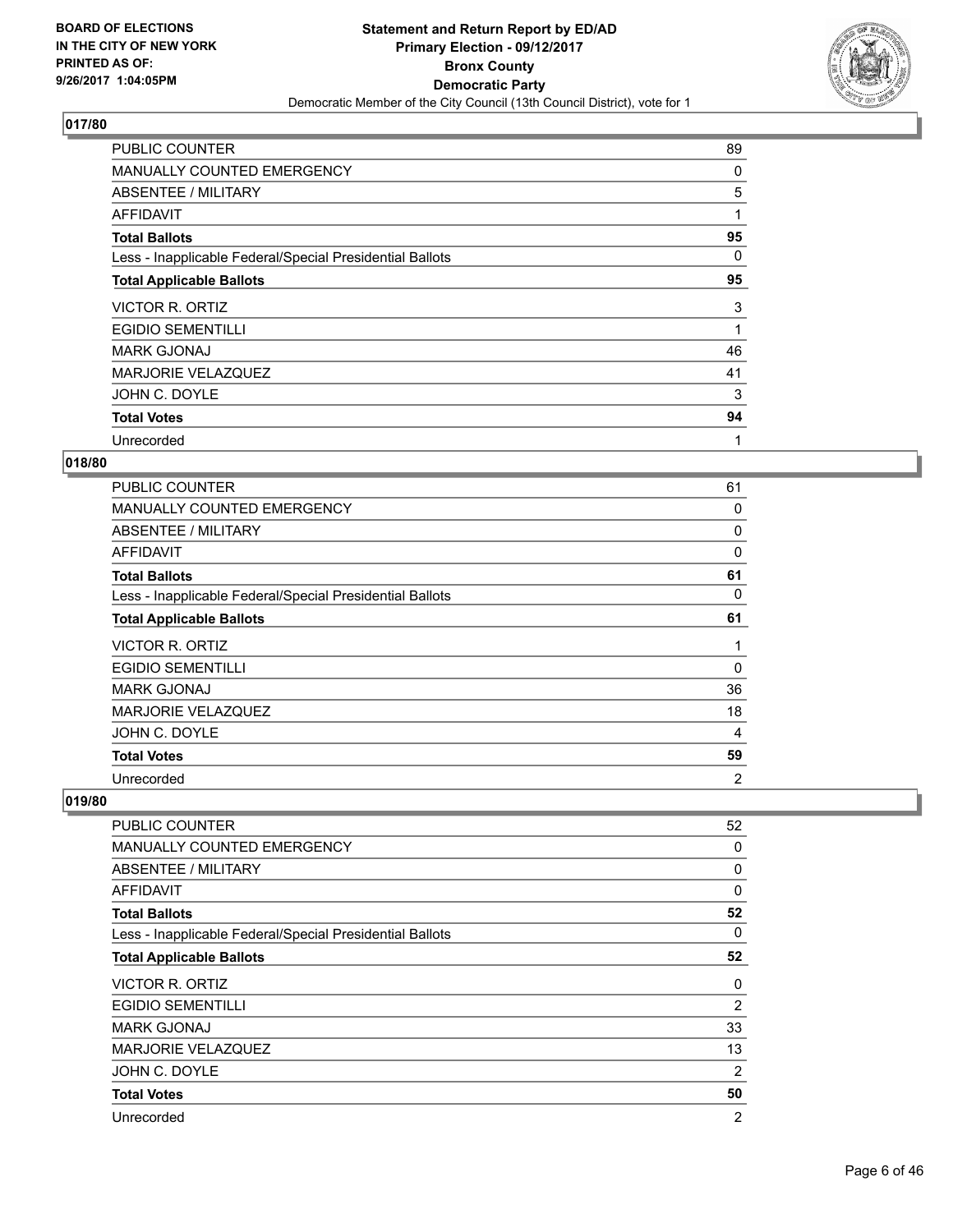

| <b>PUBLIC COUNTER</b>                                    | 117            |
|----------------------------------------------------------|----------------|
| <b>MANUALLY COUNTED EMERGENCY</b>                        | 0              |
| ABSENTEE / MILITARY                                      | 2              |
| AFFIDAVIT                                                | 0              |
| <b>Total Ballots</b>                                     | 119            |
| Less - Inapplicable Federal/Special Presidential Ballots | 0              |
| <b>Total Applicable Ballots</b>                          | 119            |
| <b>VICTOR R. ORTIZ</b>                                   | 4              |
| <b>EGIDIO SEMENTILLI</b>                                 | $\Omega$       |
| <b>MARK GJONAJ</b>                                       | 73             |
| MARJORIE VELAZQUEZ                                       | 33             |
| JOHN C. DOYLE                                            | 7              |
| <b>Total Votes</b>                                       | 117            |
| Unrecorded                                               | $\overline{2}$ |

## **021/80**

| <b>PUBLIC COUNTER</b>                                    | 180            |
|----------------------------------------------------------|----------------|
| MANUALLY COUNTED EMERGENCY                               | 0              |
| ABSENTEE / MILITARY                                      | $\overline{2}$ |
| <b>AFFIDAVIT</b>                                         | $\overline{2}$ |
| <b>Total Ballots</b>                                     | 184            |
| Less - Inapplicable Federal/Special Presidential Ballots | 0              |
| <b>Total Applicable Ballots</b>                          | 184            |
| VICTOR R. ORTIZ                                          | 9              |
| <b>EGIDIO SEMENTILLI</b>                                 | 0              |
| MARK GJONAJ                                              | 86             |
| <b>MARJORIE VELAZQUEZ</b>                                | 74             |
| JOHN C. DOYLE                                            | 7              |
| <b>Total Votes</b>                                       | 176            |
| Unrecorded                                               | 8              |

| <b>PUBLIC COUNTER</b>                                    | 135 |
|----------------------------------------------------------|-----|
| <b>MANUALLY COUNTED EMERGENCY</b>                        | 0   |
| ABSENTEE / MILITARY                                      | 4   |
| <b>AFFIDAVIT</b>                                         | 2   |
| <b>Total Ballots</b>                                     | 141 |
| Less - Inapplicable Federal/Special Presidential Ballots | 0   |
| <b>Total Applicable Ballots</b>                          | 141 |
| VICTOR R. ORTIZ                                          | 7   |
| <b>EGIDIO SEMENTILLI</b>                                 | 1   |
| <b>MARK GJONAJ</b>                                       | 68  |
| <b>MARJORIE VELAZQUEZ</b>                                | 61  |
| JOHN C. DOYLE                                            | 2   |
| <b>Total Votes</b>                                       | 139 |
| Unrecorded                                               | 2   |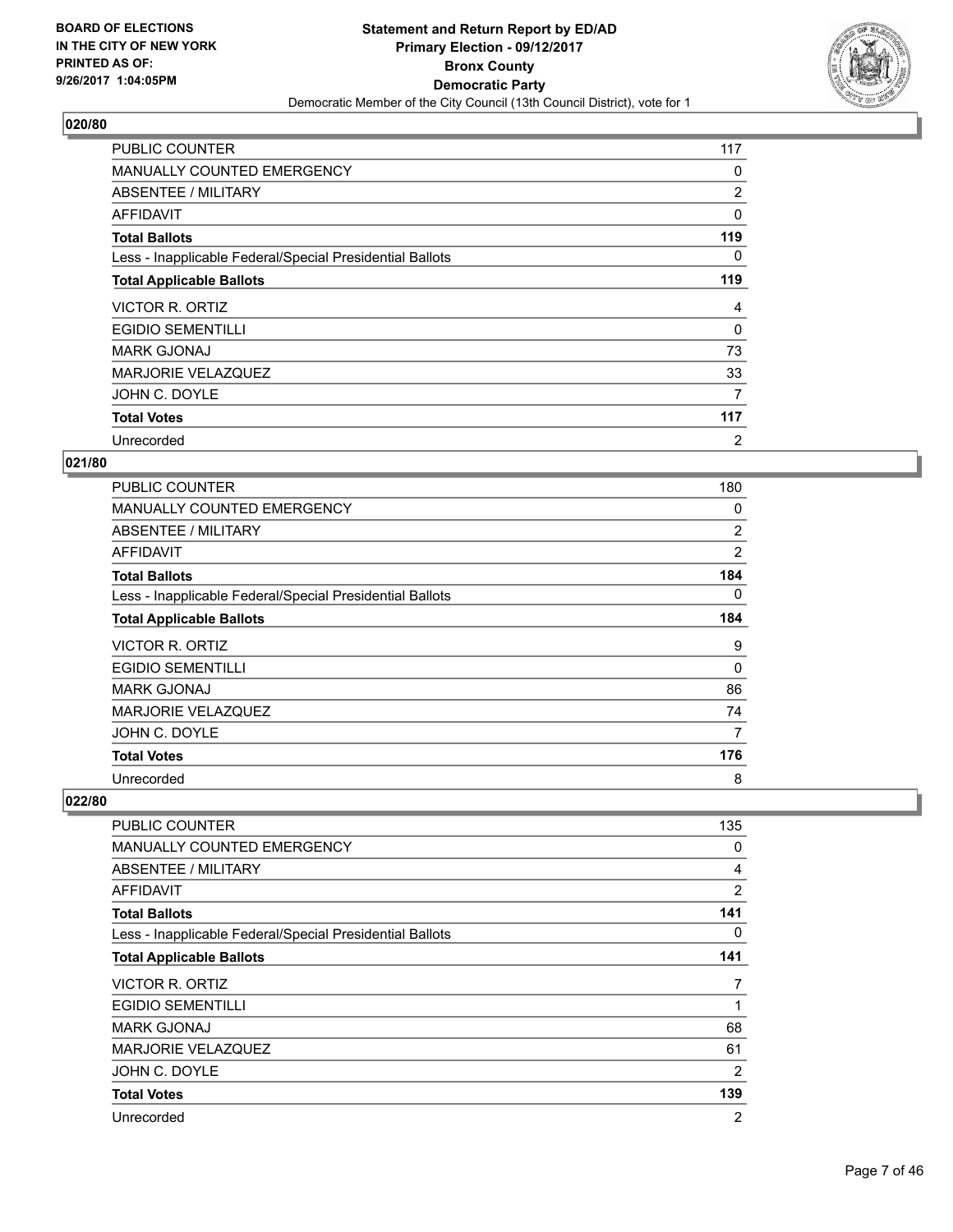

| <b>PUBLIC COUNTER</b>                                    | 109            |
|----------------------------------------------------------|----------------|
| <b>MANUALLY COUNTED EMERGENCY</b>                        | 0              |
| ABSENTEE / MILITARY                                      | 3              |
| AFFIDAVIT                                                | 1              |
| <b>Total Ballots</b>                                     | 113            |
| Less - Inapplicable Federal/Special Presidential Ballots | 0              |
| <b>Total Applicable Ballots</b>                          | 113            |
| <b>VICTOR R. ORTIZ</b>                                   | 6              |
| <b>EGIDIO SEMENTILLI</b>                                 | 0              |
| <b>MARK GJONAJ</b>                                       | 52             |
| <b>MARJORIE VELAZQUEZ</b>                                | 48             |
| JOHN C. DOYLE                                            | 5              |
| <b>Total Votes</b>                                       | 111            |
| Unrecorded                                               | $\overline{2}$ |

## **024/80**

| <b>PUBLIC COUNTER</b>                                    | 112      |
|----------------------------------------------------------|----------|
| <b>MANUALLY COUNTED EMERGENCY</b>                        | 0        |
| ABSENTEE / MILITARY                                      | 3        |
| <b>AFFIDAVIT</b>                                         | 0        |
| <b>Total Ballots</b>                                     | 115      |
| Less - Inapplicable Federal/Special Presidential Ballots | 0        |
| <b>Total Applicable Ballots</b>                          | 115      |
| VICTOR R. ORTIZ                                          | 9        |
| <b>EGIDIO SEMENTILLI</b>                                 | $\Omega$ |
| <b>MARK GJONAJ</b>                                       | 45       |
| MARJORIE VELAZQUEZ                                       | 50       |
| JOHN C. DOYLE                                            | 7        |
| <b>Total Votes</b>                                       | 111      |
| Unrecorded                                               | 4        |

| <b>PUBLIC COUNTER</b>                                    | 112 |
|----------------------------------------------------------|-----|
| <b>MANUALLY COUNTED EMERGENCY</b>                        | 0   |
| ABSENTEE / MILITARY                                      | 0   |
| <b>AFFIDAVIT</b>                                         | 1   |
| <b>Total Ballots</b>                                     | 113 |
| Less - Inapplicable Federal/Special Presidential Ballots | 0   |
| <b>Total Applicable Ballots</b>                          | 113 |
| VICTOR R. ORTIZ                                          | 4   |
| <b>EGIDIO SEMENTILLI</b>                                 | 1   |
| <b>MARK GJONAJ</b>                                       | 64  |
| <b>MARJORIE VELAZQUEZ</b>                                | 38  |
| JOHN C. DOYLE                                            | 3   |
| <b>Total Votes</b>                                       | 110 |
| Unrecorded                                               | 3   |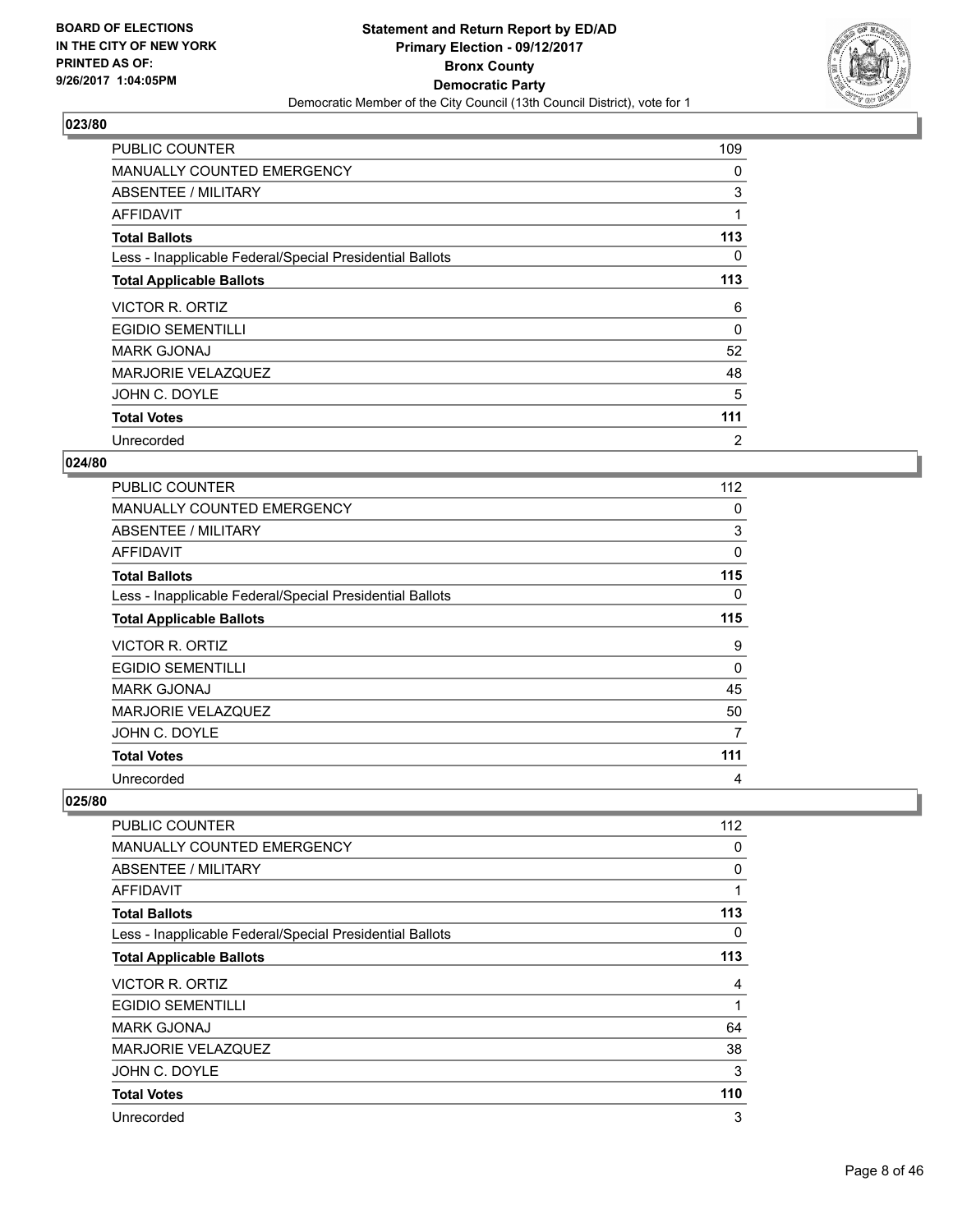

| <b>PUBLIC COUNTER</b>                                    | 105            |
|----------------------------------------------------------|----------------|
| <b>MANUALLY COUNTED EMERGENCY</b>                        | 0              |
| ABSENTEE / MILITARY                                      | 2              |
| AFFIDAVIT                                                | 0              |
| <b>Total Ballots</b>                                     | 107            |
| Less - Inapplicable Federal/Special Presidential Ballots | 0              |
| <b>Total Applicable Ballots</b>                          | 107            |
| VICTOR R. ORTIZ                                          | 7              |
| <b>EGIDIO SEMENTILLI</b>                                 | $\overline{2}$ |
| <b>MARK GJONAJ</b>                                       | 47             |
| <b>MARJORIE VELAZQUEZ</b>                                | 39             |
| JOHN C. DOYLE                                            | 8              |
| <b>Total Votes</b>                                       | 103            |
| Unrecorded                                               | 4              |

## **027/80**

| <b>PUBLIC COUNTER</b>                                    | 65  |
|----------------------------------------------------------|-----|
| <b>MANUALLY COUNTED EMERGENCY</b>                        | 0   |
| ABSENTEE / MILITARY                                      | 40  |
| AFFIDAVIT                                                | 0   |
| <b>Total Ballots</b>                                     | 105 |
| Less - Inapplicable Federal/Special Presidential Ballots | 0   |
| <b>Total Applicable Ballots</b>                          | 105 |
| VICTOR R. ORTIZ                                          | 13  |
| <b>EGIDIO SEMENTILLI</b>                                 | 2   |
| <b>MARK GJONAJ</b>                                       | 46  |
| <b>MARJORIE VELAZQUEZ</b>                                | 28  |
| JOHN C. DOYLE                                            | 12  |
| <b>Total Votes</b>                                       | 101 |
| Unrecorded                                               | 4   |

| PUBLIC COUNTER                                           | 97 |
|----------------------------------------------------------|----|
| MANUALLY COUNTED EMERGENCY                               | 0  |
| ABSENTEE / MILITARY                                      |    |
| AFFIDAVIT                                                | 0  |
| <b>Total Ballots</b>                                     | 98 |
| Less - Inapplicable Federal/Special Presidential Ballots | 0  |
| <b>Total Applicable Ballots</b>                          | 98 |
| VICTOR R. ORTIZ                                          | 2  |
| <b>EGIDIO SEMENTILLI</b>                                 | 2  |
| <b>MARK GJONAJ</b>                                       | 57 |
| <b>MARJORIE VELAZQUEZ</b>                                | 31 |
| JOHN C. DOYLE                                            | 6  |
| <b>Total Votes</b>                                       | 98 |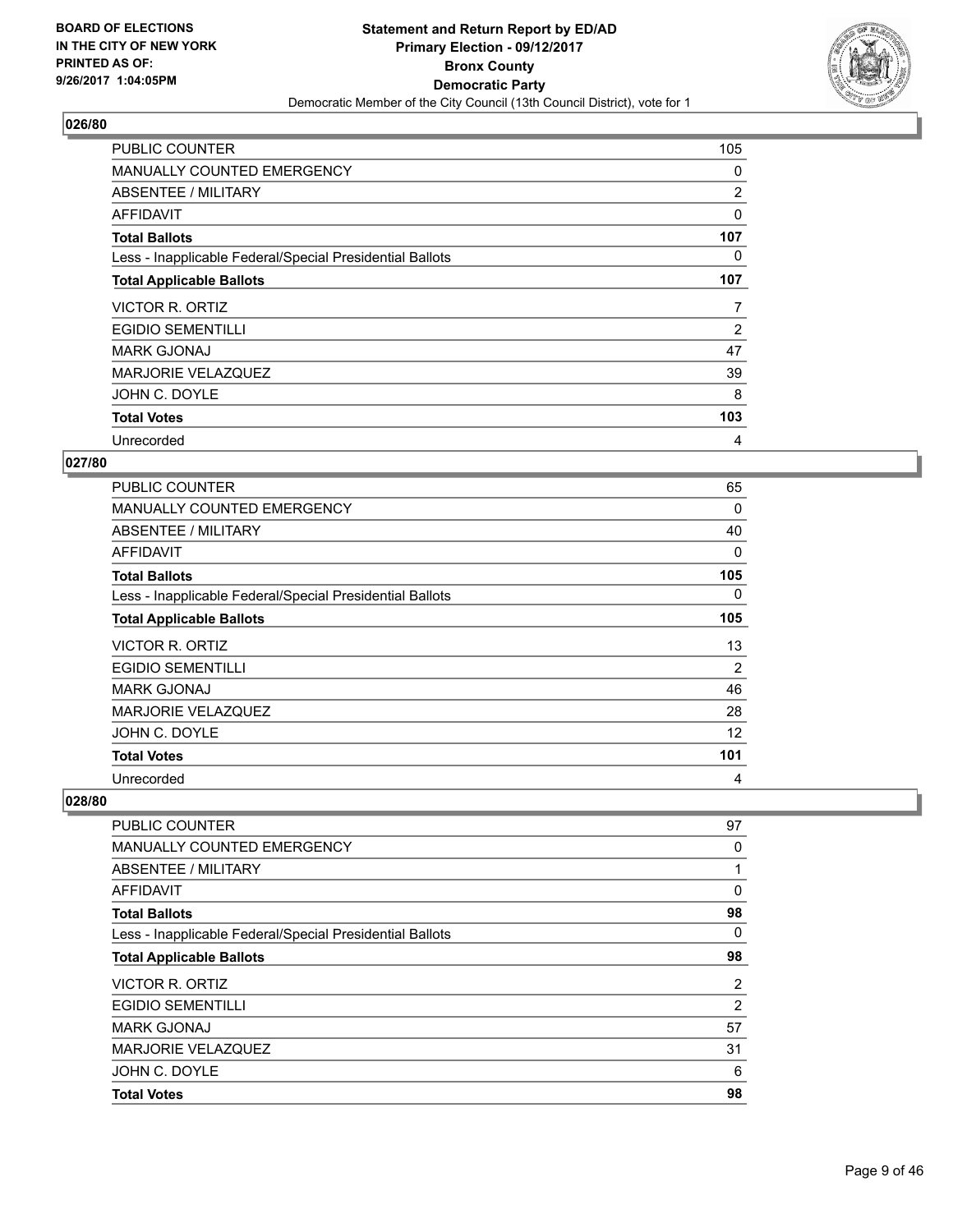

| <b>Total Votes</b>                                       | 25       |
|----------------------------------------------------------|----------|
| JOHN C. DOYLE                                            | 4        |
| <b>MARJORIE VELAZQUEZ</b>                                | 2        |
| <b>MARK GJONAJ</b>                                       | 19       |
| <b>EGIDIO SEMENTILLI</b>                                 | $\Omega$ |
| VICTOR R. ORTIZ                                          | 0        |
| <b>Total Applicable Ballots</b>                          | 25       |
| Less - Inapplicable Federal/Special Presidential Ballots | 0        |
| <b>Total Ballots</b>                                     | 25       |
| AFFIDAVIT                                                | 0        |
| ABSENTEE / MILITARY                                      | 0        |
| MANUALLY COUNTED EMERGENCY                               | 0        |
| <b>PUBLIC COUNTER</b>                                    | 25       |

#### **030/80**

| PUBLIC COUNTER                                           | 109 |
|----------------------------------------------------------|-----|
| <b>MANUALLY COUNTED EMERGENCY</b>                        | 0   |
| <b>ABSENTEE / MILITARY</b>                               | 2   |
| <b>AFFIDAVIT</b>                                         | 0   |
| <b>Total Ballots</b>                                     | 111 |
| Less - Inapplicable Federal/Special Presidential Ballots | 0   |
| <b>Total Applicable Ballots</b>                          | 111 |
| <b>VICTOR R. ORTIZ</b>                                   | 1   |
| <b>EGIDIO SEMENTILLI</b>                                 | 1   |
| <b>MARK GJONAJ</b>                                       | 78  |
| <b>MARJORIE VELAZQUEZ</b>                                | 21  |
| JOHN C. DOYLE                                            | 9   |
| <b>Total Votes</b>                                       | 110 |
| Unrecorded                                               | 1   |

| <b>PUBLIC COUNTER</b>                                    | 128            |
|----------------------------------------------------------|----------------|
| MANUALLY COUNTED EMERGENCY                               | 0              |
| ABSENTEE / MILITARY                                      | 3              |
| <b>AFFIDAVIT</b>                                         | 0              |
| <b>Total Ballots</b>                                     | 131            |
| Less - Inapplicable Federal/Special Presidential Ballots | 0              |
| <b>Total Applicable Ballots</b>                          | 131            |
| <b>VICTOR R. ORTIZ</b>                                   | 6              |
| <b>EGIDIO SEMENTILLI</b>                                 | $\overline{2}$ |
| <b>MARK GJONAJ</b>                                       | 68             |
| <b>MARJORIE VELAZQUEZ</b>                                | 37             |
| JOHN C. DOYLE                                            | 15             |
| <b>Total Votes</b>                                       | 128            |
| Unrecorded                                               | 3              |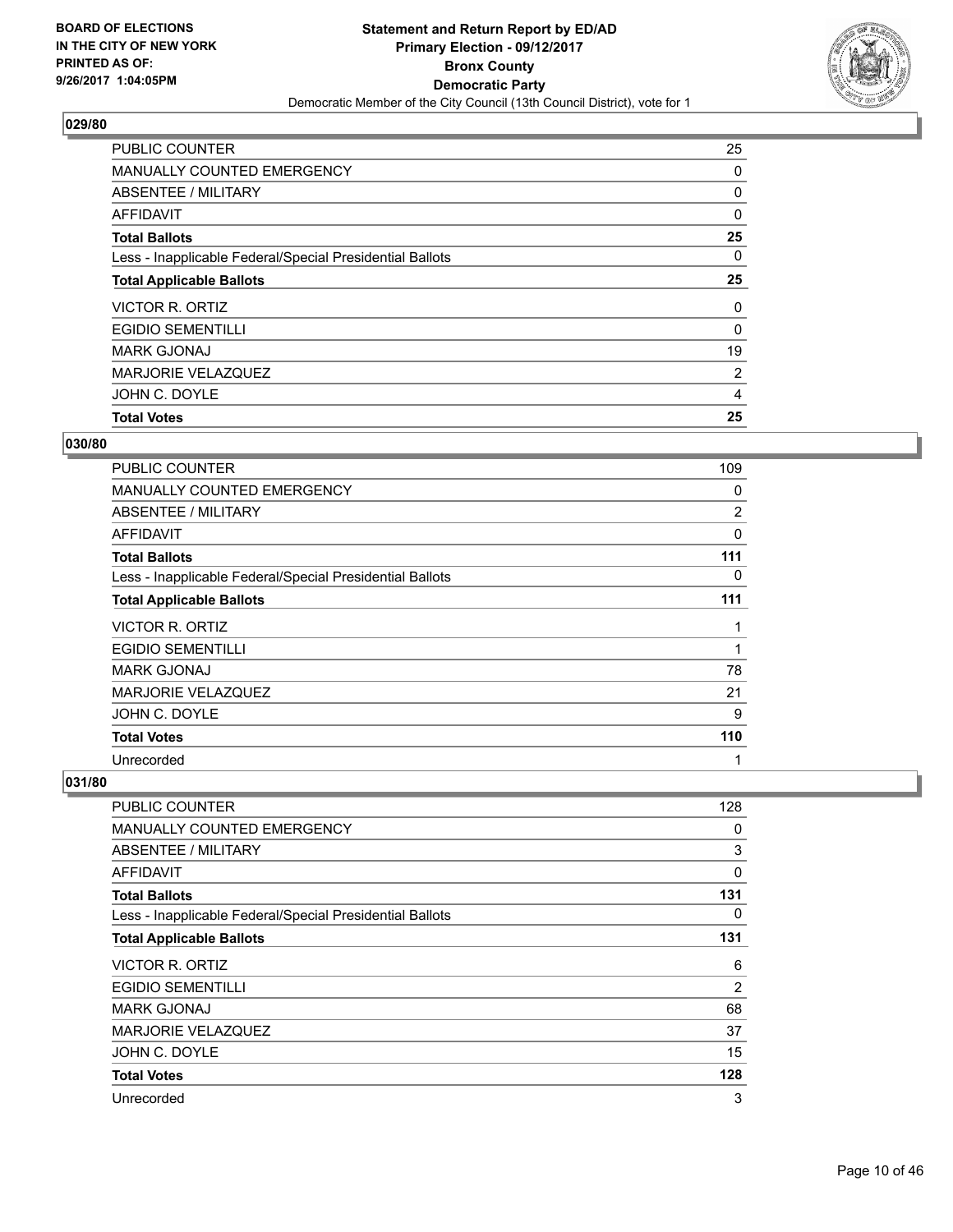

| <b>Total Votes</b>                                       | 68             |
|----------------------------------------------------------|----------------|
| JOHN C. DOYLE                                            | 3              |
| <b>MARJORIE VELAZQUEZ</b>                                | 20             |
| <b>MARK GJONAJ</b>                                       | 41             |
| <b>EGIDIO SEMENTILLI</b>                                 | $\overline{2}$ |
| VICTOR R. ORTIZ                                          | $\overline{2}$ |
| <b>Total Applicable Ballots</b>                          | 68             |
| Less - Inapplicable Federal/Special Presidential Ballots | 0              |
| <b>Total Ballots</b>                                     | 68             |
| <b>AFFIDAVIT</b>                                         | 0              |
| ABSENTEE / MILITARY                                      | 3              |
| MANUALLY COUNTED EMERGENCY                               | 0              |
| <b>PUBLIC COUNTER</b>                                    | 65             |

#### **033/80**

| <b>PUBLIC COUNTER</b>                                    | 46             |
|----------------------------------------------------------|----------------|
| <b>MANUALLY COUNTED EMERGENCY</b>                        | $\mathbf{0}$   |
| <b>ABSENTEE / MILITARY</b>                               | 10             |
| AFFIDAVIT                                                | 0              |
| <b>Total Ballots</b>                                     | 56             |
| Less - Inapplicable Federal/Special Presidential Ballots | 0              |
| <b>Total Applicable Ballots</b>                          | 56             |
| <b>VICTOR R. ORTIZ</b>                                   | 3              |
| <b>EGIDIO SEMENTILLI</b>                                 | 3              |
| <b>MARK GJONAJ</b>                                       | 26             |
| MARJORIE VELAZQUEZ                                       | 15             |
| JOHN C. DOYLE                                            | 7              |
| <b>Total Votes</b>                                       | 54             |
| Unrecorded                                               | $\overline{2}$ |

| <b>PUBLIC COUNTER</b>                                    | 74 |
|----------------------------------------------------------|----|
| <b>MANUALLY COUNTED EMERGENCY</b>                        | 0  |
| ABSENTEE / MILITARY                                      | 0  |
| <b>AFFIDAVIT</b>                                         | 0  |
| <b>Total Ballots</b>                                     | 74 |
| Less - Inapplicable Federal/Special Presidential Ballots | 0  |
| <b>Total Applicable Ballots</b>                          | 74 |
| VICTOR R. ORTIZ                                          | 4  |
| <b>EGIDIO SEMENTILLI</b>                                 | 2  |
| <b>MARK GJONAJ</b>                                       | 30 |
| <b>MARJORIE VELAZQUEZ</b>                                | 29 |
| JOHN C. DOYLE                                            | 8  |
| <b>Total Votes</b>                                       | 73 |
| Unrecorded                                               | 1  |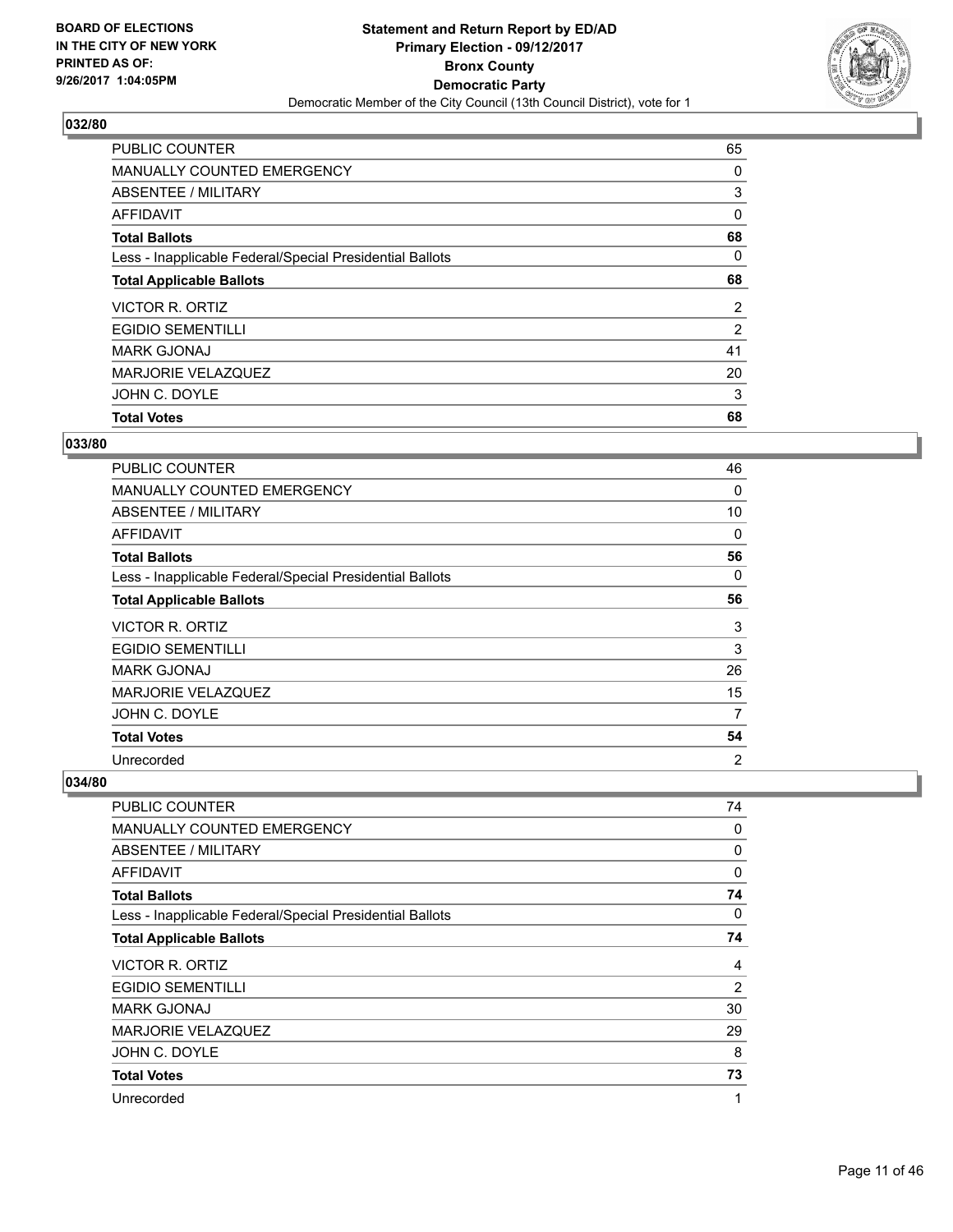

| <b>PUBLIC COUNTER</b>                                    | 64 |
|----------------------------------------------------------|----|
| <b>MANUALLY COUNTED EMERGENCY</b>                        | 0  |
| ABSENTEE / MILITARY                                      | 21 |
| AFFIDAVIT                                                | 2  |
| <b>Total Ballots</b>                                     | 87 |
| Less - Inapplicable Federal/Special Presidential Ballots | 0  |
| <b>Total Applicable Ballots</b>                          | 87 |
| VICTOR R. ORTIZ                                          | 7  |
| <b>EGIDIO SEMENTILLI</b>                                 | 3  |
|                                                          |    |
| <b>MARK GJONAJ</b>                                       | 39 |
| <b>MARJORIE VELAZQUEZ</b>                                | 24 |
| JOHN C. DOYLE                                            | 12 |
| <b>Total Votes</b>                                       | 85 |

## **036/80**

| <b>PUBLIC COUNTER</b>                                    | 81       |
|----------------------------------------------------------|----------|
| <b>MANUALLY COUNTED EMERGENCY</b>                        | 0        |
| ABSENTEE / MILITARY                                      | 2        |
| AFFIDAVIT                                                | $\Omega$ |
| <b>Total Ballots</b>                                     | 83       |
| Less - Inapplicable Federal/Special Presidential Ballots | 0        |
| <b>Total Applicable Ballots</b>                          | 83       |
| VICTOR R. ORTIZ                                          | 2        |
| <b>EGIDIO SEMENTILLI</b>                                 | 3        |
| <b>MARK GJONAJ</b>                                       | 49       |
| <b>MARJORIE VELAZQUEZ</b>                                | 23       |
| JOHN C. DOYLE                                            | 5        |
| <b>Total Votes</b>                                       | 82       |
| Unrecorded                                               | 1        |

| PUBLIC COUNTER                                           | 58 |
|----------------------------------------------------------|----|
| MANUALLY COUNTED EMERGENCY                               | 0  |
| ABSENTEE / MILITARY                                      | 0  |
| AFFIDAVIT                                                | 0  |
| <b>Total Ballots</b>                                     | 58 |
| Less - Inapplicable Federal/Special Presidential Ballots | 0  |
| <b>Total Applicable Ballots</b>                          | 58 |
| VICTOR R. ORTIZ                                          | 0  |
| <b>EGIDIO SEMENTILLI</b>                                 | 2  |
| <b>MARK GJONAJ</b>                                       | 35 |
| <b>MARJORIE VELAZQUEZ</b>                                | 15 |
| JOHN C. DOYLE                                            | 6  |
| <b>Total Votes</b>                                       | 58 |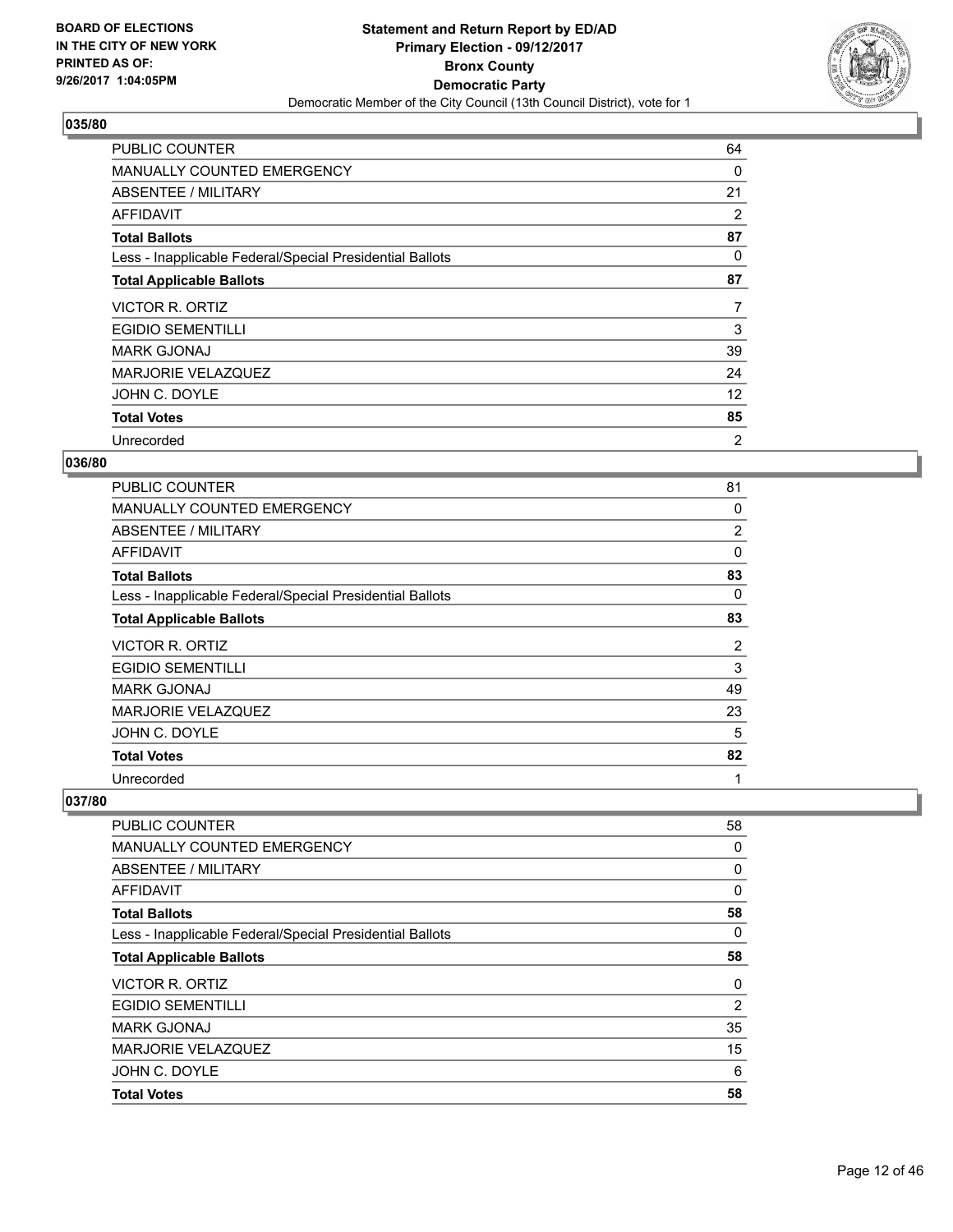

| <b>PUBLIC COUNTER</b>                                    | 70 |
|----------------------------------------------------------|----|
| <b>MANUALLY COUNTED EMERGENCY</b>                        | 0  |
| ABSENTEE / MILITARY                                      | 0  |
| AFFIDAVIT                                                | 0  |
| <b>Total Ballots</b>                                     | 70 |
| Less - Inapplicable Federal/Special Presidential Ballots | 0  |
| <b>Total Applicable Ballots</b>                          | 70 |
| <b>VICTOR R. ORTIZ</b>                                   | 1  |
| <b>EGIDIO SEMENTILLI</b>                                 | 0  |
| <b>MARK GJONAJ</b>                                       | 30 |
| MARJORIE VELAZQUEZ                                       | 34 |
| JOHN C. DOYLE                                            | 4  |
| <b>Total Votes</b>                                       | 69 |
| Unrecorded                                               | 1  |

## **039/80**

| <b>PUBLIC COUNTER</b>                                    | 86 |
|----------------------------------------------------------|----|
| MANUALLY COUNTED EMERGENCY                               | 0  |
| ABSENTEE / MILITARY                                      | 3  |
| AFFIDAVIT                                                | 1  |
| <b>Total Ballots</b>                                     | 90 |
| Less - Inapplicable Federal/Special Presidential Ballots | 0  |
| <b>Total Applicable Ballots</b>                          | 90 |
| VICTOR R. ORTIZ                                          | 8  |
| <b>EGIDIO SEMENTILLI</b>                                 | 0  |
| <b>MARK GJONAJ</b>                                       | 45 |
| MARJORIE VELAZQUEZ                                       | 33 |
| JOHN C. DOYLE                                            | 2  |
| FERNANDO CABRERA (WRITE-IN)                              | 1  |
| <b>Total Votes</b>                                       | 89 |
| Unrecorded                                               | 1  |

| PUBLIC COUNTER                                           | 83             |
|----------------------------------------------------------|----------------|
| <b>MANUALLY COUNTED EMERGENCY</b>                        | 0              |
| ABSENTEE / MILITARY                                      | 5              |
| AFFIDAVIT                                                | 5              |
| <b>Total Ballots</b>                                     | 93             |
| Less - Inapplicable Federal/Special Presidential Ballots | 0              |
| <b>Total Applicable Ballots</b>                          | 93             |
| <b>VICTOR R. ORTIZ</b>                                   | $\overline{2}$ |
| <b>EGIDIO SEMENTILLI</b>                                 | $\Omega$       |
| <b>MARK GJONAJ</b>                                       | 52             |
| <b>MARJORIE VELAZQUEZ</b>                                | 32             |
| JOHN C. DOYLE                                            | 0              |
| <b>Total Votes</b>                                       | 86             |
| Unrecorded                                               | 7              |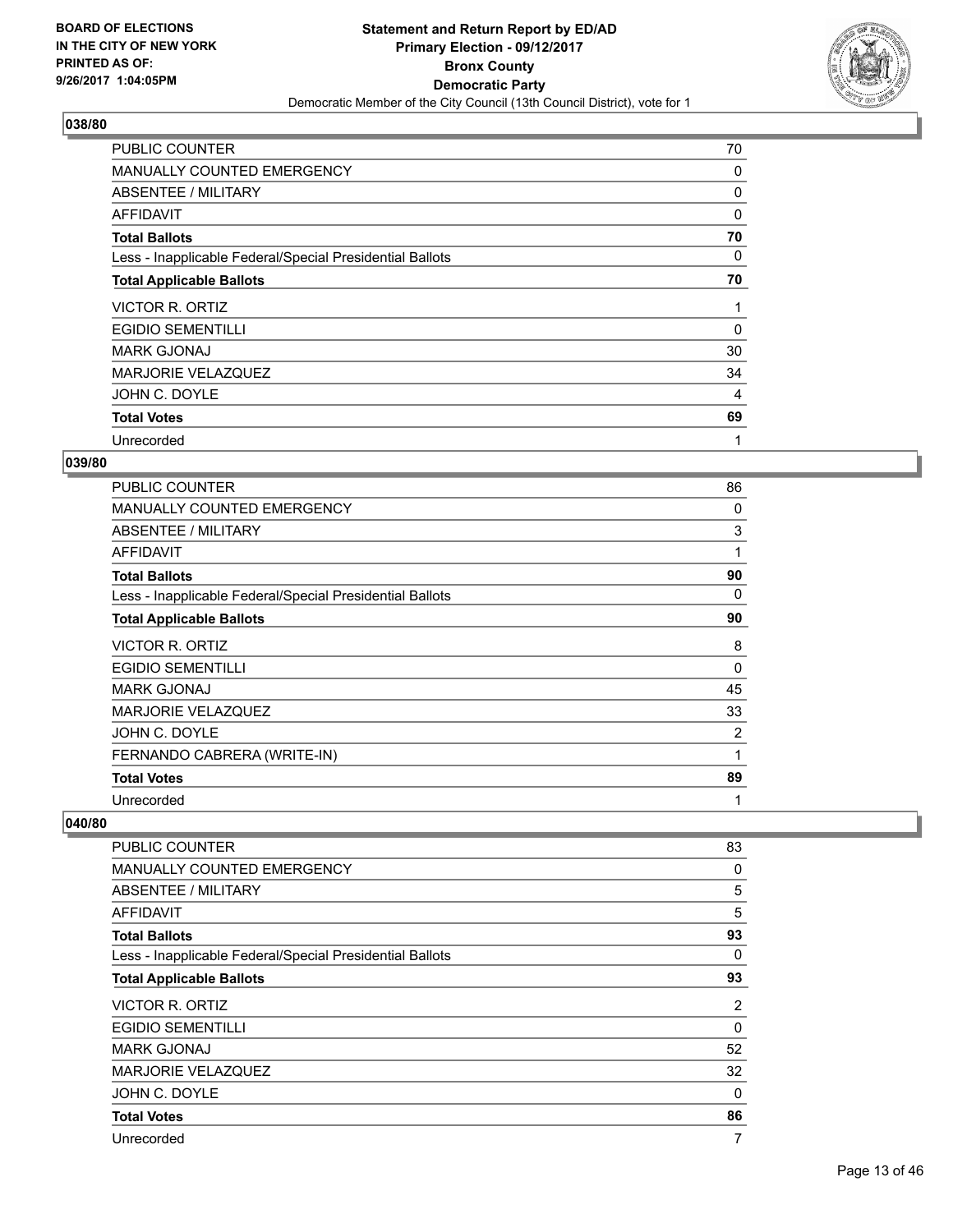

| <b>PUBLIC COUNTER</b>                                    | 167            |
|----------------------------------------------------------|----------------|
| MANUALLY COUNTED EMERGENCY                               | 0              |
| ABSENTEE / MILITARY                                      | 3              |
| AFFIDAVIT                                                | $\overline{2}$ |
| <b>Total Ballots</b>                                     | 172            |
| Less - Inapplicable Federal/Special Presidential Ballots | 0              |
| <b>Total Applicable Ballots</b>                          | 172            |
| <b>VICTOR R. ORTIZ</b>                                   | 9              |
| <b>EGIDIO SEMENTILLI</b>                                 | 1              |
| <b>MARK GJONAJ</b>                                       | 91             |
| <b>MARJORIE VELAZQUEZ</b>                                | 54             |
| JOHN C. DOYLE                                            | 6              |
| ALEX A GOMEZ (WRITE-IN)                                  | 1              |
| EILEEN DOLCE (WRITE-IN)                                  | 1              |
| <b>Total Votes</b>                                       | 163            |
| Unrecorded                                               | 9              |

| <b>PUBLIC COUNTER</b>                                    | 118 |
|----------------------------------------------------------|-----|
| MANUALLY COUNTED EMERGENCY                               | 0   |
| ABSENTEE / MILITARY                                      | 2   |
| AFFIDAVIT                                                | 0   |
| <b>Total Ballots</b>                                     | 120 |
| Less - Inapplicable Federal/Special Presidential Ballots | 0   |
| <b>Total Applicable Ballots</b>                          | 120 |
| <b>VICTOR R. ORTIZ</b>                                   | 11  |
| <b>EGIDIO SEMENTILLI</b>                                 | 4   |
| <b>MARK GJONAJ</b>                                       | 42  |
| MARJORIE VELAZQUEZ                                       | 51  |
| JOHN C. DOYLE                                            | 9   |
| <b>Total Votes</b>                                       | 117 |
| Unrecorded                                               | 3   |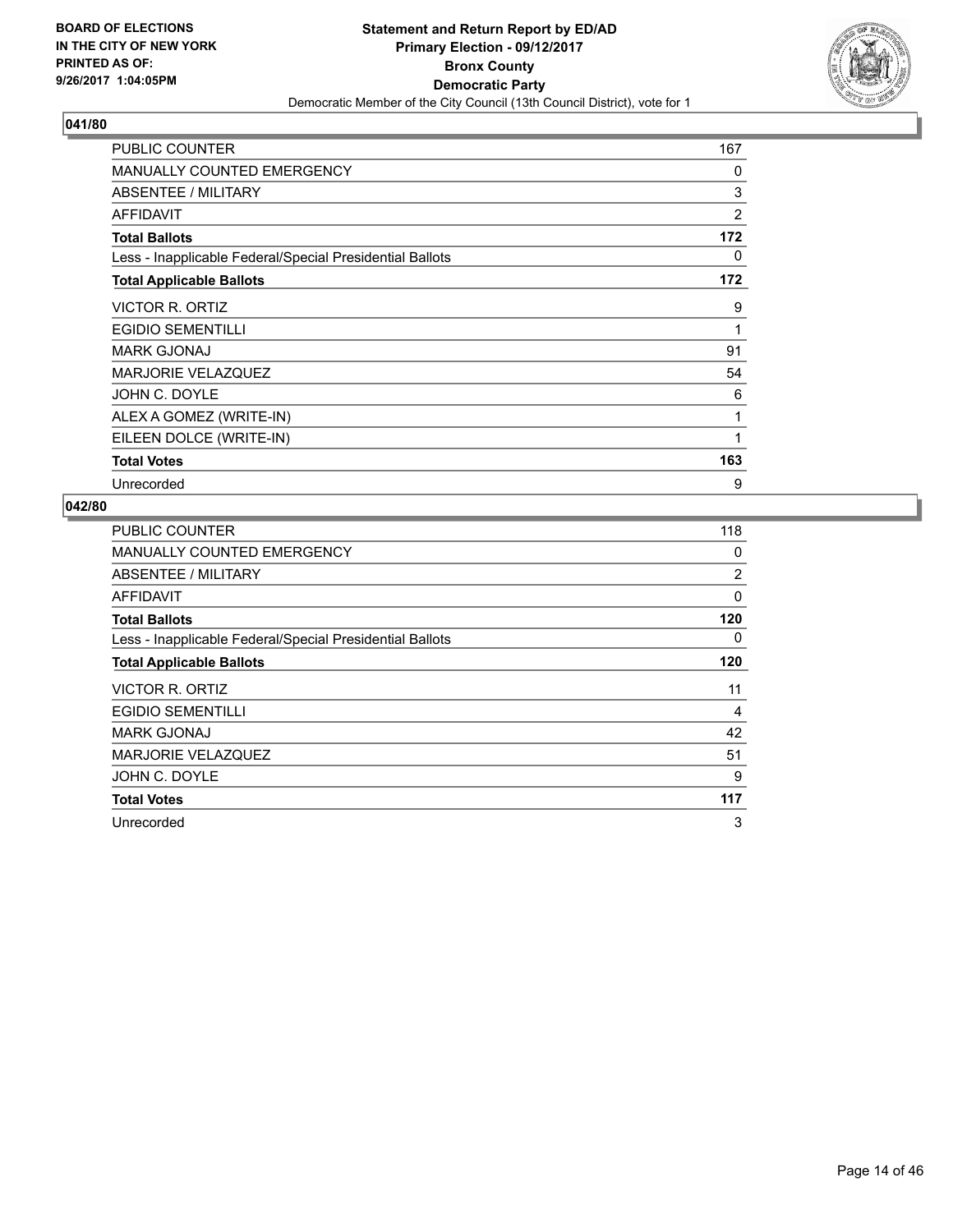

| <b>PUBLIC COUNTER</b>                                    | 77 |
|----------------------------------------------------------|----|
| <b>MANUALLY COUNTED EMERGENCY</b>                        | 0  |
| ABSENTEE / MILITARY                                      |    |
| AFFIDAVIT                                                | 3  |
| <b>Total Ballots</b>                                     | 81 |
| Less - Inapplicable Federal/Special Presidential Ballots | 0  |
| <b>Total Applicable Ballots</b>                          | 81 |
| <b>VICTOR R. ORTIZ</b>                                   | 5  |
| <b>EGIDIO SEMENTILLI</b>                                 | 0  |
| <b>MARK GJONAJ</b>                                       | 57 |
| MARJORIE VELAZQUEZ                                       | 13 |
| JOHN C. DOYLE                                            | 3  |
| <b>Total Votes</b>                                       | 78 |
| Unrecorded                                               | 3  |

## **044/80**

| <b>PUBLIC COUNTER</b>                                    | 85 |
|----------------------------------------------------------|----|
| <b>MANUALLY COUNTED EMERGENCY</b>                        | 0  |
| ABSENTEE / MILITARY                                      | 3  |
| AFFIDAVIT                                                | 0  |
| <b>Total Ballots</b>                                     | 88 |
| Less - Inapplicable Federal/Special Presidential Ballots | 0  |
| <b>Total Applicable Ballots</b>                          | 88 |
| VICTOR R. ORTIZ                                          | 2  |
| <b>EGIDIO SEMENTILLI</b>                                 | 1  |
| <b>MARK GJONAJ</b>                                       | 66 |
| MARJORIE VELAZQUEZ                                       | 13 |
| JOHN C. DOYLE                                            | 3  |
| <b>Total Votes</b>                                       | 85 |
|                                                          |    |

| PUBLIC COUNTER                                           | 124 |
|----------------------------------------------------------|-----|
| <b>MANUALLY COUNTED EMERGENCY</b>                        | 0   |
| ABSENTEE / MILITARY                                      | 2   |
| AFFIDAVIT                                                | 2   |
| <b>Total Ballots</b>                                     | 128 |
| Less - Inapplicable Federal/Special Presidential Ballots | 0   |
| <b>Total Applicable Ballots</b>                          | 128 |
| VICTOR R. ORTIZ                                          | 6   |
| <b>EGIDIO SEMENTILLI</b>                                 | 0   |
| <b>MARK GJONAJ</b>                                       | 73  |
| <b>MARJORIE VELAZQUEZ</b>                                | 43  |
| JOHN C. DOYLE                                            | 3   |
| <b>Total Votes</b>                                       | 125 |
| Unrecorded                                               | 3   |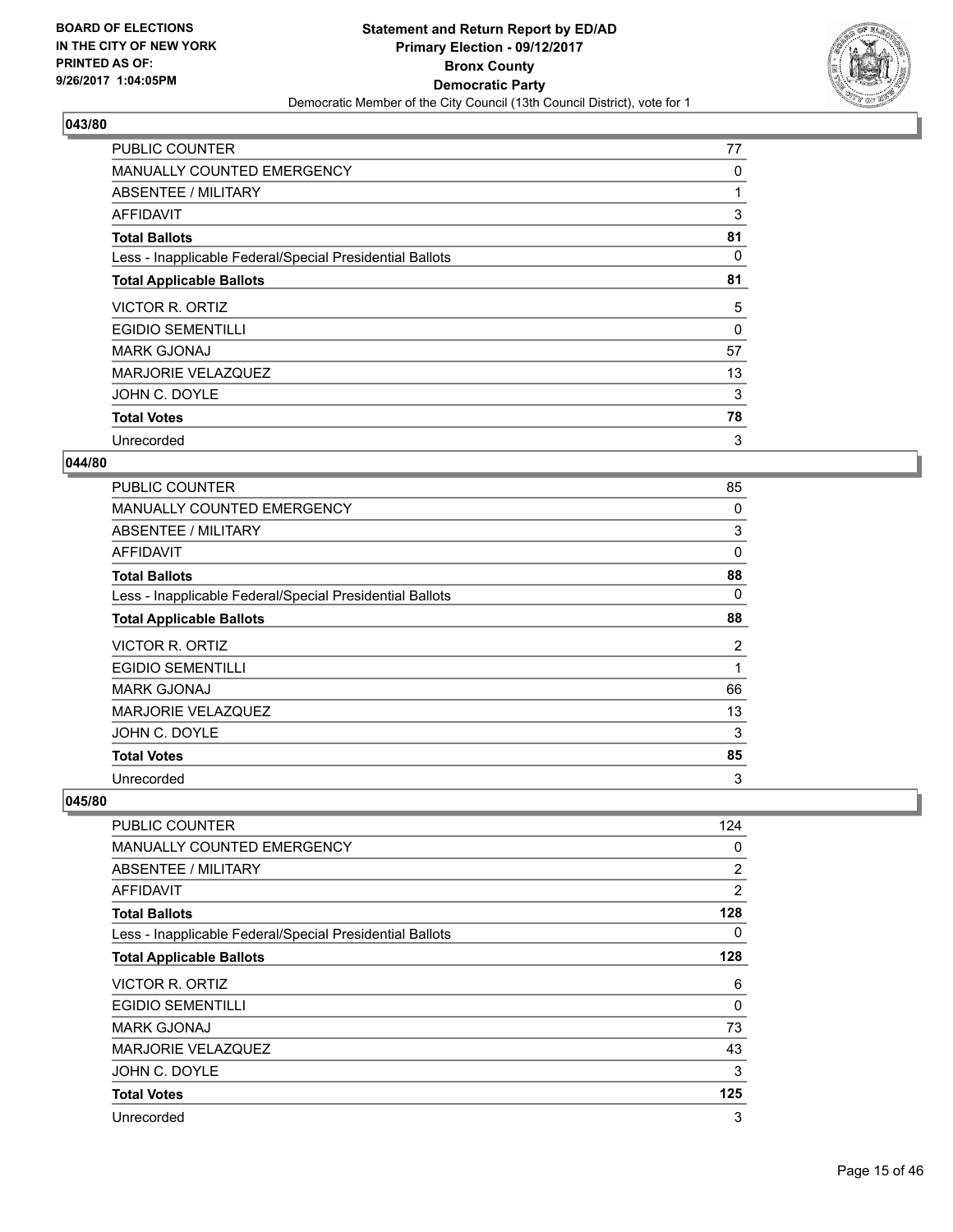

| <b>PUBLIC COUNTER</b>                                    | 47 |
|----------------------------------------------------------|----|
| MANUALLY COUNTED EMERGENCY                               | 0  |
| ABSENTEE / MILITARY                                      | 0  |
| <b>AFFIDAVIT</b>                                         | 2  |
| <b>Total Ballots</b>                                     | 49 |
| Less - Inapplicable Federal/Special Presidential Ballots | 0  |
| <b>Total Applicable Ballots</b>                          | 49 |
| <b>VICTOR R. ORTIZ</b>                                   | 2  |
| <b>EGIDIO SEMENTILLI</b>                                 | 0  |
| <b>MARK GJONAJ</b>                                       | 29 |
| <b>MARJORIE VELAZQUEZ</b>                                | 14 |
| JOHN C. DOYLE                                            | 2  |
| <b>Total Votes</b>                                       | 47 |
| Unrecorded                                               | 2  |

## **055/80**

| PUBLIC COUNTER                                           | 93 |
|----------------------------------------------------------|----|
| <b>MANUALLY COUNTED EMERGENCY</b>                        | 0  |
| ABSENTEE / MILITARY                                      | 2  |
| AFFIDAVIT                                                |    |
| <b>Total Ballots</b>                                     | 96 |
| Less - Inapplicable Federal/Special Presidential Ballots | 0  |
| <b>Total Applicable Ballots</b>                          | 96 |
| VICTOR R. ORTIZ                                          | 11 |
| <b>EGIDIO SEMENTILLI</b>                                 | 1  |
| <b>MARK GJONAJ</b>                                       | 40 |
| <b>MARJORIE VELAZQUEZ</b>                                | 35 |
| JOHN C. DOYLE                                            | 9  |
| <b>Total Votes</b>                                       | 96 |

| <b>Total Votes</b>                                       | 89             |
|----------------------------------------------------------|----------------|
| JOHN C. DOYLE                                            | 4              |
| <b>MARJORIE VELAZQUEZ</b>                                | 43             |
| <b>MARK GJONAJ</b>                                       | 36             |
| <b>EGIDIO SEMENTILLI</b>                                 | 1              |
| <b>VICTOR R. ORTIZ</b>                                   | 5              |
| <b>Total Applicable Ballots</b>                          | 89             |
| Less - Inapplicable Federal/Special Presidential Ballots | 0              |
| <b>Total Ballots</b>                                     | 89             |
| AFFIDAVIT                                                | 0              |
| ABSENTEE / MILITARY                                      | $\overline{2}$ |
| <b>MANUALLY COUNTED EMERGENCY</b>                        | 0              |
| <b>PUBLIC COUNTER</b>                                    | 87             |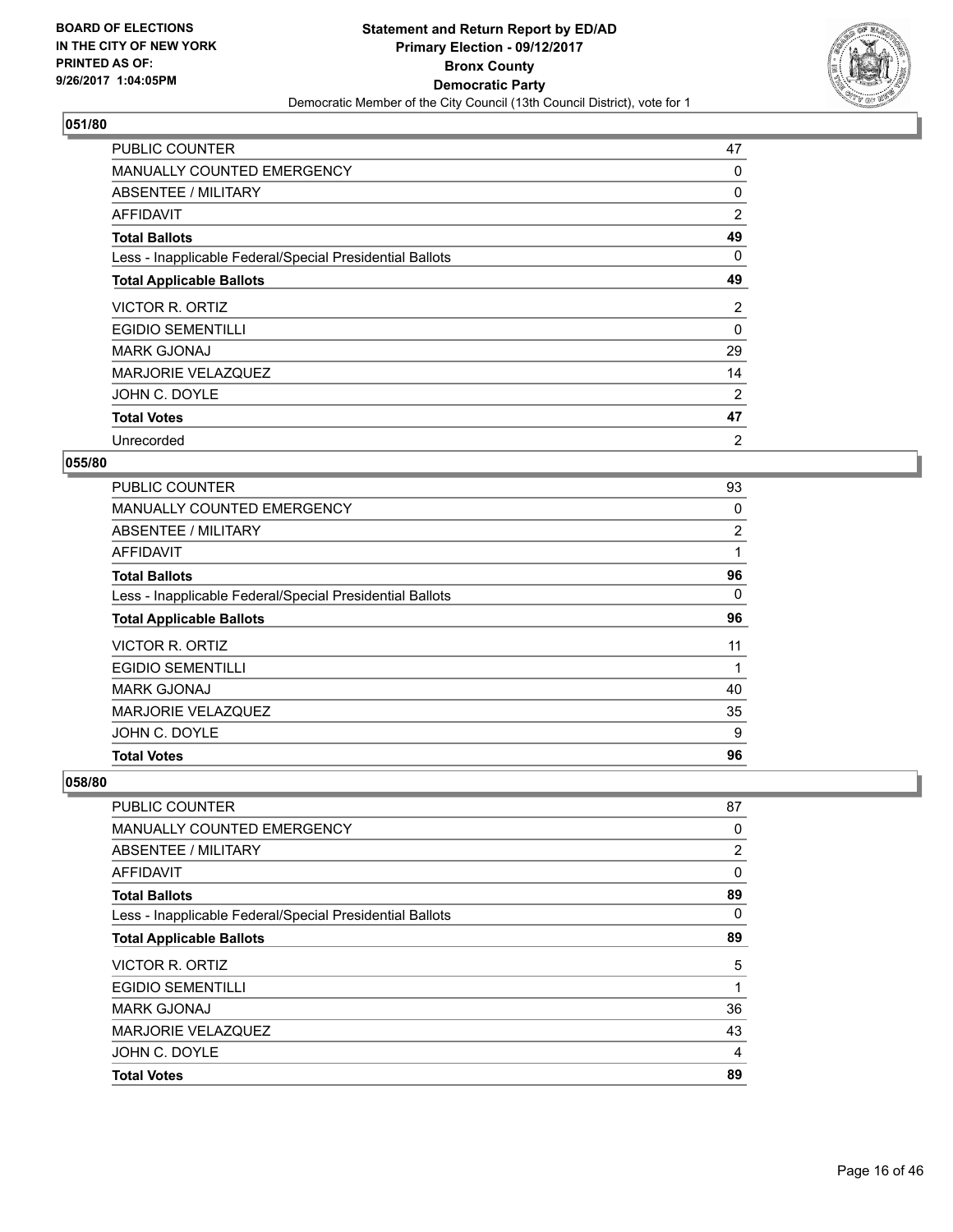

| <b>PUBLIC COUNTER</b>                                    | 22             |
|----------------------------------------------------------|----------------|
| <b>MANUALLY COUNTED EMERGENCY</b>                        | 0              |
| ABSENTEE / MILITARY                                      | 92             |
| AFFIDAVIT                                                | 2              |
| <b>Total Ballots</b>                                     | 116            |
| Less - Inapplicable Federal/Special Presidential Ballots | 0              |
| <b>Total Applicable Ballots</b>                          | 116            |
| VICTOR R. ORTIZ                                          | 27             |
| <b>EGIDIO SEMENTILLI</b>                                 | $\overline{2}$ |
| <b>MARK GJONAJ</b>                                       | 47             |
| MARJORIE VELAZQUEZ                                       | 16             |
| JOHN C. DOYLE                                            | 17             |
| <b>Total Votes</b>                                       | 109            |
| Unrecorded                                               | 7              |

## **067/80**

| <b>PUBLIC COUNTER</b>                                    | 81 |
|----------------------------------------------------------|----|
| <b>MANUALLY COUNTED EMERGENCY</b>                        | 0  |
| ABSENTEE / MILITARY                                      |    |
| AFFIDAVIT                                                | 0  |
| <b>Total Ballots</b>                                     | 82 |
| Less - Inapplicable Federal/Special Presidential Ballots | 0  |
| <b>Total Applicable Ballots</b>                          | 82 |
| VICTOR R. ORTIZ                                          | 7  |
| <b>EGIDIO SEMENTILLI</b>                                 | 0  |
| <b>MARK GJONAJ</b>                                       | 29 |
| MARJORIE VELAZQUEZ                                       | 34 |
| JOHN C. DOYLE                                            | 7  |
| <b>Total Votes</b>                                       | 77 |
| Unrecorded                                               | 5  |

| PUBLIC COUNTER                                           | 66 |
|----------------------------------------------------------|----|
| <b>MANUALLY COUNTED EMERGENCY</b>                        | 0  |
| ABSENTEE / MILITARY                                      | 2  |
| <b>AFFIDAVIT</b>                                         | 1  |
| <b>Total Ballots</b>                                     | 69 |
| Less - Inapplicable Federal/Special Presidential Ballots | 0  |
| <b>Total Applicable Ballots</b>                          | 69 |
| VICTOR R. ORTIZ                                          | 1  |
| <b>EGIDIO SEMENTILLI</b>                                 | 4  |
| <b>MARK GJONAJ</b>                                       | 22 |
| MARJORIE VELAZQUEZ                                       | 34 |
| JOHN C. DOYLE                                            | 7  |
| <b>Total Votes</b>                                       | 68 |
| Unrecorded                                               | 1  |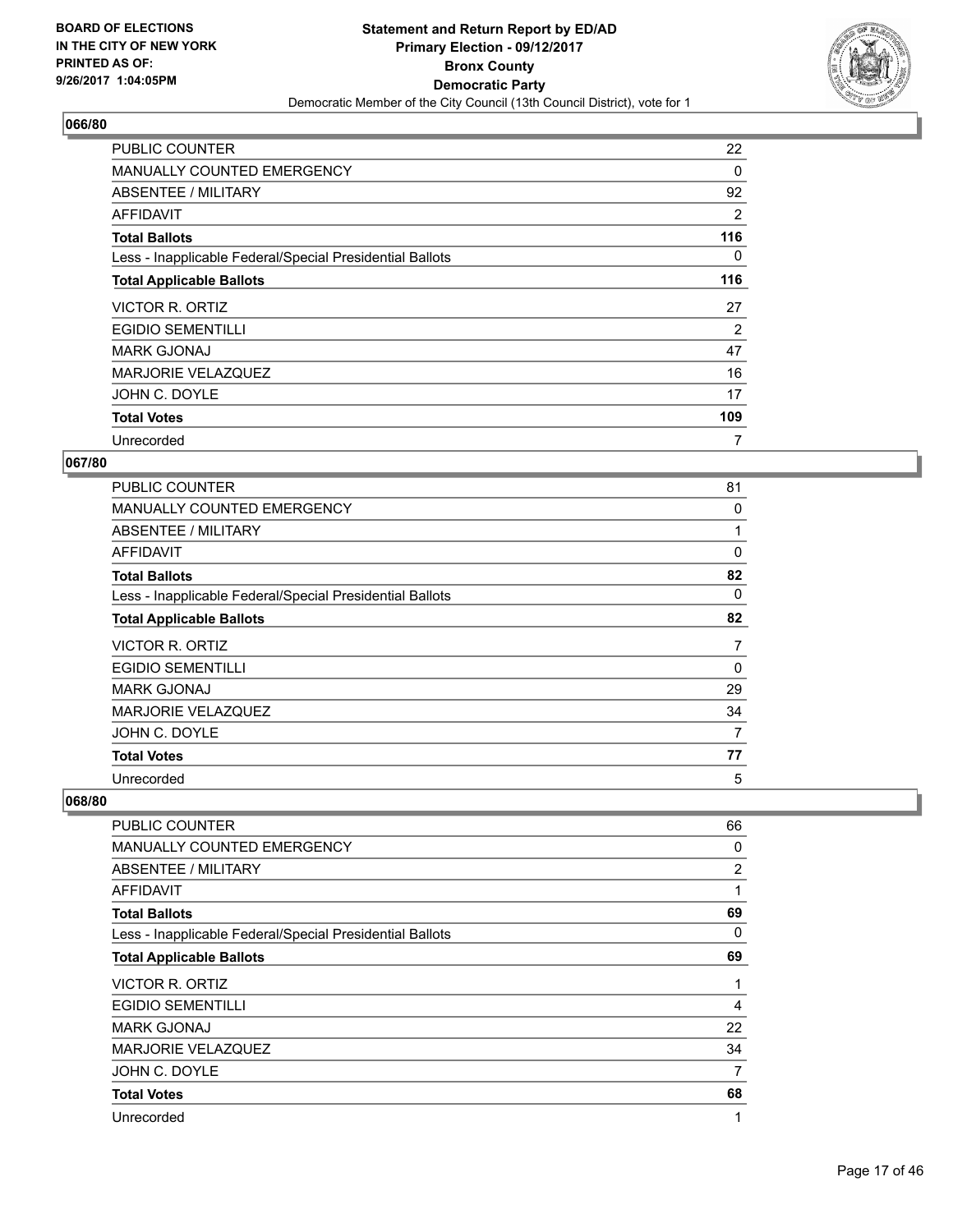

| <b>PUBLIC COUNTER</b>                                    | 25 |
|----------------------------------------------------------|----|
| MANUALLY COUNTED EMERGENCY                               | 0  |
| ABSENTEE / MILITARY                                      | 0  |
| <b>AFFIDAVIT</b>                                         | 0  |
| <b>Total Ballots</b>                                     | 25 |
| Less - Inapplicable Federal/Special Presidential Ballots | 0  |
| <b>Total Applicable Ballots</b>                          | 25 |
| VICTOR R. ORTIZ                                          |    |
| <b>EGIDIO SEMENTILLI</b>                                 | 0  |
| <b>MARK GJONAJ</b>                                       | 9  |
| MARJORIE VELAZQUEZ                                       | 12 |
| JOHN C. DOYLE                                            | 3  |
| <b>Total Votes</b>                                       | 25 |

# **070/80**

| <b>PUBLIC COUNTER</b>                                    | 93 |
|----------------------------------------------------------|----|
| <b>MANUALLY COUNTED EMERGENCY</b>                        | 0  |
| ABSENTEE / MILITARY                                      | 0  |
| <b>AFFIDAVIT</b>                                         | 0  |
| <b>Total Ballots</b>                                     | 93 |
| Less - Inapplicable Federal/Special Presidential Ballots | 0  |
| <b>Total Applicable Ballots</b>                          | 93 |
| VICTOR R. ORTIZ                                          | 5  |
| <b>EGIDIO SEMENTILLI</b>                                 | 2  |
| <b>MARK GJONAJ</b>                                       | 47 |
| <b>MARJORIE VELAZQUEZ</b>                                | 32 |
| JOHN C. DOYLE                                            | 7  |
| <b>Total Votes</b>                                       | 93 |

| PUBLIC COUNTER                                           | 84             |
|----------------------------------------------------------|----------------|
| <b>MANUALLY COUNTED EMERGENCY</b>                        | 0              |
| ABSENTEE / MILITARY                                      | 1              |
| AFFIDAVIT                                                | $\overline{2}$ |
| <b>Total Ballots</b>                                     | 87             |
| Less - Inapplicable Federal/Special Presidential Ballots | 0              |
| <b>Total Applicable Ballots</b>                          | 87             |
| <b>VICTOR R. ORTIZ</b>                                   | 3              |
| <b>EGIDIO SEMENTILLI</b>                                 | 1              |
| <b>MARK GJONAJ</b>                                       | 45             |
| <b>MARJORIE VELAZQUEZ</b>                                | 30             |
| JOHN C. DOYLE                                            | 3              |
| <b>Total Votes</b>                                       | 82             |
| Unrecorded                                               | 5              |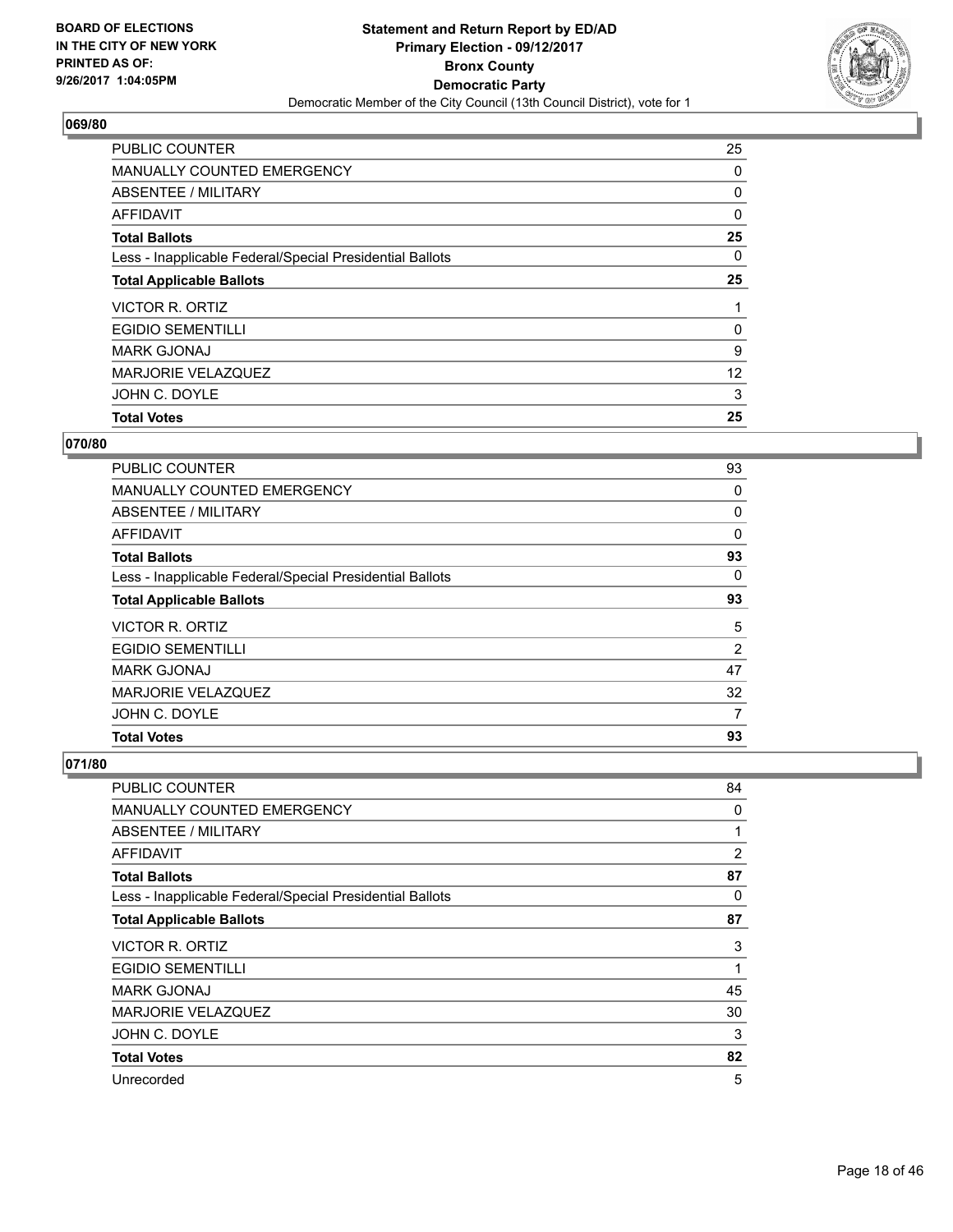

| <b>PUBLIC COUNTER</b>                                    | 14       |
|----------------------------------------------------------|----------|
| <b>MANUALLY COUNTED EMERGENCY</b>                        | 0        |
| <b>ABSENTEE / MILITARY</b>                               | 0        |
| <b>AFFIDAVIT</b>                                         | 0        |
| <b>Total Ballots</b>                                     | 14       |
| Less - Inapplicable Federal/Special Presidential Ballots | 0        |
| <b>Total Applicable Ballots</b>                          | 14       |
| VICTOR R. ORTIZ                                          | 1        |
| <b>EGIDIO SEMENTILLI</b>                                 | 0        |
| <b>MARK GJONAJ</b>                                       | 2        |
| <b>MARJORIE VELAZQUEZ</b>                                | 9        |
| JOHN C. DOYLE                                            | $\Omega$ |
| <b>Total Votes</b>                                       | 12       |
| Unrecorded                                               | 2        |
|                                                          |          |

**090/80 COMBINED into: 072/80**

| <b>PUBLIC COUNTER</b>                                    | 62             |
|----------------------------------------------------------|----------------|
| <b>MANUALLY COUNTED EMERGENCY</b>                        | 0              |
| ABSENTEE / MILITARY                                      | 0              |
| AFFIDAVIT                                                | 2              |
| <b>Total Ballots</b>                                     | 64             |
| Less - Inapplicable Federal/Special Presidential Ballots | 0              |
| <b>Total Applicable Ballots</b>                          | 64             |
| VICTOR R. ORTIZ                                          | 6              |
| <b>EGIDIO SEMENTILLI</b>                                 | 0              |
| <b>MARK GJONAJ</b>                                       | 22             |
| <b>MARJORIE VELAZQUEZ</b>                                | 33             |
| JOHN C. DOYLE                                            | 1              |
| <b>Total Votes</b>                                       | 62             |
| Unrecorded                                               | $\overline{2}$ |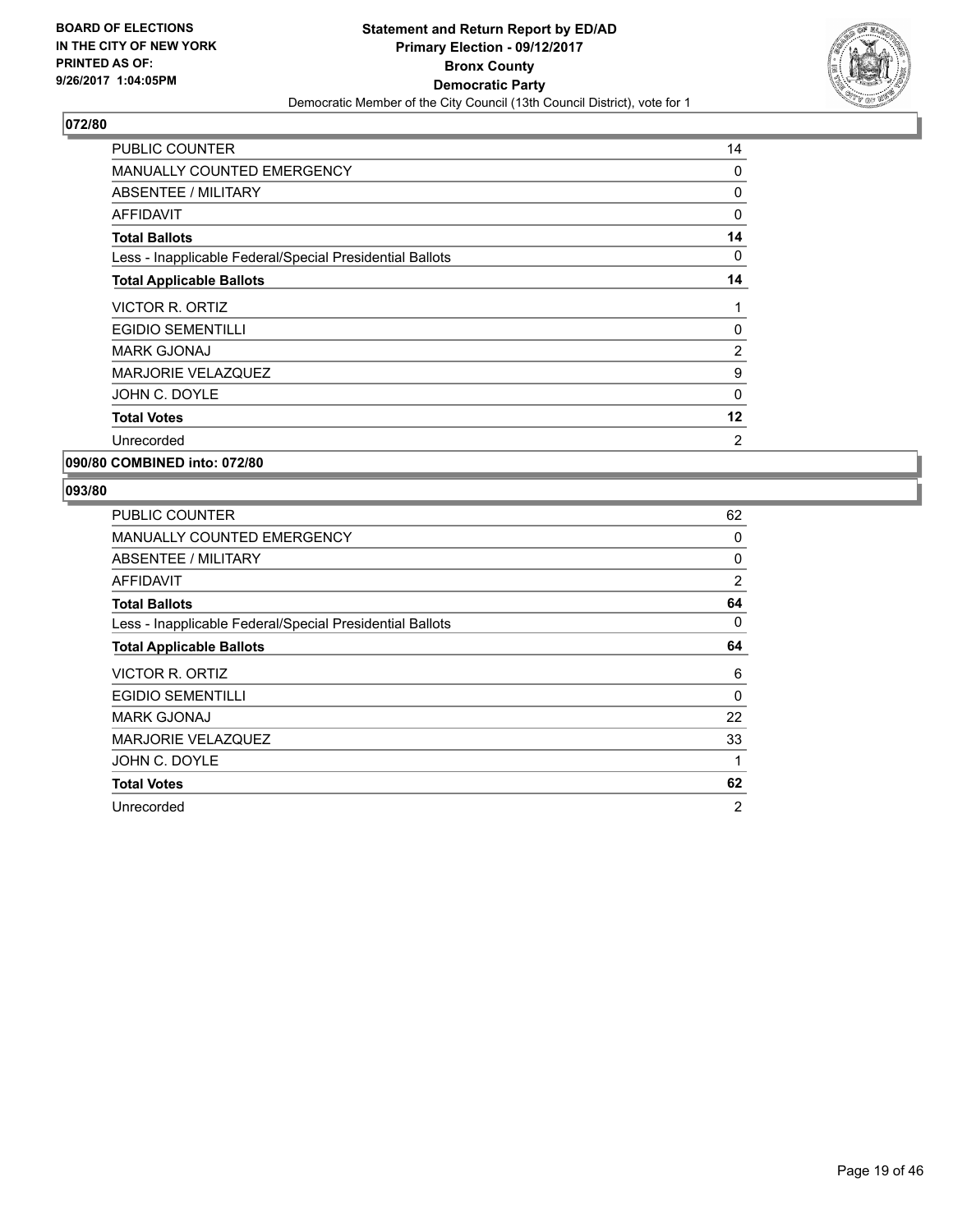

| <b>PUBLIC COUNTER</b>                                    | 121 |
|----------------------------------------------------------|-----|
| <b>MANUALLY COUNTED EMERGENCY</b>                        | 0   |
| ABSENTEE / MILITARY                                      | 4   |
| AFFIDAVIT                                                | 0   |
| <b>Total Ballots</b>                                     | 125 |
| Less - Inapplicable Federal/Special Presidential Ballots | 0   |
| <b>Total Applicable Ballots</b>                          | 125 |
| <b>VICTOR R. ORTIZ</b>                                   |     |
| <b>EGIDIO SEMENTILLI</b>                                 | 1   |
| <b>MARK GJONAJ</b>                                       | 14  |
| <b>MARJORIE VELAZQUEZ</b>                                | 31  |
| JOHN C. DOYLE                                            | 76  |
| ED NIZZA (WRITE-IN)                                      | 1   |
| <b>Total Votes</b>                                       | 124 |
| Unrecorded                                               | 1   |

## **002/82**

| <b>PUBLIC COUNTER</b>                                    | 67             |
|----------------------------------------------------------|----------------|
| MANUALLY COUNTED EMERGENCY                               | 0              |
| ABSENTEE / MILITARY                                      | 1              |
| AFFIDAVIT                                                | $\mathbf{1}$   |
| <b>Total Ballots</b>                                     | 69             |
| Less - Inapplicable Federal/Special Presidential Ballots | 0              |
| <b>Total Applicable Ballots</b>                          | 69             |
| VICTOR R. ORTIZ                                          | 2              |
| <b>EGIDIO SEMENTILLI</b>                                 | 12             |
| <b>MARK GJONAJ</b>                                       | 19             |
| MARJORIE VELAZQUEZ                                       | 16             |
| JOHN C. DOYLE                                            | 18             |
| <b>Total Votes</b>                                       | 67             |
| Unrecorded                                               | $\overline{2}$ |

| PUBLIC COUNTER                                           | 64                |
|----------------------------------------------------------|-------------------|
| <b>MANUALLY COUNTED EMERGENCY</b>                        | 0                 |
| ABSENTEE / MILITARY                                      | 1                 |
| AFFIDAVIT                                                | 0                 |
| <b>Total Ballots</b>                                     | 65                |
| Less - Inapplicable Federal/Special Presidential Ballots | 0                 |
| <b>Total Applicable Ballots</b>                          | 65                |
| <b>VICTOR R. ORTIZ</b>                                   | 0                 |
| <b>EGIDIO SEMENTILLI</b>                                 | 3                 |
| <b>MARK GJONAJ</b>                                       | $12 \overline{ }$ |
| <b>MARJORIE VELAZQUEZ</b>                                | 13                |
| JOHN C. DOYLE                                            | 36                |
| <b>Total Votes</b>                                       | 64                |
| Unrecorded                                               | 1                 |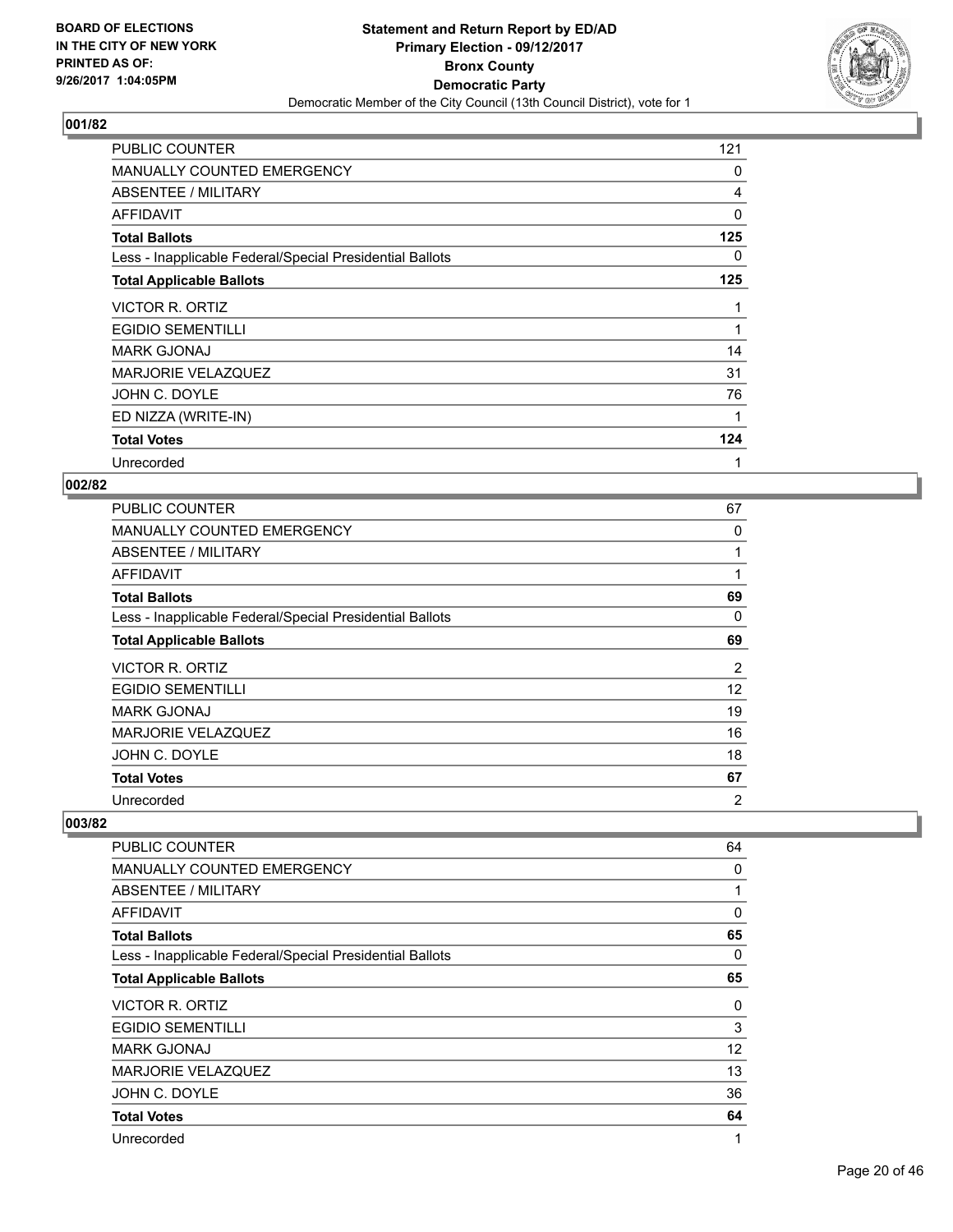

| <b>PUBLIC COUNTER</b>                                    | 94  |
|----------------------------------------------------------|-----|
| <b>MANUALLY COUNTED EMERGENCY</b>                        | 0   |
| <b>ABSENTEE / MILITARY</b>                               |     |
| AFFIDAVIT                                                | 19  |
| <b>Total Ballots</b>                                     | 114 |
| Less - Inapplicable Federal/Special Presidential Ballots | 0   |
| <b>Total Applicable Ballots</b>                          | 114 |
| VICTOR R. ORTIZ                                          | 2   |
| <b>EGIDIO SEMENTILLI</b>                                 | 2   |
| <b>MARK GJONAJ</b>                                       | 25  |
| <b>MARJORIE VELAZQUEZ</b>                                | 25  |
| JOHN C. DOYLE                                            | 57  |
| <b>Total Votes</b>                                       | 111 |
| Unrecorded                                               | 3   |

| <b>PUBLIC COUNTER</b>                                    | 116            |
|----------------------------------------------------------|----------------|
| <b>MANUALLY COUNTED EMERGENCY</b>                        | 0              |
| ABSENTEE / MILITARY                                      | $\overline{2}$ |
| AFFIDAVIT                                                | $\overline{2}$ |
| <b>Total Ballots</b>                                     | 120            |
| Less - Inapplicable Federal/Special Presidential Ballots | 0              |
| <b>Total Applicable Ballots</b>                          | 120            |
| VICTOR R. ORTIZ                                          | 6              |
| <b>EGIDIO SEMENTILLI</b>                                 | 3              |
| <b>MARK GJONAJ</b>                                       | 22             |
| MARJORIE VELAZQUEZ                                       | 46             |
| JOHN C. DOYLE                                            | 40             |
| <b>Total Votes</b>                                       | 117            |
| Unrecorded                                               | 3              |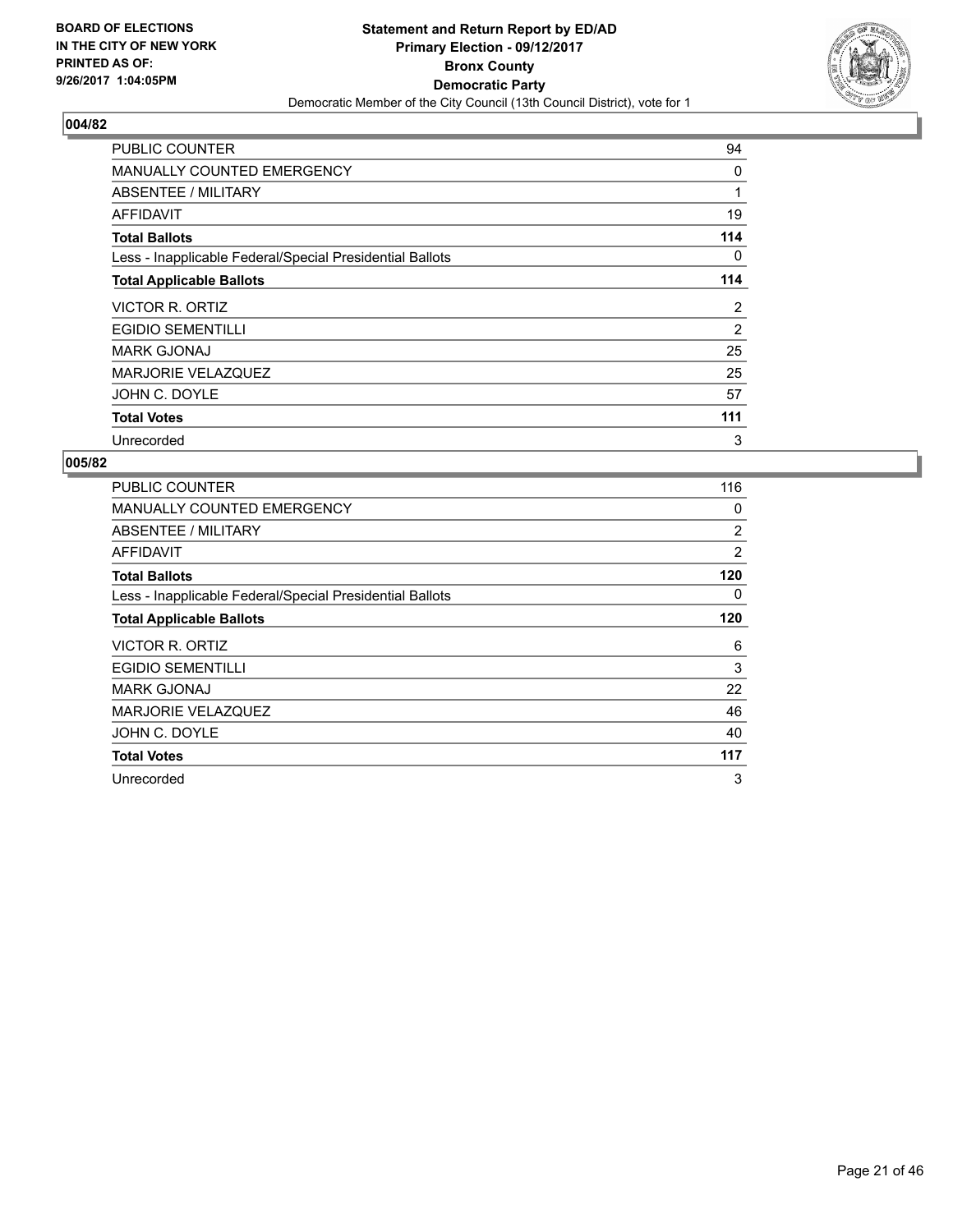

| <b>PUBLIC COUNTER</b>                                    | 60             |
|----------------------------------------------------------|----------------|
| MANUALLY COUNTED EMERGENCY                               | 0              |
| ABSENTEE / MILITARY                                      | 0              |
| <b>AFFIDAVIT</b>                                         | $\overline{2}$ |
| <b>Total Ballots</b>                                     | 62             |
| Less - Inapplicable Federal/Special Presidential Ballots | 0              |
| <b>Total Applicable Ballots</b>                          | 62             |
| <b>VICTOR R. ORTIZ</b>                                   | $\overline{2}$ |
| <b>EGIDIO SEMENTILLI</b>                                 | 1              |
| <b>MARK GJONAJ</b>                                       | 17             |
| MARJORIE VELAZQUEZ                                       | 27             |
| JOHN C. DOYLE                                            | 11             |
| JOHN CERINI (WRITE-IN)                                   | 1              |
| JOHN CORIM (WRITE-IN)                                    | 1              |
| <b>Total Votes</b>                                       | 60             |
| Unrecorded                                               | 2              |

| <b>PUBLIC COUNTER</b>                                    | 81             |
|----------------------------------------------------------|----------------|
| <b>MANUALLY COUNTED EMERGENCY</b>                        | 0              |
| ABSENTEE / MILITARY                                      | 1              |
| AFFIDAVIT                                                | 0              |
| <b>Total Ballots</b>                                     | 82             |
| Less - Inapplicable Federal/Special Presidential Ballots | 0              |
| <b>Total Applicable Ballots</b>                          | 82             |
| <b>VICTOR R. ORTIZ</b>                                   | 5              |
| <b>EGIDIO SEMENTILLI</b>                                 | $\overline{2}$ |
| <b>MARK GJONAJ</b>                                       | 21             |
| <b>MARJORIE VELAZQUEZ</b>                                | 25             |
| JOHN C. DOYLE                                            | 28             |
| <b>Total Votes</b>                                       | 81             |
|                                                          |                |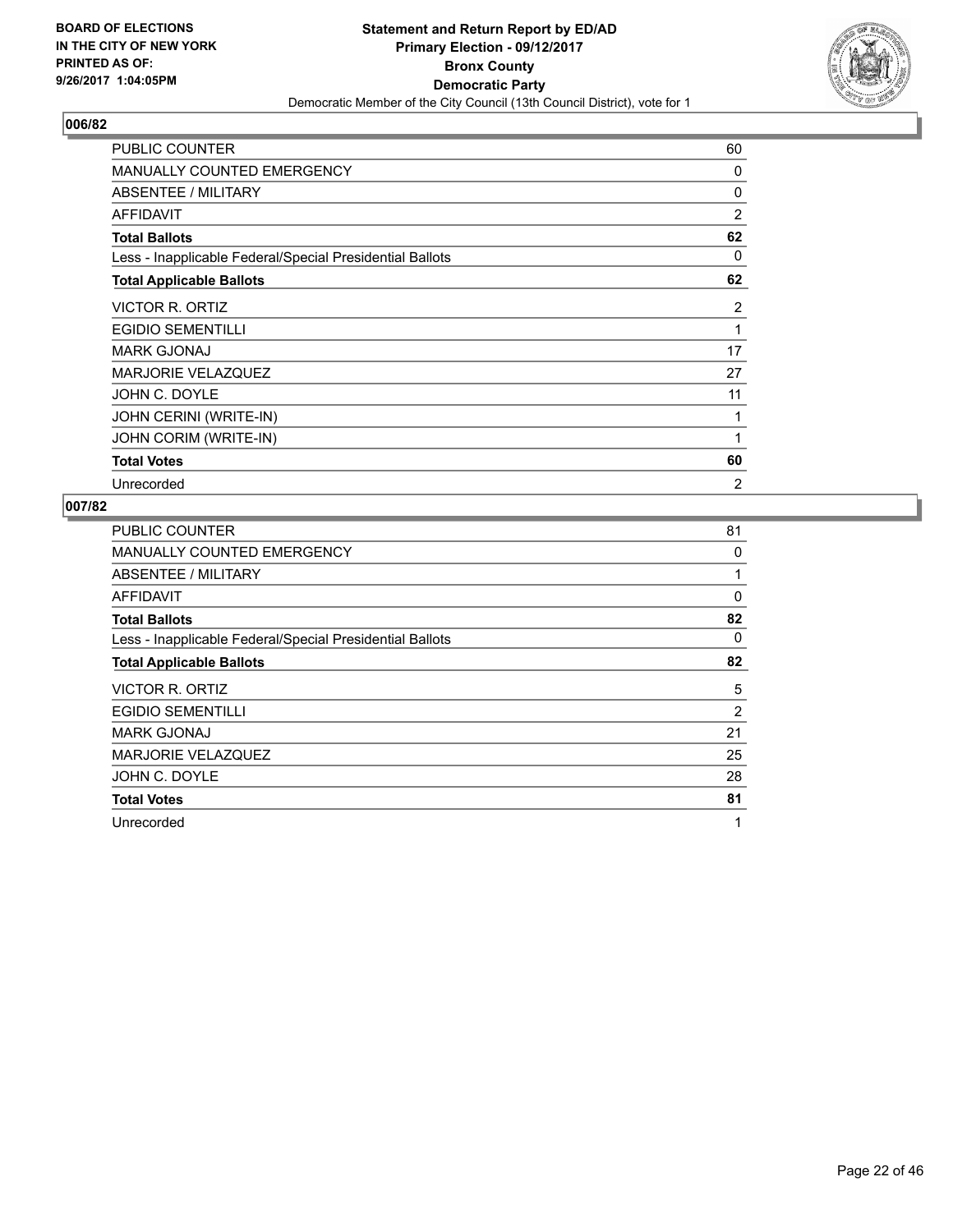

| PUBLIC COUNTER                                           | 113            |
|----------------------------------------------------------|----------------|
| <b>MANUALLY COUNTED EMERGENCY</b>                        | 0              |
| ABSENTEE / MILITARY                                      | $\overline{2}$ |
| AFFIDAVIT                                                | 0              |
| <b>Total Ballots</b>                                     | 115            |
| Less - Inapplicable Federal/Special Presidential Ballots | 0              |
| <b>Total Applicable Ballots</b>                          | 115            |
| <b>VICTOR R. ORTIZ</b>                                   | 4              |
| <b>EGIDIO SEMENTILLI</b>                                 | 8              |
| <b>MARK GJONAJ</b>                                       | 31             |
| <b>MARJORIE VELAZQUEZ</b>                                | 44             |
| JOHN C. DOYLE                                            | 22             |
| JOHN CERINI (WRITE-IN)                                   | 1              |
| <b>Total Votes</b>                                       | 110            |
| Unrecorded                                               | 5              |

#### **009/82**

| <b>PUBLIC COUNTER</b>                                    | 76 |
|----------------------------------------------------------|----|
| MANUALLY COUNTED EMERGENCY                               | 0  |
| ABSENTEE / MILITARY                                      | 1  |
| AFFIDAVIT                                                | 1  |
| <b>Total Ballots</b>                                     | 78 |
| Less - Inapplicable Federal/Special Presidential Ballots | 0  |
| <b>Total Applicable Ballots</b>                          | 78 |
| <b>VICTOR R. ORTIZ</b>                                   | 8  |
| <b>EGIDIO SEMENTILLI</b>                                 | 3  |
| <b>MARK GJONAJ</b>                                       | 17 |
| <b>MARJORIE VELAZQUEZ</b>                                | 39 |
| JOHN C. DOYLE                                            | 8  |
| <b>Total Votes</b>                                       | 75 |
| Unrecorded                                               | 3  |

| PUBLIC COUNTER                                           | 97             |
|----------------------------------------------------------|----------------|
| <b>MANUALLY COUNTED EMERGENCY</b>                        | 0              |
| ABSENTEE / MILITARY                                      | $\overline{2}$ |
| AFFIDAVIT                                                | 1              |
| <b>Total Ballots</b>                                     | 100            |
| Less - Inapplicable Federal/Special Presidential Ballots | 0              |
| <b>Total Applicable Ballots</b>                          | 100            |
| <b>VICTOR R. ORTIZ</b>                                   | 1              |
| <b>EGIDIO SEMENTILLI</b>                                 | 3              |
| <b>MARK GJONAJ</b>                                       | 33             |
| <b>MARJORIE VELAZQUEZ</b>                                | 45             |
| JOHN C. DOYLE                                            | 15             |
| <b>Total Votes</b>                                       | 97             |
| Unrecorded                                               | 3              |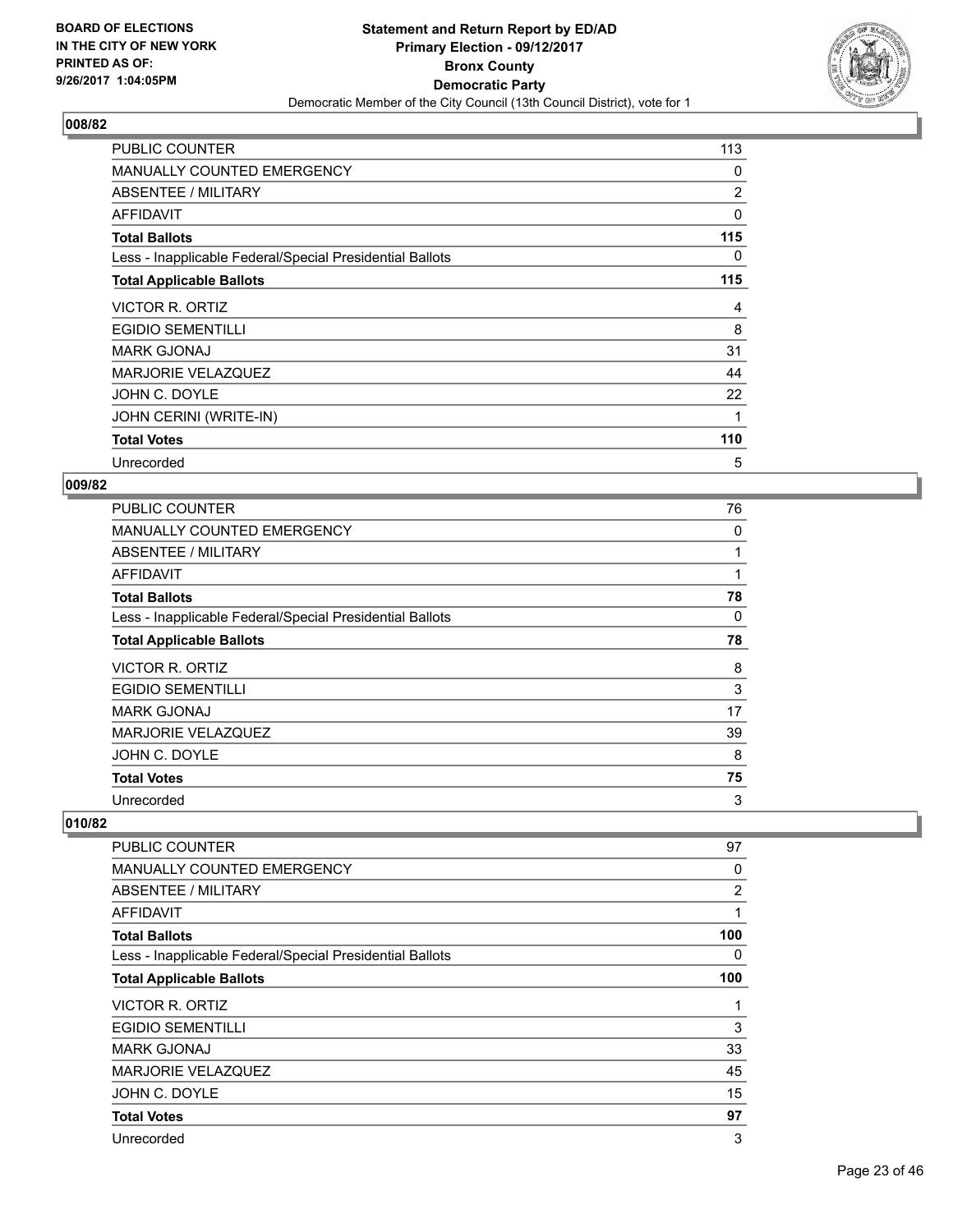

| <b>PUBLIC COUNTER</b>                                    | 77 |
|----------------------------------------------------------|----|
| <b>MANUALLY COUNTED EMERGENCY</b>                        | 0  |
| ABSENTEE / MILITARY                                      | 0  |
| AFFIDAVIT                                                | 1  |
| <b>Total Ballots</b>                                     | 78 |
| Less - Inapplicable Federal/Special Presidential Ballots | 0  |
| <b>Total Applicable Ballots</b>                          | 78 |
| <b>VICTOR R. ORTIZ</b>                                   | 1  |
| <b>EGIDIO SEMENTILLI</b>                                 | 2  |
| <b>MARK GJONAJ</b>                                       | 18 |
| <b>MARJORIE VELAZQUEZ</b>                                | 36 |
| JOHN C. DOYLE                                            | 18 |
| JOHN CERINI (WRITE-IN)                                   | 1  |
| <b>Total Votes</b>                                       | 76 |
| Unrecorded                                               | 2  |

#### **012/82**

| <b>PUBLIC COUNTER</b>                                    | 79 |
|----------------------------------------------------------|----|
| MANUALLY COUNTED EMERGENCY                               | 0  |
| ABSENTEE / MILITARY                                      | 4  |
| AFFIDAVIT                                                | 0  |
| <b>Total Ballots</b>                                     | 83 |
| Less - Inapplicable Federal/Special Presidential Ballots | 0  |
| <b>Total Applicable Ballots</b>                          | 83 |
| VICTOR R. ORTIZ                                          | 6  |
| <b>EGIDIO SEMENTILLI</b>                                 | 1  |
| <b>MARK GJONAJ</b>                                       | 37 |
| MARJORIE VELAZQUEZ                                       | 30 |
| JOHN C. DOYLE                                            | 6  |
| <b>Total Votes</b>                                       | 80 |
| Unrecorded                                               | 3  |

| PUBLIC COUNTER                                           | 118      |
|----------------------------------------------------------|----------|
| MANUALLY COUNTED EMERGENCY                               | 0        |
| ABSENTEE / MILITARY                                      | 4        |
| AFFIDAVIT                                                | $\Omega$ |
| <b>Total Ballots</b>                                     | 122      |
| Less - Inapplicable Federal/Special Presidential Ballots | 0        |
| <b>Total Applicable Ballots</b>                          | 122      |
| <b>VICTOR R. ORTIZ</b>                                   | 12       |
| <b>EGIDIO SEMENTILLI</b>                                 | 0        |
| <b>MARK GJONAJ</b>                                       | 52       |
| <b>MARJORIE VELAZQUEZ</b>                                | 47       |
| JOHN C. DOYLE                                            | 3        |
| <b>Total Votes</b>                                       | 114      |
| Unrecorded                                               | 8        |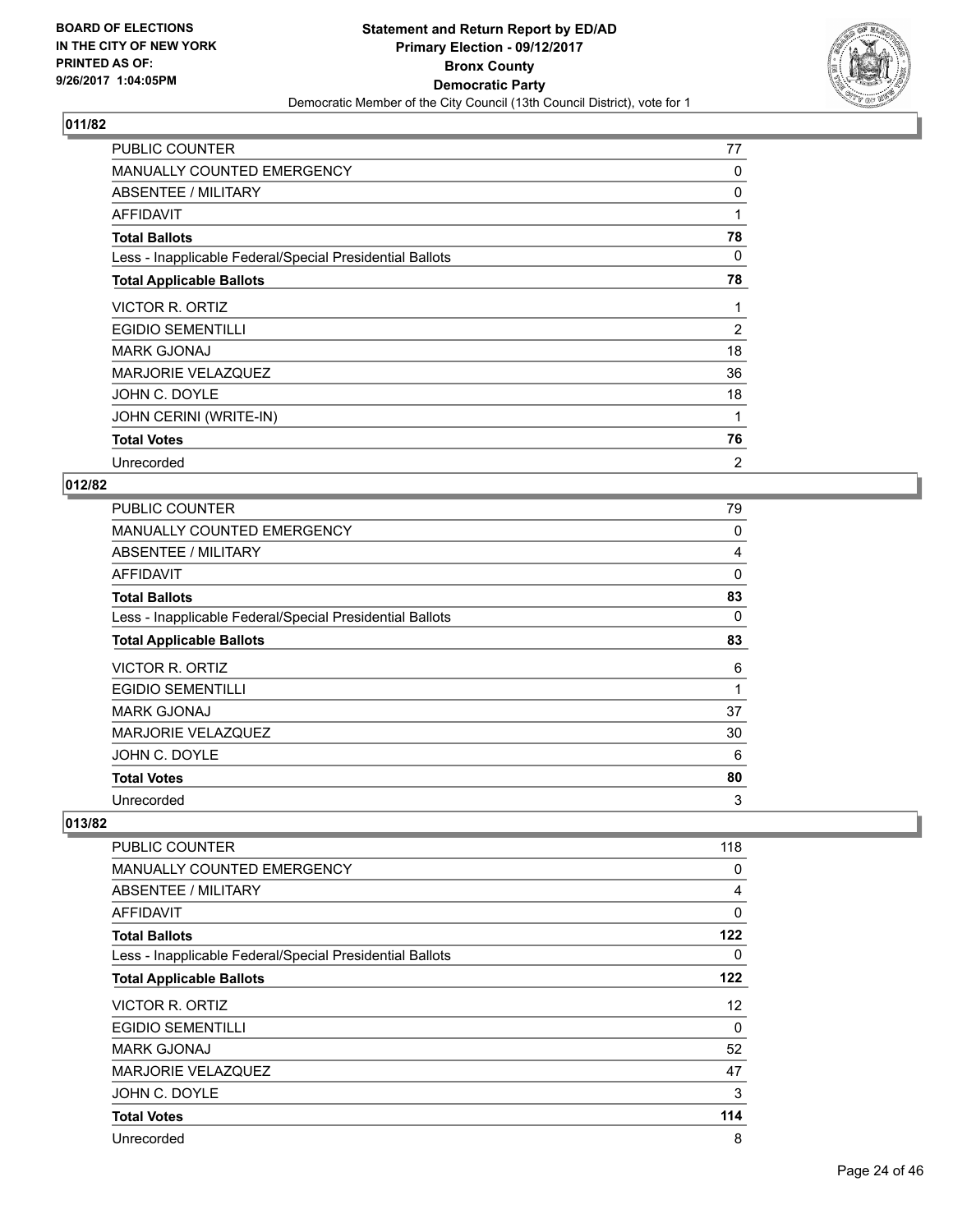

| <b>PUBLIC COUNTER</b>                                    | 35             |
|----------------------------------------------------------|----------------|
| MANUALLY COUNTED EMERGENCY                               | 0              |
| ABSENTEE / MILITARY                                      |                |
| AFFIDAVIT                                                | 0              |
| <b>Total Ballots</b>                                     | 36             |
| Less - Inapplicable Federal/Special Presidential Ballots | 0              |
| <b>Total Applicable Ballots</b>                          | 36             |
| VICTOR R. ORTIZ                                          | $\overline{2}$ |
| <b>EGIDIO SEMENTILLI</b>                                 | 0              |
| <b>MARK GJONAJ</b>                                       | 15             |
| MARJORIE VELAZQUEZ                                       | 10             |
| JOHN C. DOYLE                                            | 3              |
| <b>Total Votes</b>                                       | 30             |
| Unrecorded                                               | 6              |

## **015/82**

| <b>PUBLIC COUNTER</b>                                    | 167 |
|----------------------------------------------------------|-----|
| <b>MANUALLY COUNTED EMERGENCY</b>                        | 0   |
| ABSENTEE / MILITARY                                      | 5   |
| AFFIDAVIT                                                | 0   |
| <b>Total Ballots</b>                                     | 172 |
| Less - Inapplicable Federal/Special Presidential Ballots | 0   |
| <b>Total Applicable Ballots</b>                          | 172 |
| <b>VICTOR R. ORTIZ</b>                                   | 11  |
| <b>EGIDIO SEMENTILLI</b>                                 | 3   |
| <b>MARK GJONAJ</b>                                       | 38  |
| MARJORIE VELAZQUEZ                                       | 96  |
| JOHN C. DOYLE                                            | 9   |
| <b>Total Votes</b>                                       | 157 |
| Unrecorded                                               | 15  |

| PUBLIC COUNTER                                           | 104            |
|----------------------------------------------------------|----------------|
| <b>MANUALLY COUNTED EMERGENCY</b>                        | 0              |
| ABSENTEE / MILITARY                                      | $\overline{4}$ |
| AFFIDAVIT                                                | $\Omega$       |
| <b>Total Ballots</b>                                     | 108            |
| Less - Inapplicable Federal/Special Presidential Ballots | 0              |
| <b>Total Applicable Ballots</b>                          | 108            |
| VICTOR R. ORTIZ                                          | 5              |
| <b>EGIDIO SEMENTILLI</b>                                 | 1              |
| <b>MARK GJONAJ</b>                                       | 25             |
| <b>MARJORIE VELAZQUEZ</b>                                | 53             |
| JOHN C. DOYLE                                            | 18             |
| <b>Total Votes</b>                                       | 102            |
| Unrecorded                                               | 6              |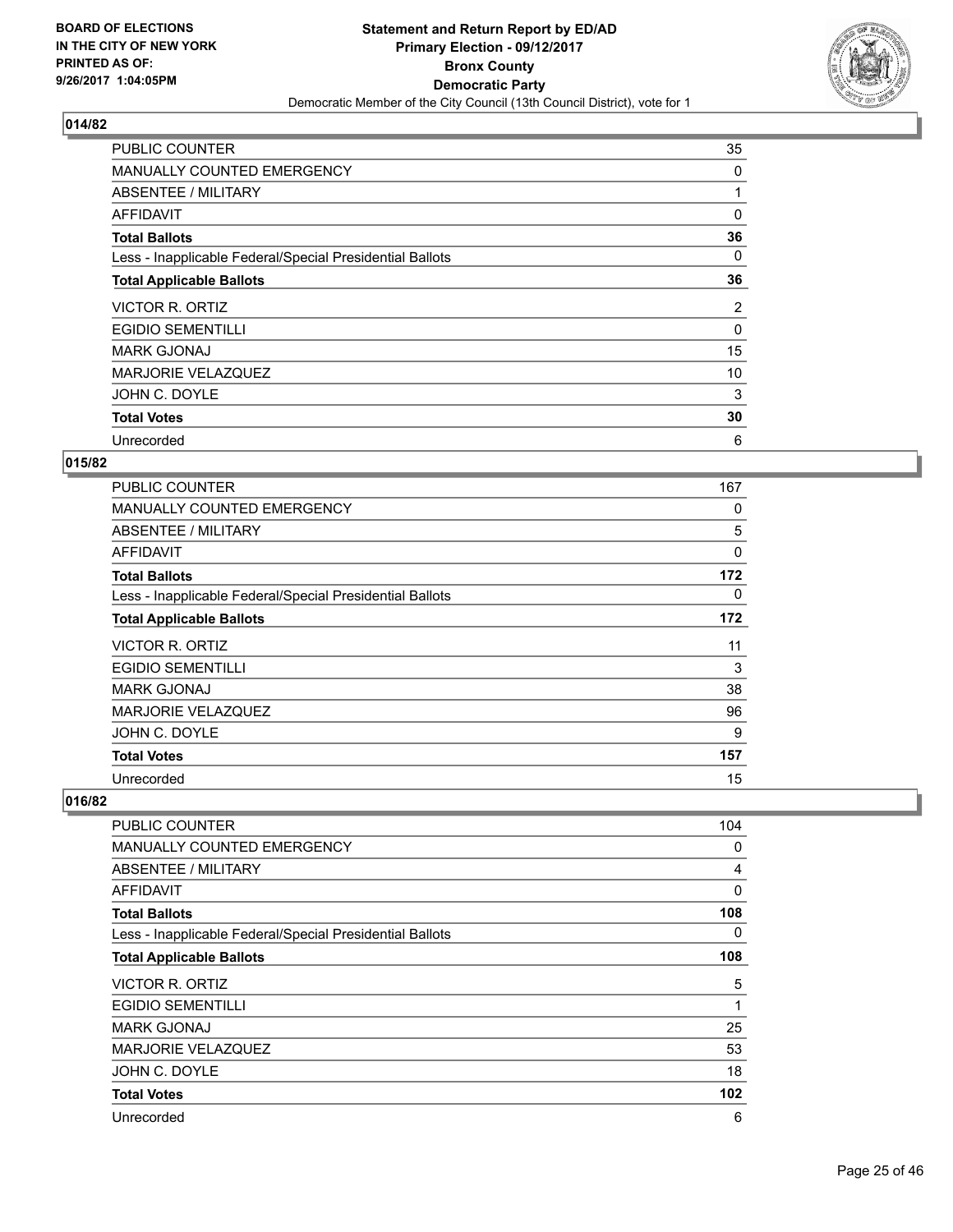

| <b>Total Votes</b>                                       | 90             |
|----------------------------------------------------------|----------------|
| JOHN C. DOYLE                                            | 32             |
| <b>MARJORIE VELAZQUEZ</b>                                | 29             |
| <b>MARK GJONAJ</b>                                       | 19             |
| <b>EGIDIO SEMENTILLI</b>                                 | 0              |
| VICTOR R. ORTIZ                                          | 10             |
| <b>Total Applicable Ballots</b>                          | 90             |
| Less - Inapplicable Federal/Special Presidential Ballots | 0              |
| <b>Total Ballots</b>                                     | 90             |
| <b>AFFIDAVIT</b>                                         | 2              |
| ABSENTEE / MILITARY                                      | $\overline{2}$ |
| MANUALLY COUNTED EMERGENCY                               | 0              |
| <b>PUBLIC COUNTER</b>                                    | 86             |

# **018/82**

| <b>PUBLIC COUNTER</b>                                    | 43          |
|----------------------------------------------------------|-------------|
| <b>MANUALLY COUNTED EMERGENCY</b>                        | $\mathbf 0$ |
| ABSENTEE / MILITARY                                      |             |
| AFFIDAVIT                                                | 0           |
| <b>Total Ballots</b>                                     | 44          |
| Less - Inapplicable Federal/Special Presidential Ballots | 0           |
| <b>Total Applicable Ballots</b>                          | 44          |
| VICTOR R. ORTIZ                                          | 4           |
| <b>EGIDIO SEMENTILLI</b>                                 |             |
| <b>MARK GJONAJ</b>                                       | 7           |
| <b>MARJORIE VELAZQUEZ</b>                                | 29          |
| JOHN C. DOYLE                                            | 3           |
| <b>Total Votes</b>                                       | 44          |

| <b>Total Votes</b>                                       | 47 |
|----------------------------------------------------------|----|
| JOHN C. DOYLE                                            | 8  |
| <b>MARJORIE VELAZQUEZ</b>                                | 22 |
| <b>MARK GJONAJ</b>                                       | 12 |
| <b>EGIDIO SEMENTILLI</b>                                 | 2  |
| VICTOR R. ORTIZ                                          | 3  |
| <b>Total Applicable Ballots</b>                          | 47 |
| Less - Inapplicable Federal/Special Presidential Ballots | 0  |
| <b>Total Ballots</b>                                     | 47 |
| AFFIDAVIT                                                | 0  |
| ABSENTEE / MILITARY                                      | 0  |
| <b>MANUALLY COUNTED EMERGENCY</b>                        | 0  |
| PUBLIC COUNTER                                           | 47 |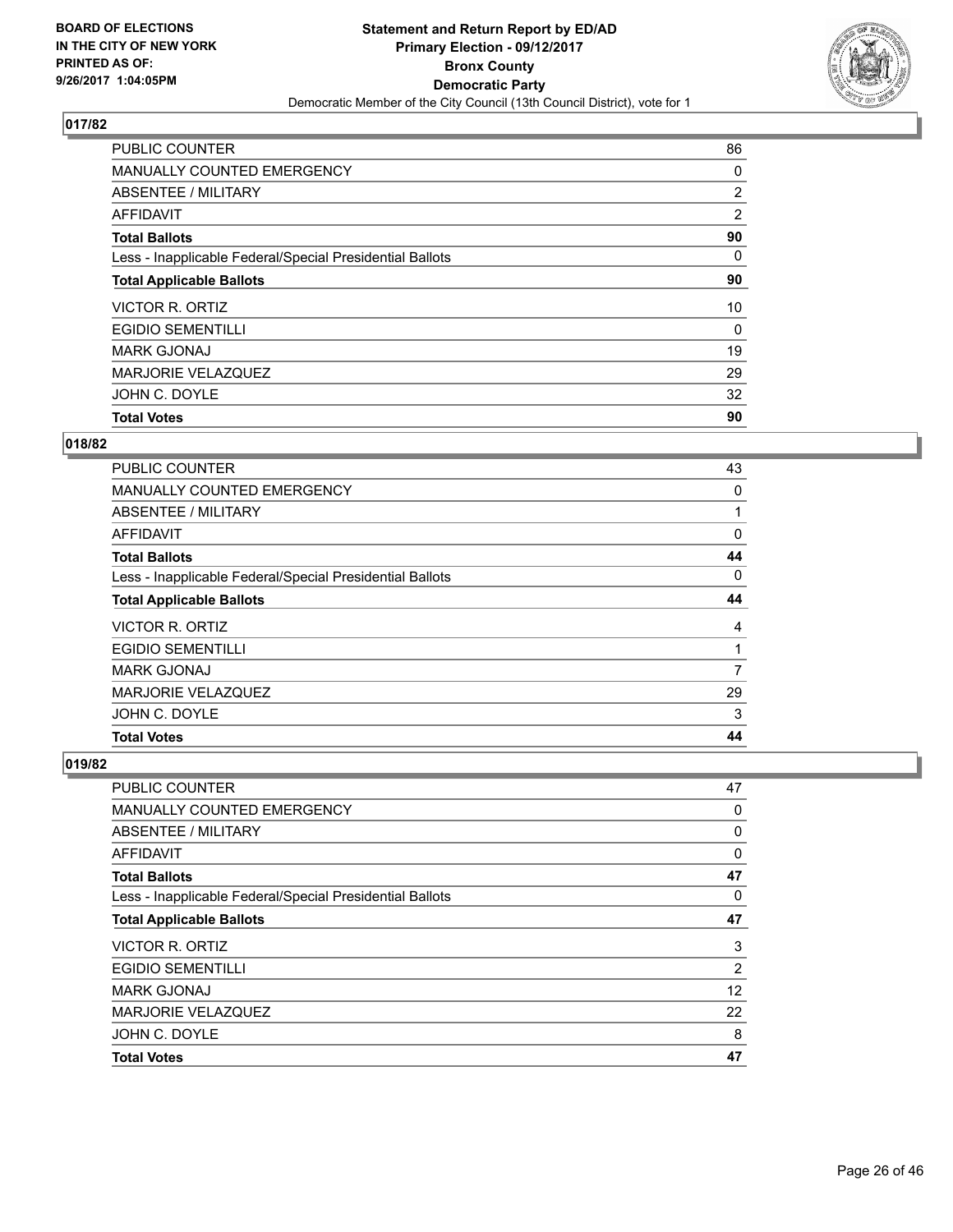

| <b>PUBLIC COUNTER</b>                                    | 50 |
|----------------------------------------------------------|----|
| <b>MANUALLY COUNTED EMERGENCY</b>                        | 0  |
| ABSENTEE / MILITARY                                      |    |
| AFFIDAVIT                                                | 0  |
| <b>Total Ballots</b>                                     | 51 |
| Less - Inapplicable Federal/Special Presidential Ballots | 0  |
| <b>Total Applicable Ballots</b>                          | 51 |
| <b>VICTOR R. ORTIZ</b>                                   | 0  |
| <b>EGIDIO SEMENTILLI</b>                                 | 3  |
| <b>MARK GJONAJ</b>                                       | 9  |
| MARJORIE VELAZQUEZ                                       | 15 |
| JOHN C. DOYLE                                            | 19 |
| <b>Total Votes</b>                                       | 46 |
| Unrecorded                                               | 5  |

## **021/82**

| <b>PUBLIC COUNTER</b>                                    | 43             |
|----------------------------------------------------------|----------------|
| <b>MANUALLY COUNTED EMERGENCY</b>                        | 0              |
| ABSENTEE / MILITARY                                      | 0              |
| AFFIDAVIT                                                | $\Omega$       |
| <b>Total Ballots</b>                                     | 43             |
| Less - Inapplicable Federal/Special Presidential Ballots | 0              |
| <b>Total Applicable Ballots</b>                          | 43             |
| VICTOR R. ORTIZ                                          | 3              |
| <b>EGIDIO SEMENTILLI</b>                                 | $\overline{2}$ |
| <b>MARK GJONAJ</b>                                       | 8              |
| MARJORIE VELAZQUEZ                                       | 14             |
| JOHN C. DOYLE                                            | 13             |
| <b>Total Votes</b>                                       | 40             |
| Unrecorded                                               | 3              |

| <b>PUBLIC COUNTER</b>                                    | 89             |
|----------------------------------------------------------|----------------|
| <b>MANUALLY COUNTED EMERGENCY</b>                        | 0              |
| ABSENTEE / MILITARY                                      | 1              |
| <b>AFFIDAVIT</b>                                         | 0              |
| <b>Total Ballots</b>                                     | 90             |
| Less - Inapplicable Federal/Special Presidential Ballots | 0              |
| <b>Total Applicable Ballots</b>                          | 90             |
| VICTOR R. ORTIZ                                          | 4              |
| <b>EGIDIO SEMENTILLI</b>                                 | $\overline{2}$ |
| <b>MARK GJONAJ</b>                                       | 32             |
| MARJORIE VELAZQUEZ                                       | 39             |
| JOHN C. DOYLE                                            | 11             |
| <b>Total Votes</b>                                       | 88             |
| Unrecorded                                               | $\overline{2}$ |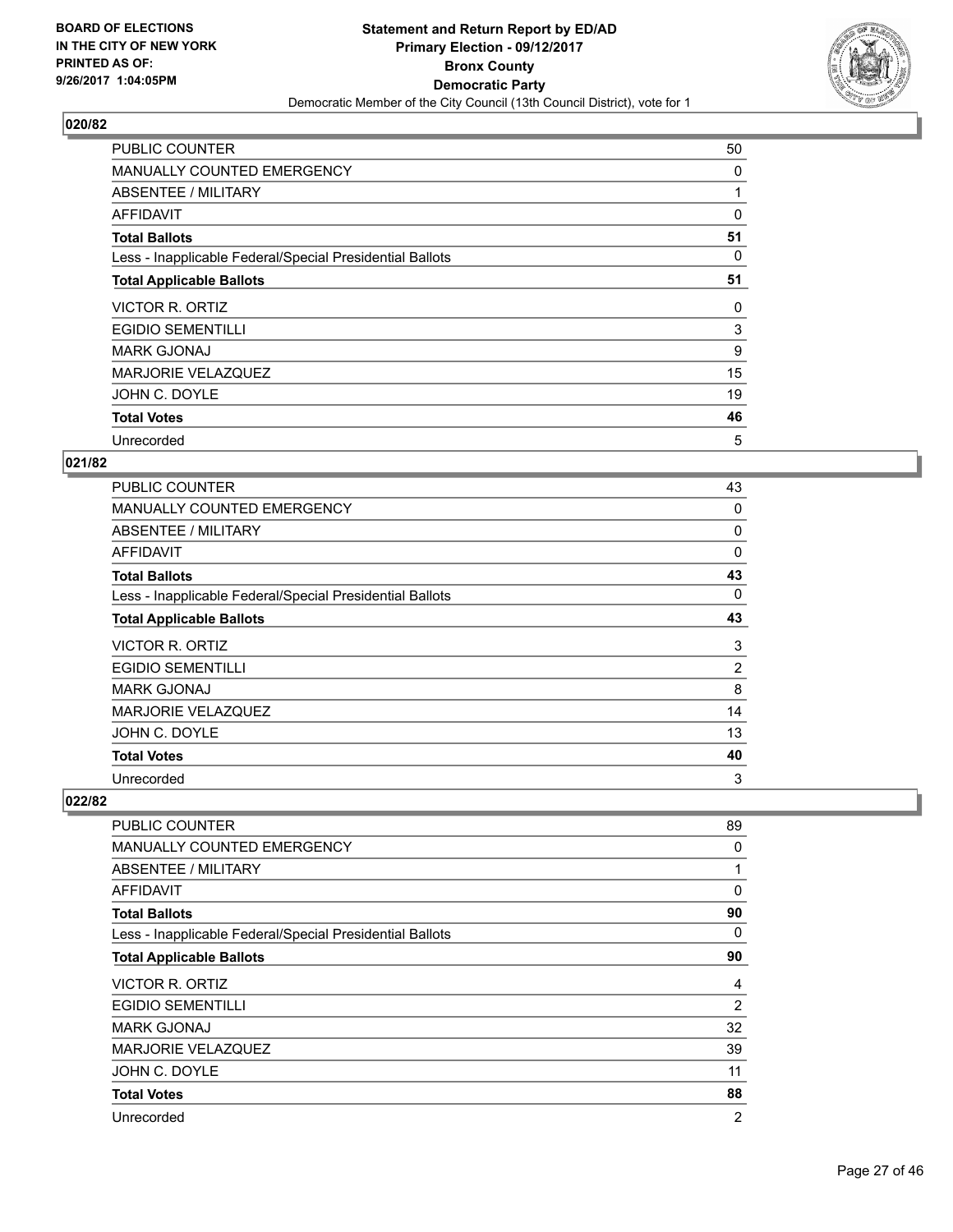

| <b>Total Votes</b>                                       | 60             |
|----------------------------------------------------------|----------------|
|                                                          |                |
| JOHN C. DOYLE                                            | 19             |
| <b>MARJORIE VELAZQUEZ</b>                                | 21             |
| <b>MARK GJONAJ</b>                                       | 12             |
| <b>EGIDIO SEMENTILLI</b>                                 | 2              |
| VICTOR R. ORTIZ                                          | 6              |
| <b>Total Applicable Ballots</b>                          | 60             |
| Less - Inapplicable Federal/Special Presidential Ballots | 0              |
| <b>Total Ballots</b>                                     | 60             |
| <b>AFFIDAVIT</b>                                         | $\overline{2}$ |
| ABSENTEE / MILITARY                                      |                |
| MANUALLY COUNTED EMERGENCY                               | 0              |
| <b>PUBLIC COUNTER</b>                                    | 57             |

#### **025/82**

| <b>PUBLIC COUNTER</b>                                    | 56 |
|----------------------------------------------------------|----|
| <b>MANUALLY COUNTED EMERGENCY</b>                        | 0  |
| ABSENTEE / MILITARY                                      | 2  |
| AFFIDAVIT                                                |    |
| <b>Total Ballots</b>                                     | 59 |
| Less - Inapplicable Federal/Special Presidential Ballots | 0  |
| <b>Total Applicable Ballots</b>                          | 59 |
| VICTOR R. ORTIZ                                          | 5  |
| <b>EGIDIO SEMENTILLI</b>                                 | 2  |
| <b>MARK GJONAJ</b>                                       | 20 |
| <b>MARJORIE VELAZQUEZ</b>                                | 13 |
| JOHN C. DOYLE                                            | 19 |
| <b>Total Votes</b>                                       | 59 |

| <b>Total Votes</b>                                       | 0      |
|----------------------------------------------------------|--------|
| <b>MARJORIE VELAZQUEZ</b><br>JOHN C. DOYLE               | 0<br>0 |
| <b>MARK GJONAJ</b>                                       | 0      |
|                                                          |        |
| <b>EGIDIO SEMENTILLI</b>                                 | 0      |
| <b>VICTOR R. ORTIZ</b>                                   | 0      |
| <b>Total Applicable Ballots</b>                          | 0      |
| Less - Inapplicable Federal/Special Presidential Ballots | 0      |
| <b>Total Ballots</b>                                     | 0      |
| <b>AFFIDAVIT</b>                                         | 0      |
| <b>ABSENTEE / MILITARY</b>                               | 0      |
| <b>MANUALLY COUNTED EMERGENCY</b>                        | 0      |
| PUBLIC COUNTER                                           | 0      |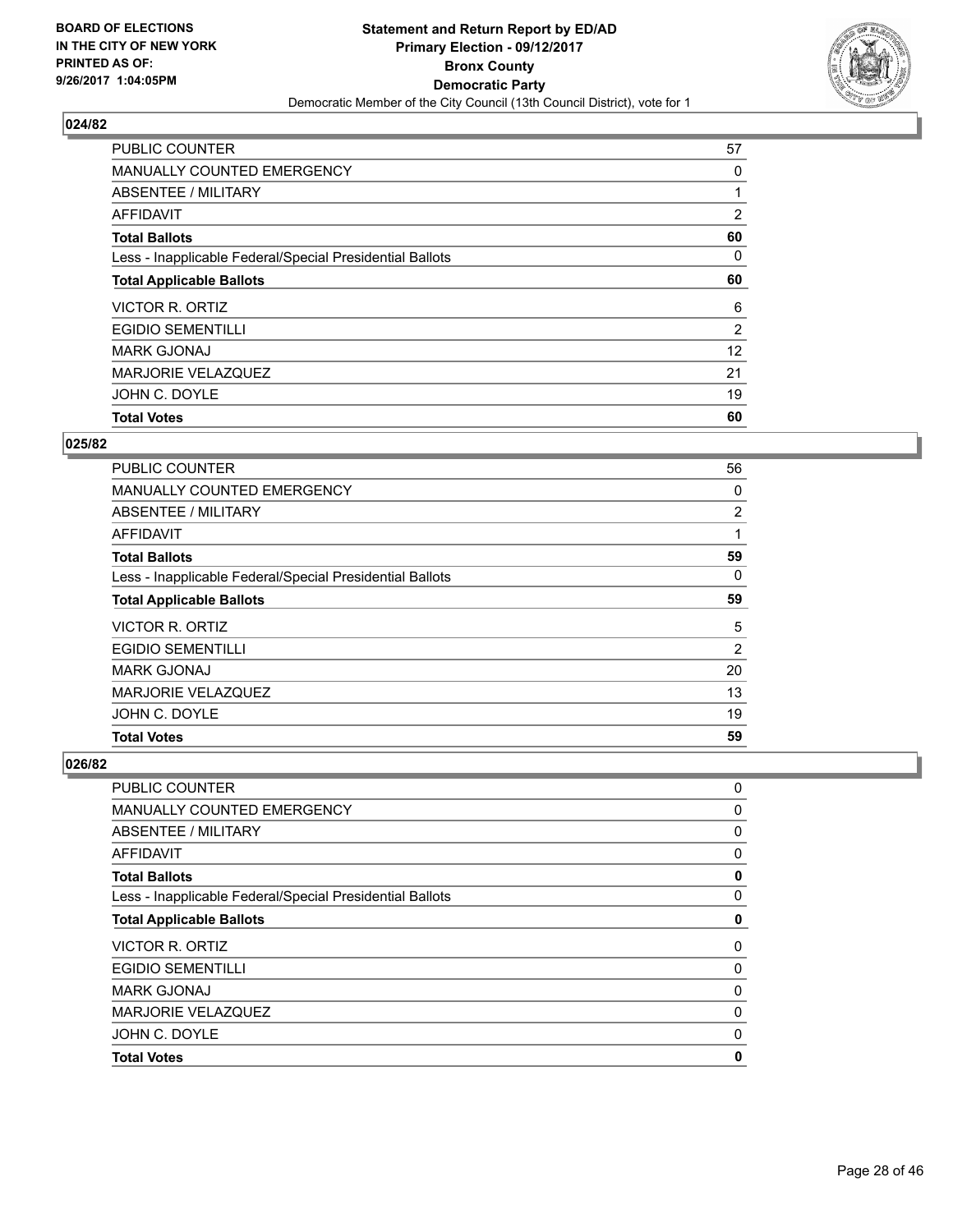

| <b>PUBLIC COUNTER</b>                                    | 119      |
|----------------------------------------------------------|----------|
| MANUALLY COUNTED EMERGENCY                               | 0        |
| ABSENTEE / MILITARY                                      | 0        |
| AFFIDAVIT                                                | $\Omega$ |
| <b>Total Ballots</b>                                     | 119      |
| Less - Inapplicable Federal/Special Presidential Ballots | 0        |
| <b>Total Applicable Ballots</b>                          | 119      |
| <b>VICTOR R. ORTIZ</b>                                   | 12       |
| <b>EGIDIO SEMENTILLI</b>                                 | 13       |
| <b>MARK GJONAJ</b>                                       | 30       |
| <b>MARJORIE VELAZQUEZ</b>                                | 50       |
| JOHN C. DOYLE                                            | 6        |
| AMANDA FARIAS (WRITE-IN)                                 | 1        |
| REV RUBEN DIAZ SR (WRITE-IN)                             | 1        |
| <b>Total Votes</b>                                       | 113      |
| Unrecorded                                               | 6        |

| <b>PUBLIC COUNTER</b>                                    | 164 |
|----------------------------------------------------------|-----|
| <b>MANUALLY COUNTED EMERGENCY</b>                        | 0   |
| ABSENTEE / MILITARY                                      | 2   |
| <b>AFFIDAVIT</b>                                         | 3   |
| <b>Total Ballots</b>                                     | 169 |
| Less - Inapplicable Federal/Special Presidential Ballots | 0   |
| <b>Total Applicable Ballots</b>                          | 169 |
| VICTOR R. ORTIZ                                          | 15  |
| <b>EGIDIO SEMENTILLI</b>                                 | 1   |
| <b>MARK GJONAJ</b>                                       | 67  |
| <b>MARJORIE VELAZQUEZ</b>                                | 49  |
| JOHN C. DOYLE                                            | 33  |
| <b>Total Votes</b>                                       | 165 |
| Unrecorded                                               | 4   |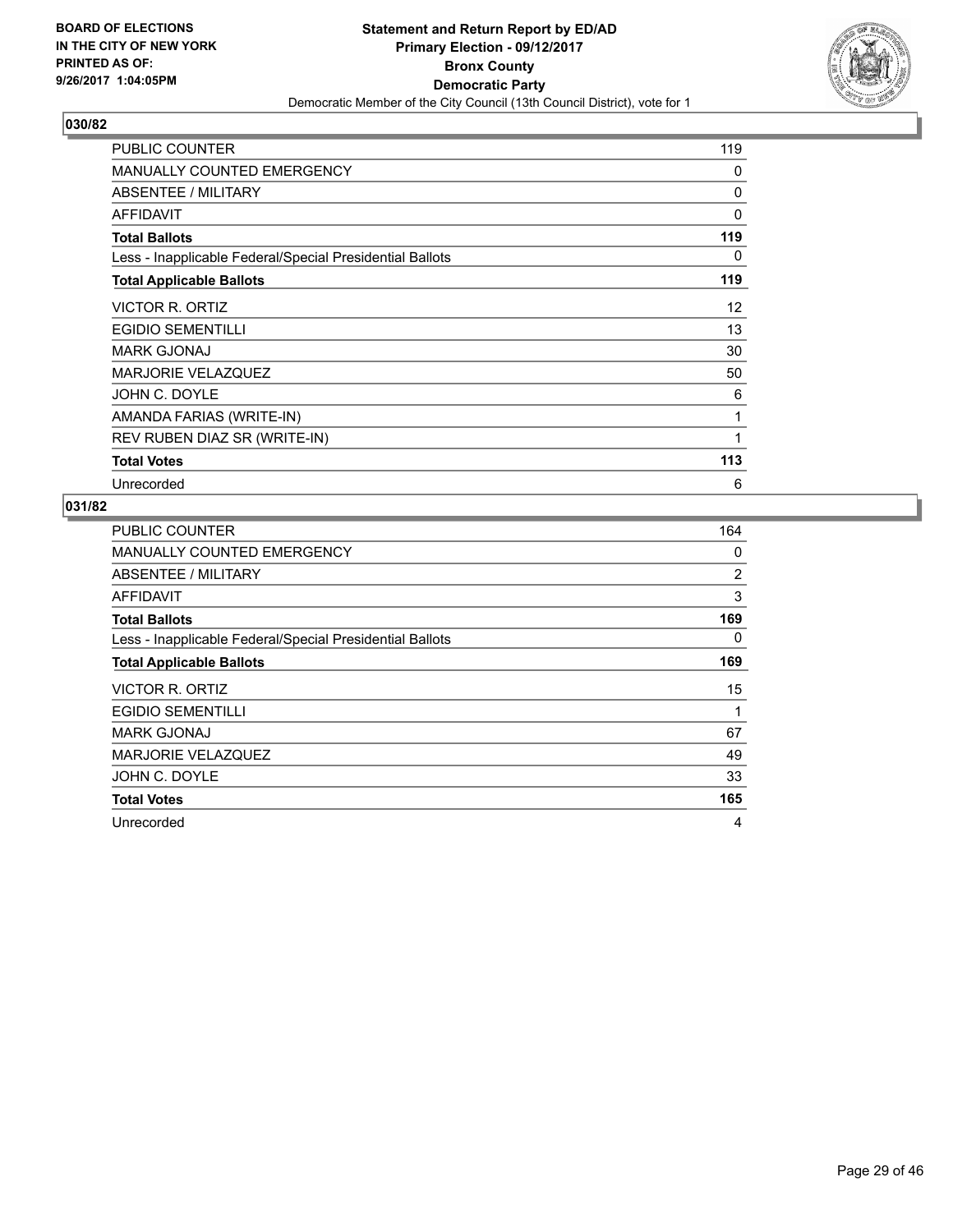

| <b>PUBLIC COUNTER</b>                                    | 80 |
|----------------------------------------------------------|----|
| <b>MANUALLY COUNTED EMERGENCY</b>                        | 0  |
| ABSENTEE / MILITARY                                      | 1  |
| <b>AFFIDAVIT</b>                                         |    |
| <b>Total Ballots</b>                                     | 82 |
| Less - Inapplicable Federal/Special Presidential Ballots | 0  |
| <b>Total Applicable Ballots</b>                          | 82 |
| VICTOR R. ORTIZ                                          | 1  |
| <b>EGIDIO SEMENTILLI</b>                                 | 7  |
| <b>MARK GJONAJ</b>                                       | 21 |
| <b>MARJORIE VELAZQUEZ</b>                                | 27 |
| JOHN C. DOYLE                                            | 21 |
| UNATTRIBUTABLE WRITE-IN (WRITE-IN)                       | 1  |
| <b>Total Votes</b>                                       | 78 |
| Unrecorded                                               | 4  |

#### **033/82**

| <b>PUBLIC COUNTER</b>                                    | 64 |
|----------------------------------------------------------|----|
| MANUALLY COUNTED EMERGENCY                               | 0  |
| ABSENTEE / MILITARY                                      | 3  |
| AFFIDAVIT                                                | 0  |
| <b>Total Ballots</b>                                     | 67 |
| Less - Inapplicable Federal/Special Presidential Ballots | 0  |
| <b>Total Applicable Ballots</b>                          | 67 |
| VICTOR R. ORTIZ                                          | 5  |
| <b>EGIDIO SEMENTILLI</b>                                 | 5  |
| <b>MARK GJONAJ</b>                                       | 15 |
| MARJORIE VELAZQUEZ                                       | 16 |
| JOHN C. DOYLE                                            | 24 |
| <b>Total Votes</b>                                       | 65 |
| Unrecorded                                               | 2  |

| PUBLIC COUNTER                                           | 48             |
|----------------------------------------------------------|----------------|
| <b>MANUALLY COUNTED EMERGENCY</b>                        | 0              |
| ABSENTEE / MILITARY                                      | $\overline{2}$ |
| AFFIDAVIT                                                | 0              |
| <b>Total Ballots</b>                                     | 50             |
| Less - Inapplicable Federal/Special Presidential Ballots | 0              |
| <b>Total Applicable Ballots</b>                          | 50             |
| <b>VICTOR R. ORTIZ</b>                                   | 3              |
| <b>EGIDIO SEMENTILLI</b>                                 | 5              |
| <b>MARK GJONAJ</b>                                       | 7              |
| <b>MARJORIE VELAZQUEZ</b>                                | 26             |
| JOHN C. DOYLE                                            | 7              |
| <b>Total Votes</b>                                       | 48             |
| Unrecorded                                               | 2              |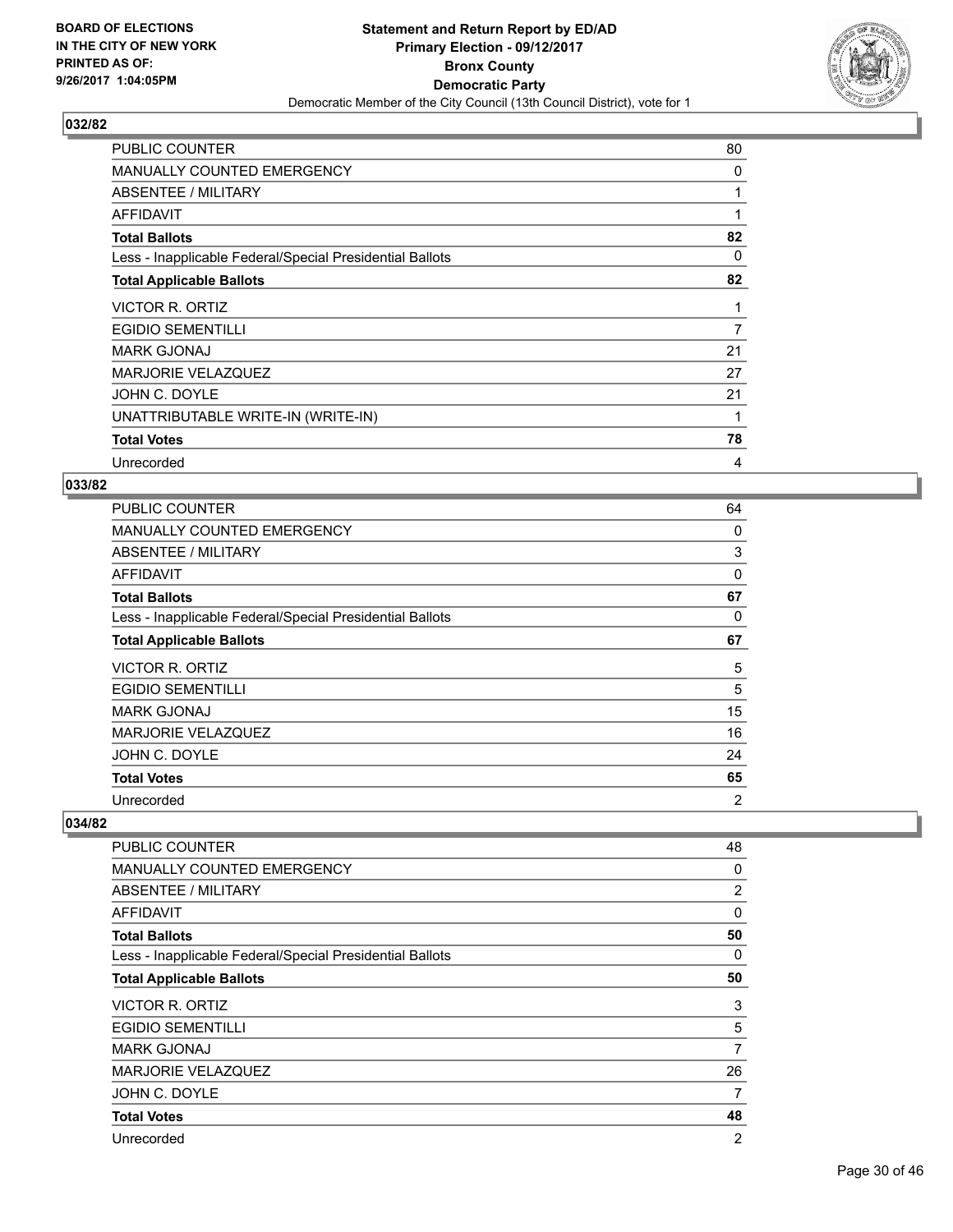

| <b>PUBLIC COUNTER</b>                                    | 84             |
|----------------------------------------------------------|----------------|
| <b>MANUALLY COUNTED EMERGENCY</b>                        | 0              |
| ABSENTEE / MILITARY                                      |                |
| AFFIDAVIT                                                |                |
| <b>Total Ballots</b>                                     | 86             |
| Less - Inapplicable Federal/Special Presidential Ballots | 0              |
| <b>Total Applicable Ballots</b>                          | 86             |
| VICTOR R. ORTIZ                                          | 6              |
| <b>EGIDIO SEMENTILLI</b>                                 | 3              |
| <b>MARK GJONAJ</b>                                       | 33             |
| MARJORIE VELAZQUEZ                                       | 29             |
| JOHN C. DOYLE                                            | 13             |
| <b>Total Votes</b>                                       | 84             |
| Unrecorded                                               | $\overline{2}$ |

## **036/82**

| <b>PUBLIC COUNTER</b>                                    | 104            |
|----------------------------------------------------------|----------------|
| <b>MANUALLY COUNTED EMERGENCY</b>                        | 0              |
| ABSENTEE / MILITARY                                      | 1              |
| AFFIDAVIT                                                | $\overline{2}$ |
| <b>Total Ballots</b>                                     | 107            |
| Less - Inapplicable Federal/Special Presidential Ballots | 0              |
| <b>Total Applicable Ballots</b>                          | 107            |
| VICTOR R. ORTIZ                                          | 4              |
| <b>EGIDIO SEMENTILLI</b>                                 | 4              |
| <b>MARK GJONAJ</b>                                       | 48             |
| <b>MARJORIE VELAZQUEZ</b>                                | 17             |
| JOHN C. DOYLE                                            | 33             |
| <b>Total Votes</b>                                       | 106            |
| Unrecorded                                               | 1              |

| <b>PUBLIC COUNTER</b>                                    | 125 |
|----------------------------------------------------------|-----|
| <b>MANUALLY COUNTED EMERGENCY</b>                        | 0   |
| ABSENTEE / MILITARY                                      | 1   |
| AFFIDAVIT                                                | 1   |
| <b>Total Ballots</b>                                     | 127 |
| Less - Inapplicable Federal/Special Presidential Ballots | 0   |
| <b>Total Applicable Ballots</b>                          | 127 |
| VICTOR R. ORTIZ                                          | 6   |
| <b>EGIDIO SEMENTILLI</b>                                 | 6   |
| <b>MARK GJONAJ</b>                                       | 38  |
| MARJORIE VELAZQUEZ                                       | 60  |
| JOHN C. DOYLE                                            | 13  |
| <b>Total Votes</b>                                       | 123 |
| Unrecorded                                               | 4   |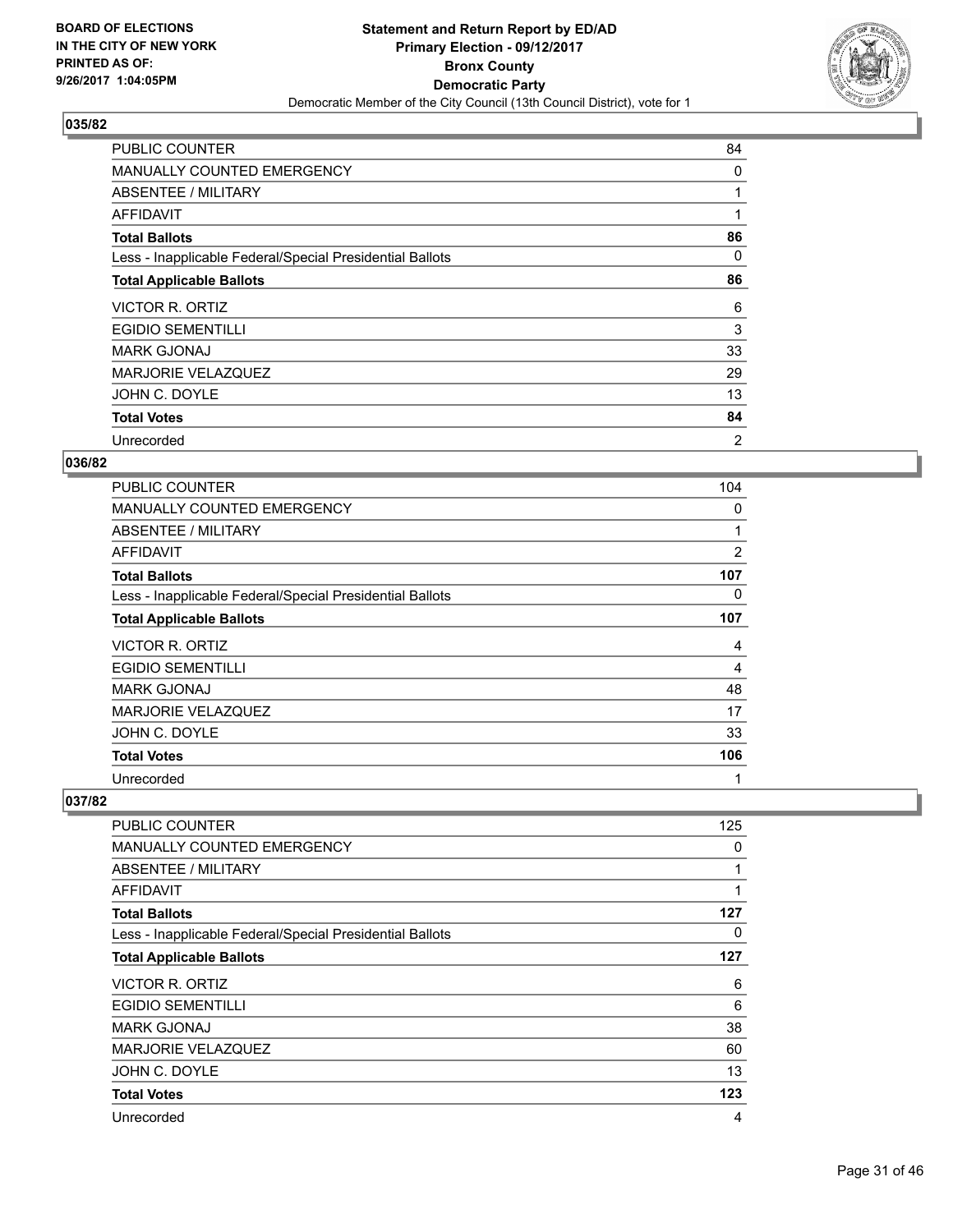

| <b>PUBLIC COUNTER</b>                                    | 128            |
|----------------------------------------------------------|----------------|
| <b>MANUALLY COUNTED EMERGENCY</b>                        | 0              |
| ABSENTEE / MILITARY                                      |                |
| AFFIDAVIT                                                | $\overline{2}$ |
| <b>Total Ballots</b>                                     | 131            |
| Less - Inapplicable Federal/Special Presidential Ballots | 0              |
| <b>Total Applicable Ballots</b>                          | 131            |
| VICTOR R. ORTIZ                                          | 9              |
| <b>EGIDIO SEMENTILLI</b>                                 | 6              |
| <b>MARK GJONAJ</b>                                       | 28             |
| <b>MARJORIE VELAZQUEZ</b>                                | 56             |
| JOHN C. DOYLE                                            | 23             |
| <b>Total Votes</b>                                       | 122            |
| Unrecorded                                               | 9              |

## **039/82**

| <b>PUBLIC COUNTER</b>                                    | 61 |
|----------------------------------------------------------|----|
| <b>MANUALLY COUNTED EMERGENCY</b>                        | 0  |
| ABSENTEE / MILITARY                                      | 2  |
| <b>AFFIDAVIT</b>                                         |    |
| <b>Total Ballots</b>                                     | 64 |
| Less - Inapplicable Federal/Special Presidential Ballots | 0  |
| <b>Total Applicable Ballots</b>                          | 64 |
| VICTOR R. ORTIZ                                          | 8  |
| <b>EGIDIO SEMENTILLI</b>                                 | 6  |
| <b>MARK GJONAJ</b>                                       | 17 |
| <b>MARJORIE VELAZQUEZ</b>                                | 25 |
| JOHN C. DOYLE                                            | 8  |
| <b>Total Votes</b>                                       | 64 |

| <b>PUBLIC COUNTER</b>                                    | 52 |
|----------------------------------------------------------|----|
| <b>MANUALLY COUNTED EMERGENCY</b>                        | 0  |
| ABSENTEE / MILITARY                                      | 0  |
| AFFIDAVIT                                                |    |
| <b>Total Ballots</b>                                     | 53 |
| Less - Inapplicable Federal/Special Presidential Ballots | 0  |
| <b>Total Applicable Ballots</b>                          | 53 |
| VICTOR R. ORTIZ                                          | 4  |
| <b>EGIDIO SEMENTILLI</b>                                 | 3  |
| <b>MARK GJONAJ</b>                                       | 18 |
| <b>MARJORIE VELAZQUEZ</b>                                | 6  |
| JOHN C. DOYLE                                            | 22 |
| <b>Total Votes</b>                                       | 53 |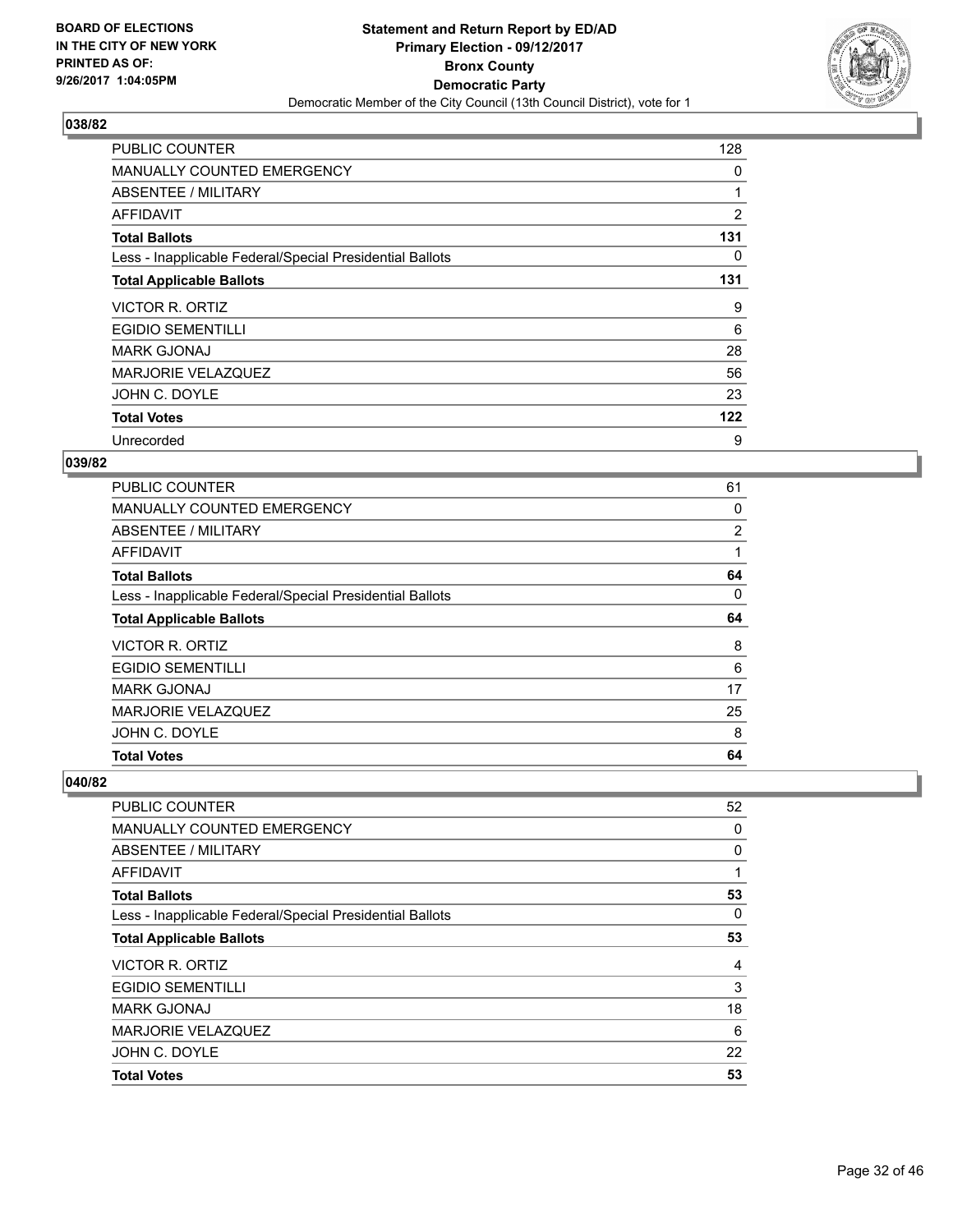

| <b>PUBLIC COUNTER</b>                                    | 76             |
|----------------------------------------------------------|----------------|
| MANUALLY COUNTED EMERGENCY                               | 0              |
| ABSENTEE / MILITARY                                      |                |
| AFFIDAVIT                                                | 0              |
| <b>Total Ballots</b>                                     | 77             |
| Less - Inapplicable Federal/Special Presidential Ballots | 0              |
| <b>Total Applicable Ballots</b>                          | 77             |
| <b>VICTOR R. ORTIZ</b>                                   | 4              |
| <b>EGIDIO SEMENTILLI</b>                                 | $\overline{2}$ |
| <b>MARK GJONAJ</b>                                       | 24             |
|                                                          |                |
| <b>MARJORIE VELAZQUEZ</b>                                | 24             |
| JOHN C. DOYLE                                            | 21             |
| <b>Total Votes</b>                                       | 75             |

## **042/82**

| PUBLIC COUNTER                                           | 38 |
|----------------------------------------------------------|----|
| <b>MANUALLY COUNTED EMERGENCY</b>                        | 0  |
| ABSENTEE / MILITARY                                      | 0  |
| AFFIDAVIT                                                | 0  |
| <b>Total Ballots</b>                                     | 38 |
| Less - Inapplicable Federal/Special Presidential Ballots | 0  |
| <b>Total Applicable Ballots</b>                          | 38 |
| VICTOR R. ORTIZ                                          | 2  |
| <b>EGIDIO SEMENTILLI</b>                                 | 0  |
| <b>MARK GJONAJ</b>                                       | 5  |
| MARJORIE VELAZQUEZ                                       | 12 |
| JOHN C. DOYLE                                            | 19 |
| <b>Total Votes</b>                                       | 38 |

| PUBLIC COUNTER                                           | 63 |
|----------------------------------------------------------|----|
| <b>MANUALLY COUNTED EMERGENCY</b>                        | 0  |
| ABSENTEE / MILITARY                                      | 0  |
| AFFIDAVIT                                                | 2  |
| <b>Total Ballots</b>                                     | 65 |
| Less - Inapplicable Federal/Special Presidential Ballots | 0  |
| <b>Total Applicable Ballots</b>                          | 65 |
| <b>VICTOR R. ORTIZ</b>                                   | 5  |
| <b>EGIDIO SEMENTILLI</b>                                 | 1  |
| <b>MARK GJONAJ</b>                                       | 10 |
| <b>MARJORIE VELAZQUEZ</b>                                | 10 |
| JOHN C. DOYLE                                            | 37 |
| BERNIE SANDERS (WRITE-IN)                                | 1  |
| <b>Total Votes</b>                                       | 64 |
| Unrecorded                                               | 1  |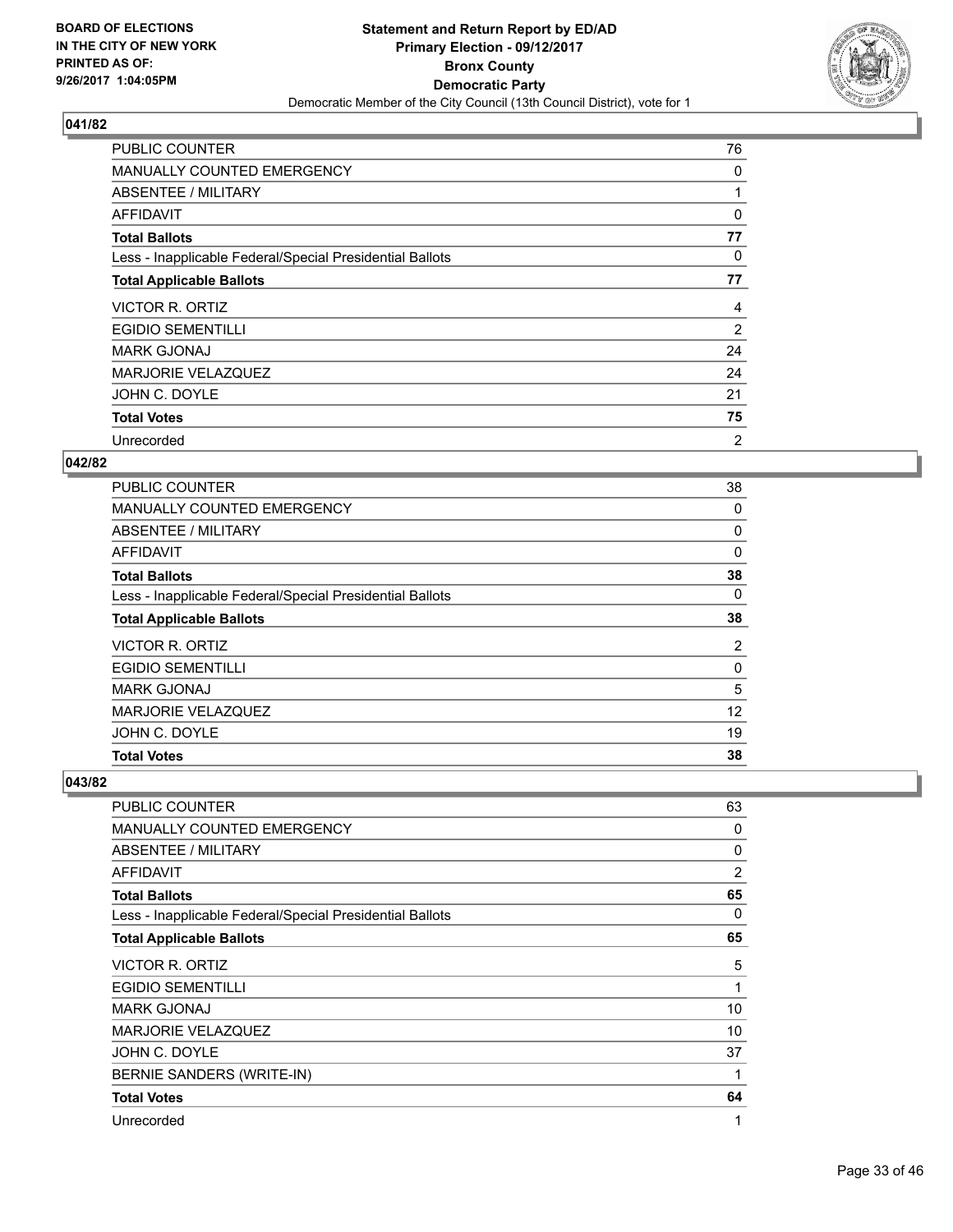

| <b>PUBLIC COUNTER</b>                                    | 47 |
|----------------------------------------------------------|----|
| <b>MANUALLY COUNTED EMERGENCY</b>                        | 0  |
| ABSENTEE / MILITARY                                      |    |
| AFFIDAVIT                                                | 0  |
| <b>Total Ballots</b>                                     | 48 |
| Less - Inapplicable Federal/Special Presidential Ballots | 0  |
| <b>Total Applicable Ballots</b>                          | 48 |
| VICTOR R. ORTIZ                                          |    |
| <b>EGIDIO SEMENTILLI</b>                                 |    |
| <b>MARK GJONAJ</b>                                       | 9  |
| MARJORIE VELAZQUEZ                                       | 7  |
| JOHN C. DOYLE                                            | 30 |
| <b>Total Votes</b>                                       | 48 |

## **045/82**

| PUBLIC COUNTER                                           | 63             |
|----------------------------------------------------------|----------------|
| <b>MANUALLY COUNTED EMERGENCY</b>                        | 0              |
| <b>ABSENTEE / MILITARY</b>                               | $\overline{2}$ |
| <b>AFFIDAVIT</b>                                         | 1              |
| <b>Total Ballots</b>                                     | 66             |
| Less - Inapplicable Federal/Special Presidential Ballots | 0              |
| <b>Total Applicable Ballots</b>                          | 66             |
| VICTOR R. ORTIZ                                          | 0              |
| <b>EGIDIO SEMENTILLI</b>                                 | 4              |
| <b>MARK GJONAJ</b>                                       | 18             |
| MARJORIE VELAZQUEZ                                       | 13             |
| JOHN C. DOYLE                                            | 30             |
| <b>Total Votes</b>                                       | 65             |
| Unrecorded                                               | 1              |

| <b>PUBLIC COUNTER</b>                                    | 70 |
|----------------------------------------------------------|----|
| MANUALLY COUNTED EMERGENCY                               | 0  |
| ABSENTEE / MILITARY                                      | 4  |
| AFFIDAVIT                                                | 0  |
| <b>Total Ballots</b>                                     | 74 |
| Less - Inapplicable Federal/Special Presidential Ballots | 0  |
| <b>Total Applicable Ballots</b>                          | 74 |
| VICTOR R. ORTIZ                                          | 1  |
| <b>EGIDIO SEMENTILLI</b>                                 | 2  |
| <b>MARK GJONAJ</b>                                       | 25 |
| <b>MARJORIE VELAZQUEZ</b>                                | 19 |
| JOHN C. DOYLE                                            | 26 |
| <b>Total Votes</b>                                       | 73 |
| Unrecorded                                               | 1  |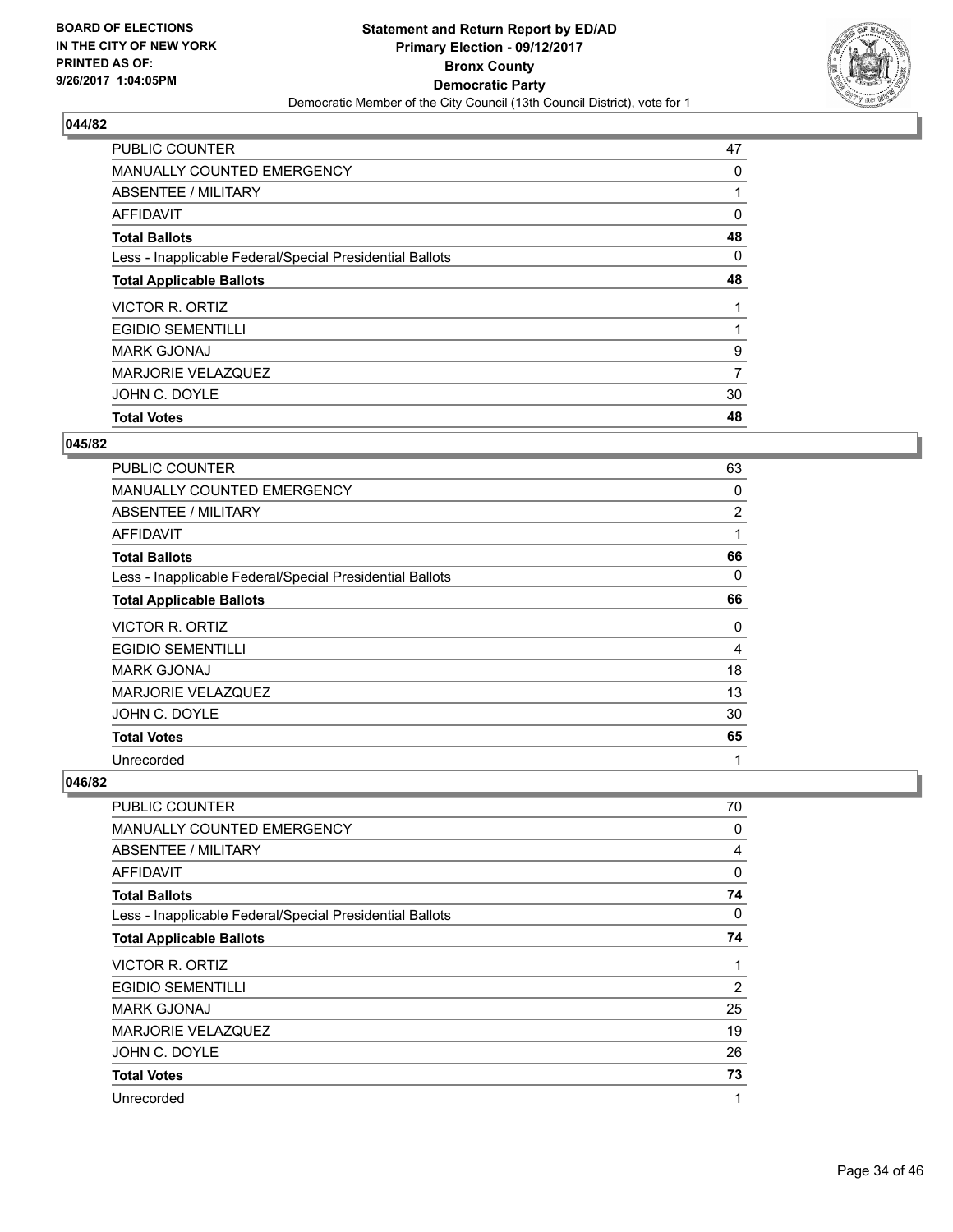

| <b>Total Votes</b>                                       | 63             |
|----------------------------------------------------------|----------------|
| JOHN C. DOYLE                                            | 29             |
| <b>MARJORIE VELAZQUEZ</b>                                | 19             |
| <b>MARK GJONAJ</b>                                       | 11             |
| <b>EGIDIO SEMENTILLI</b>                                 | 0              |
| VICTOR R. ORTIZ                                          | 4              |
| <b>Total Applicable Ballots</b>                          | 63             |
| Less - Inapplicable Federal/Special Presidential Ballots | 0              |
| <b>Total Ballots</b>                                     | 63             |
| <b>AFFIDAVIT</b>                                         | 0              |
| ABSENTEE / MILITARY                                      | $\overline{2}$ |
| MANUALLY COUNTED EMERGENCY                               | 0              |
| <b>PUBLIC COUNTER</b>                                    | 61             |

#### **048/82**

| <b>PUBLIC COUNTER</b>                                    | 67             |
|----------------------------------------------------------|----------------|
| <b>MANUALLY COUNTED EMERGENCY</b>                        | 0              |
| <b>ABSENTEE / MILITARY</b>                               | $\overline{2}$ |
| AFFIDAVIT                                                | $\Omega$       |
| <b>Total Ballots</b>                                     | 69             |
| Less - Inapplicable Federal/Special Presidential Ballots | 0              |
| <b>Total Applicable Ballots</b>                          | 69             |
| VICTOR R. ORTIZ                                          | 10             |
| <b>EGIDIO SEMENTILLI</b>                                 | 5              |
| <b>MARK GJONAJ</b>                                       | 20             |
| MARJORIE VELAZQUEZ                                       | 14             |
| JOHN C. DOYLE                                            | 19             |
| <b>Total Votes</b>                                       | 68             |
| Unrecorded                                               | 1              |

| <b>PUBLIC COUNTER</b>                                    | 78 |
|----------------------------------------------------------|----|
| MANUALLY COUNTED EMERGENCY                               | 0  |
| ABSENTEE / MILITARY                                      | 4  |
| AFFIDAVIT                                                | 0  |
| <b>Total Ballots</b>                                     | 82 |
| Less - Inapplicable Federal/Special Presidential Ballots | 0  |
| <b>Total Applicable Ballots</b>                          | 82 |
| VICTOR R. ORTIZ                                          | 1  |
| <b>EGIDIO SEMENTILLI</b>                                 | 5  |
| <b>MARK GJONAJ</b>                                       | 28 |
| <b>MARJORIE VELAZQUEZ</b>                                | 16 |
| JOHN C. DOYLE                                            | 31 |
| <b>Total Votes</b>                                       | 81 |
| Unrecorded                                               | 1  |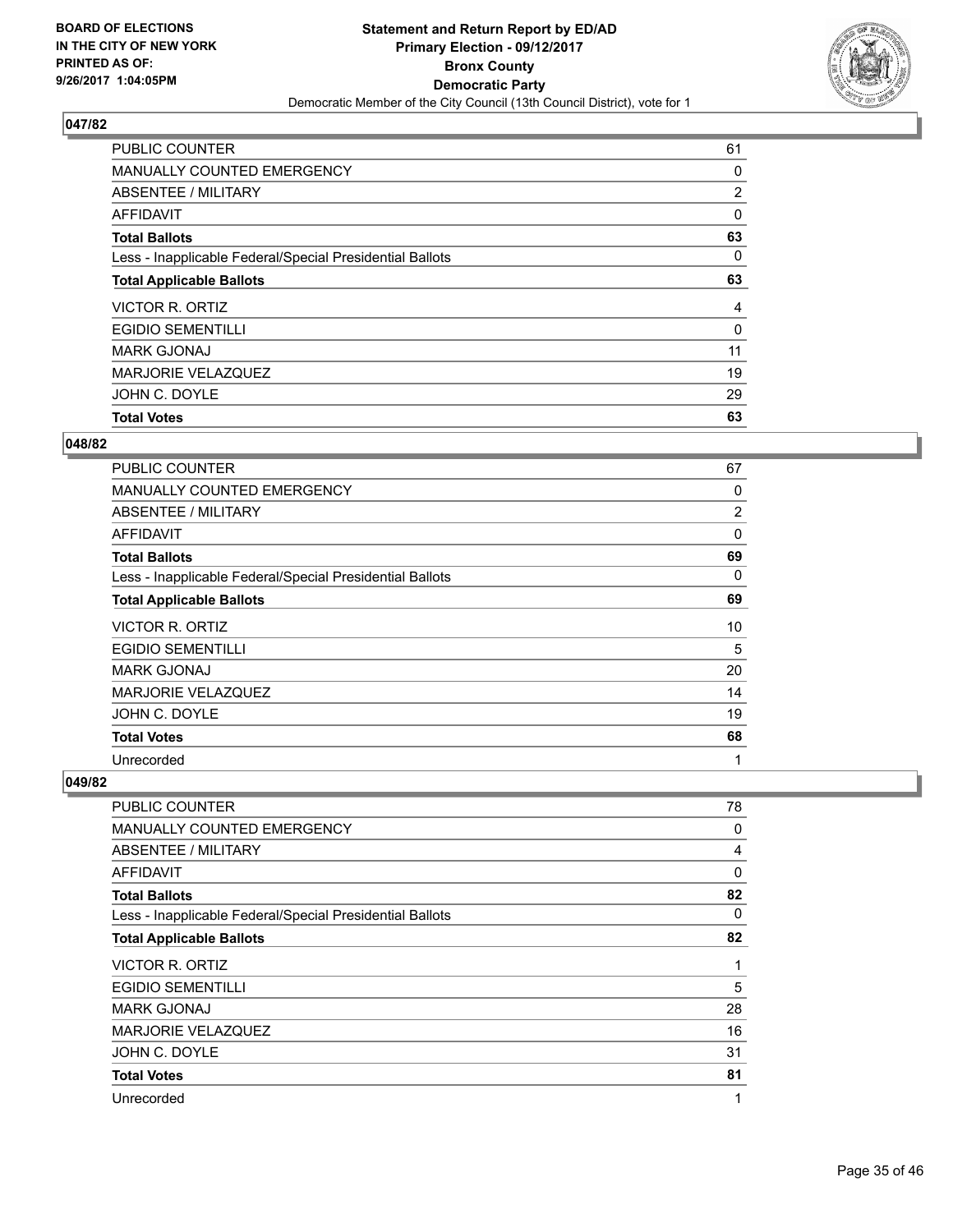

| <b>PUBLIC COUNTER</b>                                    | 65             |
|----------------------------------------------------------|----------------|
| <b>MANUALLY COUNTED EMERGENCY</b>                        | 0              |
| ABSENTEE / MILITARY                                      |                |
| AFFIDAVIT                                                | $\overline{2}$ |
| <b>Total Ballots</b>                                     | 68             |
| Less - Inapplicable Federal/Special Presidential Ballots | 0              |
| <b>Total Applicable Ballots</b>                          | 68             |
| VICTOR R. ORTIZ                                          | 2              |
| <b>EGIDIO SEMENTILLI</b>                                 | 5              |
| <b>MARK GJONAJ</b>                                       | 14             |
|                                                          |                |
| <b>MARJORIE VELAZQUEZ</b>                                | 36             |
| JOHN C. DOYLE                                            | 7              |
| <b>Total Votes</b>                                       | 64             |

## **051/82**

| PUBLIC COUNTER                                           | 69 |
|----------------------------------------------------------|----|
| <b>MANUALLY COUNTED EMERGENCY</b>                        | 0  |
| ABSENTEE / MILITARY                                      | 3  |
| AFFIDAVIT                                                |    |
| <b>Total Ballots</b>                                     | 73 |
| Less - Inapplicable Federal/Special Presidential Ballots | 0  |
| <b>Total Applicable Ballots</b>                          | 73 |
| VICTOR R. ORTIZ                                          |    |
| <b>EGIDIO SEMENTILLI</b>                                 | 8  |
| <b>MARK GJONAJ</b>                                       | 20 |
| <b>MARJORIE VELAZQUEZ</b>                                | 29 |
| JOHN C. DOYLE                                            | 15 |
| <b>Total Votes</b>                                       | 73 |

| <b>PUBLIC COUNTER</b>                                    | 97  |
|----------------------------------------------------------|-----|
| <b>MANUALLY COUNTED EMERGENCY</b>                        | 0   |
| ABSENTEE / MILITARY                                      | 6   |
| AFFIDAVIT                                                | 0   |
| <b>Total Ballots</b>                                     | 103 |
| Less - Inapplicable Federal/Special Presidential Ballots | 0   |
| <b>Total Applicable Ballots</b>                          | 103 |
| <b>VICTOR R. ORTIZ</b>                                   | 11  |
| <b>EGIDIO SEMENTILLI</b>                                 | 15  |
| <b>MARK GJONAJ</b>                                       | 24  |
| <b>MARJORIE VELAZQUEZ</b>                                | 27  |
| JOHN C. DOYLE                                            | 19  |
| <b>Total Votes</b>                                       | 96  |
| Unrecorded                                               | 7   |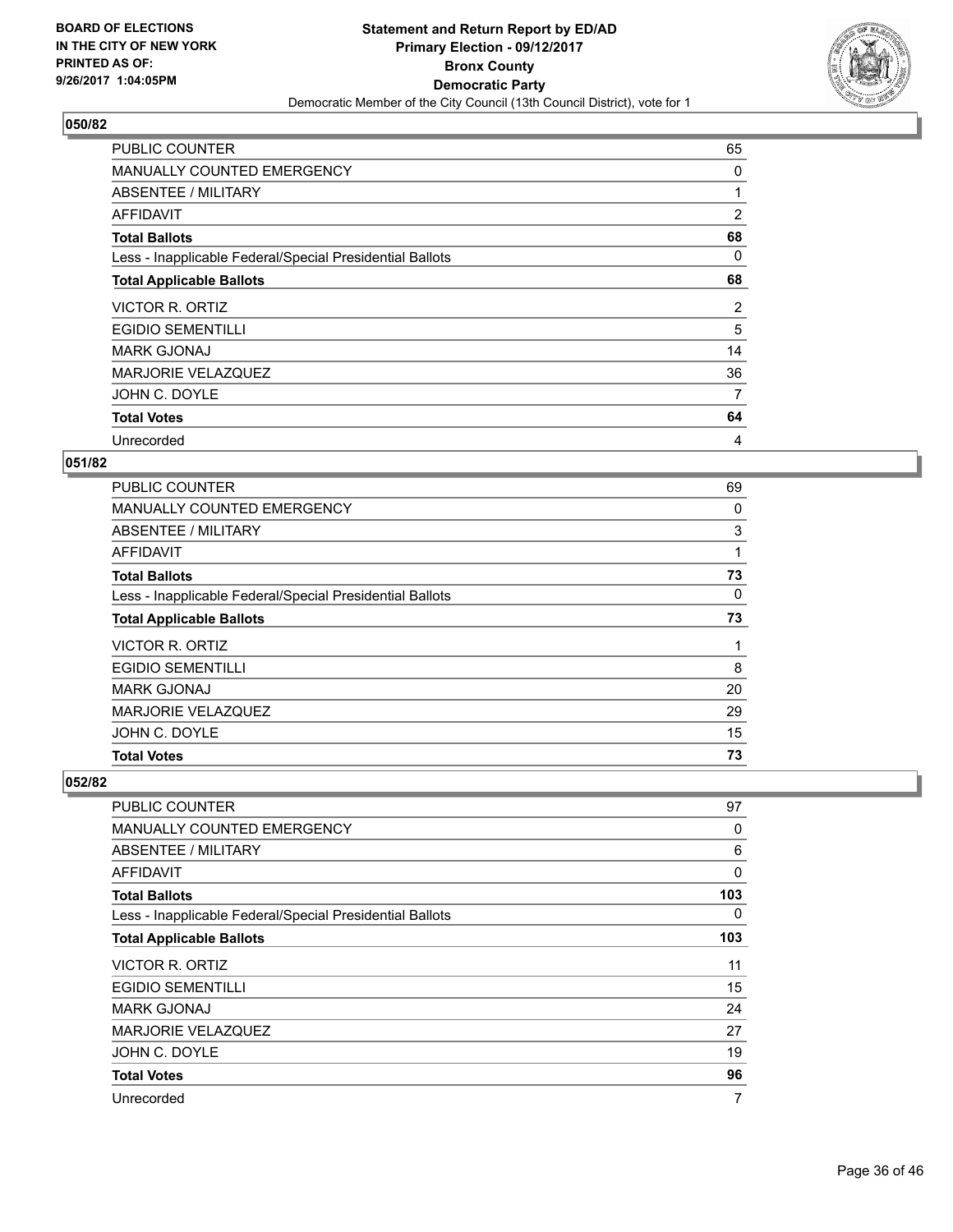

| <b>PUBLIC COUNTER</b>                                    | 76 |
|----------------------------------------------------------|----|
| <b>MANUALLY COUNTED EMERGENCY</b>                        | 0  |
| ABSENTEE / MILITARY                                      |    |
| AFFIDAVIT                                                | 0  |
| <b>Total Ballots</b>                                     | 77 |
| Less - Inapplicable Federal/Special Presidential Ballots | 0  |
| <b>Total Applicable Ballots</b>                          | 77 |
| VICTOR R. ORTIZ                                          | 2  |
| <b>EGIDIO SEMENTILLI</b>                                 | 19 |
| <b>MARK GJONAJ</b>                                       | 19 |
|                                                          |    |
| <b>MARJORIE VELAZQUEZ</b>                                | 20 |
| JOHN C. DOYLE                                            | 15 |
| <b>Total Votes</b>                                       | 75 |

## **055/82**

| <b>PUBLIC COUNTER</b>                                    | 74 |
|----------------------------------------------------------|----|
| <b>MANUALLY COUNTED EMERGENCY</b>                        | 0  |
| ABSENTEE / MILITARY                                      |    |
| <b>AFFIDAVIT</b>                                         | 0  |
| <b>Total Ballots</b>                                     | 75 |
| Less - Inapplicable Federal/Special Presidential Ballots | 0  |
| <b>Total Applicable Ballots</b>                          | 75 |
| VICTOR R. ORTIZ                                          | 4  |
| <b>EGIDIO SEMENTILLI</b>                                 | 9  |
| <b>MARK GJONAJ</b>                                       | 20 |
| MARJORIE VELAZQUEZ                                       | 22 |
| JOHN C. DOYLE                                            | 18 |
| <b>Total Votes</b>                                       | 73 |
| Unrecorded                                               | 2  |

| PUBLIC COUNTER                                           | 56             |
|----------------------------------------------------------|----------------|
| MANUALLY COUNTED EMERGENCY                               | 0              |
| ABSENTEE / MILITARY                                      | 5              |
| AFFIDAVIT                                                | $\overline{2}$ |
| <b>Total Ballots</b>                                     | 63             |
| Less - Inapplicable Federal/Special Presidential Ballots | 0              |
| <b>Total Applicable Ballots</b>                          | 63             |
| VICTOR R. ORTIZ                                          | 3              |
| <b>EGIDIO SEMENTILLI</b>                                 | 2              |
| <b>MARK GJONAJ</b>                                       | 32             |
| <b>MARJORIE VELAZQUEZ</b>                                | 18             |
| JOHN C. DOYLE                                            | 7              |
| <b>Total Votes</b>                                       | 62             |
| Unrecorded                                               | 1              |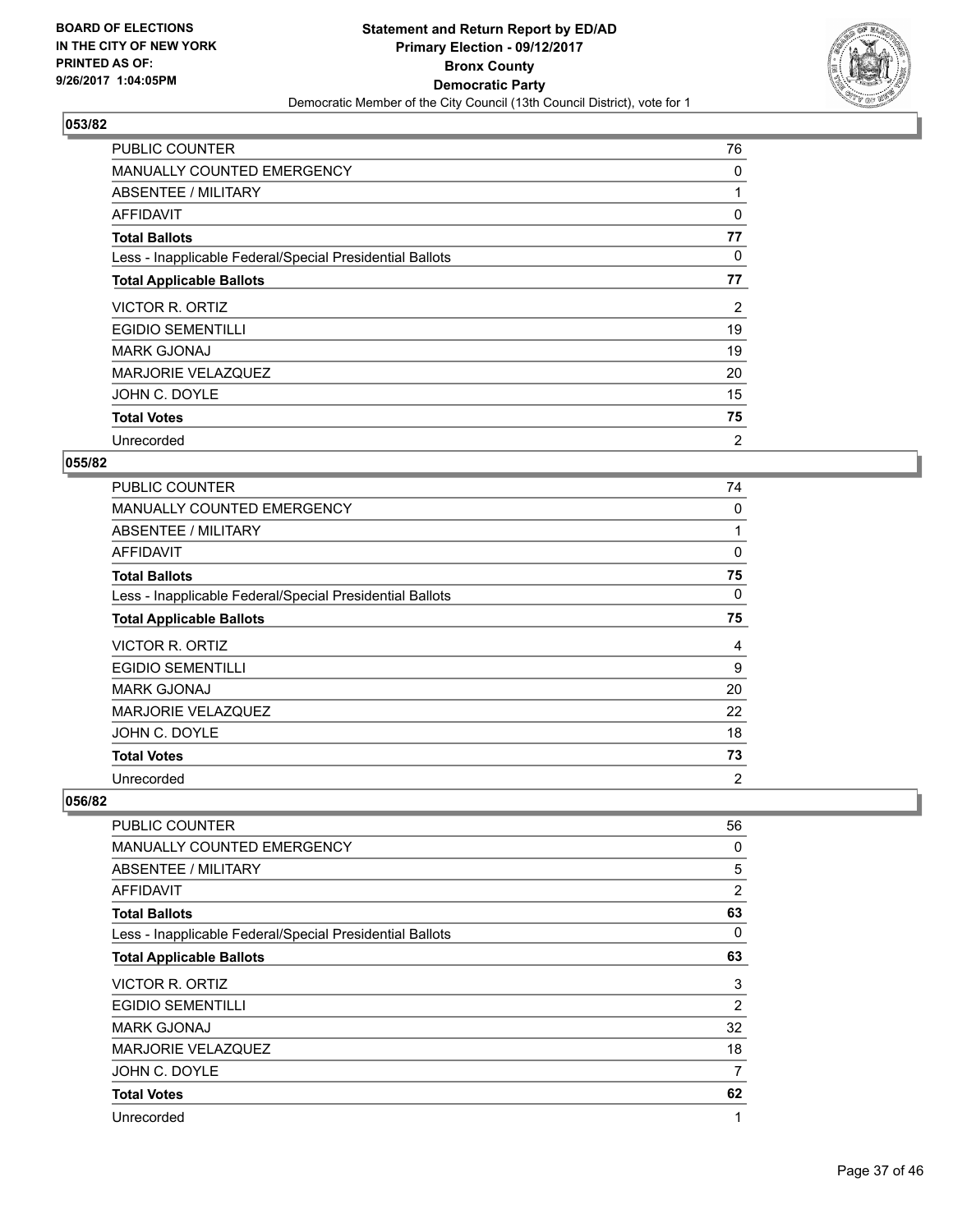

| <b>PUBLIC COUNTER</b>                                    | 61 |
|----------------------------------------------------------|----|
| <b>MANUALLY COUNTED EMERGENCY</b>                        | 0  |
| ABSENTEE / MILITARY                                      | 4  |
| AFFIDAVIT                                                | 1  |
| <b>Total Ballots</b>                                     | 66 |
| Less - Inapplicable Federal/Special Presidential Ballots | 0  |
| <b>Total Applicable Ballots</b>                          | 66 |
| <b>VICTOR R. ORTIZ</b>                                   | 4  |
| <b>EGIDIO SEMENTILLI</b>                                 | 3  |
| <b>MARK GJONAJ</b>                                       | 31 |
| <b>MARJORIE VELAZQUEZ</b>                                | 21 |
| JOHN C. DOYLE                                            | 5  |
|                                                          | 64 |
| <b>Total Votes</b>                                       |    |

## **058/82**

| <b>PUBLIC COUNTER</b>                                    | 60 |
|----------------------------------------------------------|----|
| <b>MANUALLY COUNTED EMERGENCY</b>                        | 0  |
| ABSENTEE / MILITARY                                      | 3  |
| <b>AFFIDAVIT</b>                                         | 1  |
| <b>Total Ballots</b>                                     | 64 |
| Less - Inapplicable Federal/Special Presidential Ballots | 0  |
| <b>Total Applicable Ballots</b>                          | 64 |
| VICTOR R. ORTIZ                                          | 1  |
| <b>EGIDIO SEMENTILLI</b>                                 | 5  |
| <b>MARK GJONAJ</b>                                       | 26 |
| MARJORIE VELAZQUEZ                                       | 21 |
| JOHN C. DOYLE                                            | 11 |
| <b>Total Votes</b>                                       | 64 |

| PUBLIC COUNTER                                           | 12 <sup>°</sup> |
|----------------------------------------------------------|-----------------|
| <b>MANUALLY COUNTED EMERGENCY</b>                        | 0               |
| ABSENTEE / MILITARY                                      | 0               |
| <b>AFFIDAVIT</b>                                         | 0               |
| <b>Total Ballots</b>                                     | 12              |
| Less - Inapplicable Federal/Special Presidential Ballots | 0               |
| <b>Total Applicable Ballots</b>                          | 12              |
| VICTOR R. ORTIZ                                          | 0               |
| <b>EGIDIO SEMENTILLI</b>                                 | 0               |
| <b>MARK GJONAJ</b>                                       | 6               |
| MARJORIE VELAZQUEZ                                       | 3               |
| JOHN C. DOYLE                                            | 1               |
| <b>Total Votes</b>                                       | 10              |
| Unrecorded                                               | $\overline{2}$  |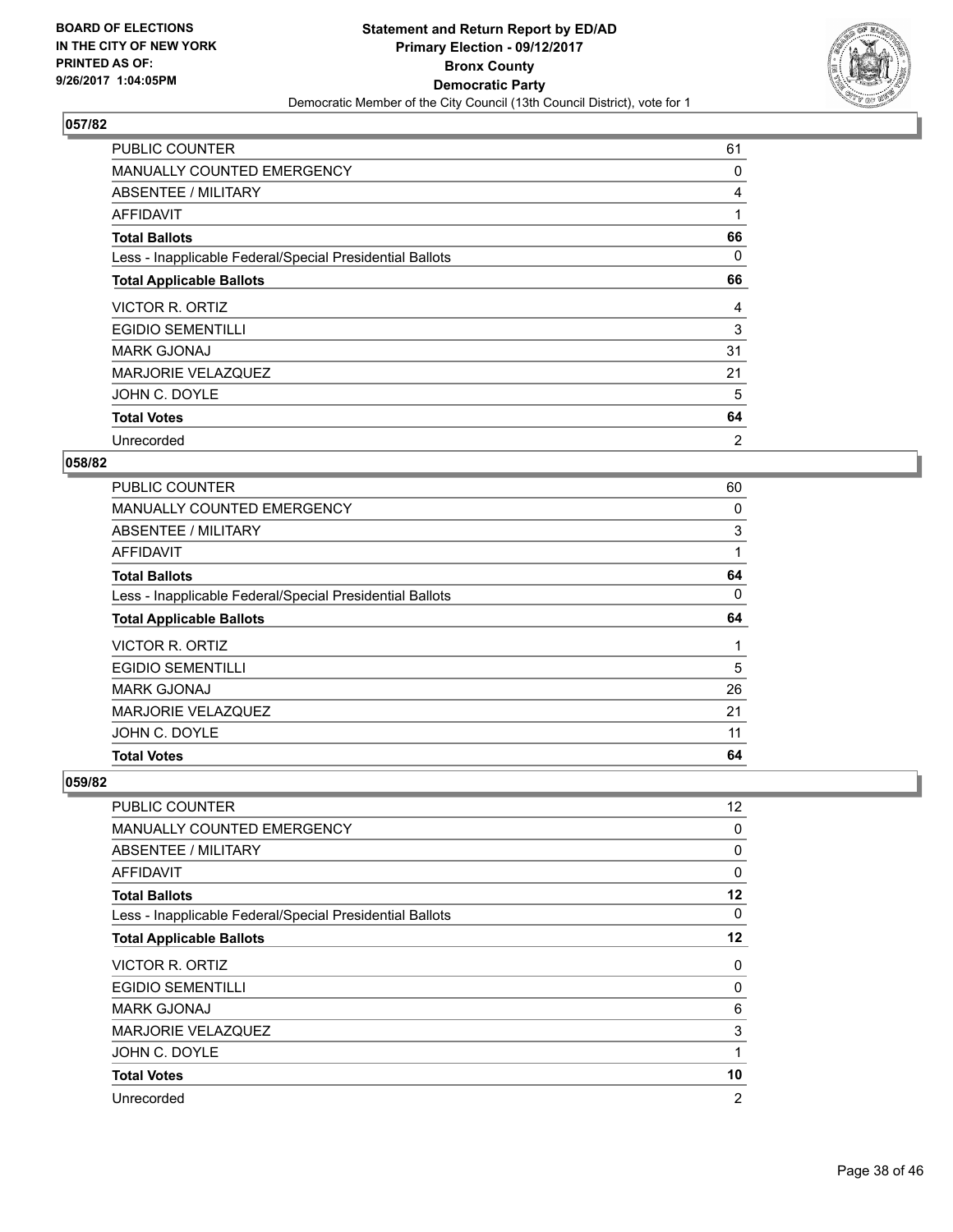

| <b>PUBLIC COUNTER</b>                                    | 144 |
|----------------------------------------------------------|-----|
| <b>MANUALLY COUNTED EMERGENCY</b>                        | 0   |
| ABSENTEE / MILITARY                                      | 3   |
| AFFIDAVIT                                                | 0   |
| <b>Total Ballots</b>                                     | 147 |
| Less - Inapplicable Federal/Special Presidential Ballots | 0   |
| <b>Total Applicable Ballots</b>                          | 147 |
| VICTOR R. ORTIZ                                          | 2   |
|                                                          |     |
| <b>EGIDIO SEMENTILLI</b>                                 | 4   |
| <b>MARK GJONAJ</b>                                       | 32  |
| <b>MARJORIE VELAZQUEZ</b>                                | 41  |
| JOHN C. DOYLE                                            | 66  |
| <b>Total Votes</b>                                       | 145 |

## **061/82**

| <b>PUBLIC COUNTER</b>                                    | 166            |
|----------------------------------------------------------|----------------|
| <b>MANUALLY COUNTED EMERGENCY</b>                        | 0              |
| <b>ABSENTEE / MILITARY</b>                               | 6              |
| <b>AFFIDAVIT</b>                                         | $\overline{2}$ |
| <b>Total Ballots</b>                                     | 174            |
| Less - Inapplicable Federal/Special Presidential Ballots | 0              |
| <b>Total Applicable Ballots</b>                          | 174            |
| VICTOR R. ORTIZ                                          | 0              |
| <b>EGIDIO SEMENTILLI</b>                                 | 0              |
| <b>MARK GJONAJ</b>                                       | 23             |
| <b>MARJORIE VELAZQUEZ</b>                                | 30             |
| JOHN C. DOYLE                                            | 118            |
| <b>Total Votes</b>                                       | 171            |
| Unrecorded                                               | 3              |

| <b>PUBLIC COUNTER</b>                                    | 130            |
|----------------------------------------------------------|----------------|
| <b>MANUALLY COUNTED EMERGENCY</b>                        | 0              |
| ABSENTEE / MILITARY                                      | 8              |
| AFFIDAVIT                                                | 2              |
| <b>Total Ballots</b>                                     | 140            |
| Less - Inapplicable Federal/Special Presidential Ballots | 0              |
| <b>Total Applicable Ballots</b>                          | 140            |
| VICTOR R. ORTIZ                                          | 1              |
| <b>EGIDIO SEMENTILLI</b>                                 | 0              |
| <b>MARK GJONAJ</b>                                       | 16             |
| MARJORIE VELAZQUEZ                                       | 20             |
| JOHN C. DOYLE                                            | 101            |
| <b>Total Votes</b>                                       | 138            |
| Unrecorded                                               | $\overline{2}$ |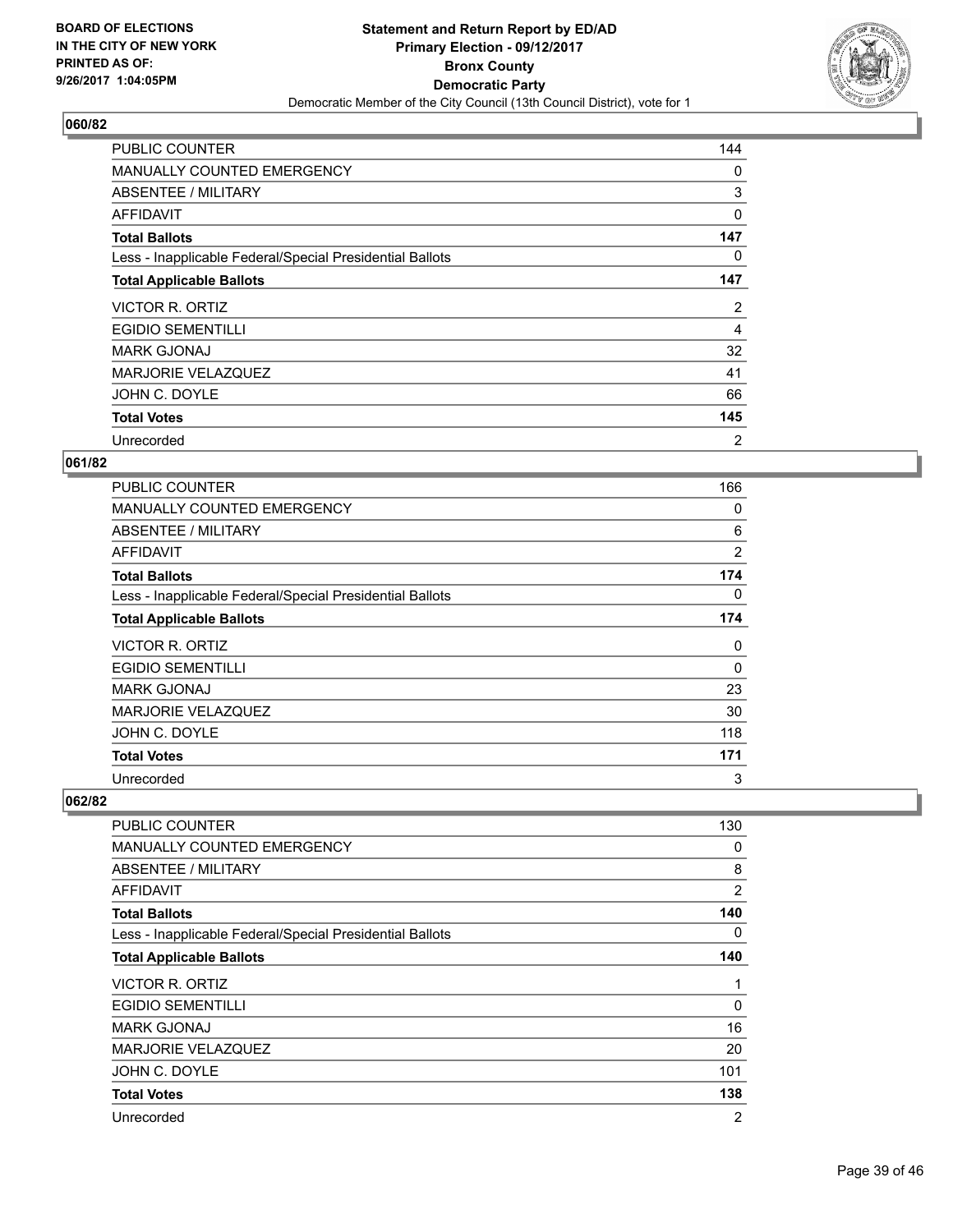

| <b>Total Votes</b>                                       | 117 |
|----------------------------------------------------------|-----|
| JOHN C. DOYLE                                            | 82  |
| <b>MARJORIE VELAZQUEZ</b>                                | 17  |
| <b>MARK GJONAJ</b>                                       | 18  |
| <b>EGIDIO SEMENTILLI</b>                                 | 0   |
| VICTOR R. ORTIZ                                          | 0   |
| <b>Total Applicable Ballots</b>                          | 117 |
| Less - Inapplicable Federal/Special Presidential Ballots | 0   |
| <b>Total Ballots</b>                                     | 117 |
| AFFIDAVIT                                                | 2   |
| ABSENTEE / MILITARY                                      |     |
| <b>MANUALLY COUNTED EMERGENCY</b>                        | 0   |
| <b>PUBLIC COUNTER</b>                                    | 114 |

## **064/82**

| <b>PUBLIC COUNTER</b>                                    | 120            |
|----------------------------------------------------------|----------------|
| <b>MANUALLY COUNTED EMERGENCY</b>                        | 0              |
| ABSENTEE / MILITARY                                      | $\overline{2}$ |
| AFFIDAVIT                                                | 4              |
| <b>Total Ballots</b>                                     | 126            |
| Less - Inapplicable Federal/Special Presidential Ballots | 0              |
| <b>Total Applicable Ballots</b>                          | 126            |
| <b>VICTOR R. ORTIZ</b>                                   | 15             |
| <b>EGIDIO SEMENTILLI</b>                                 | 2              |
| <b>MARK GJONAJ</b>                                       | 38             |
| <b>MARJORIE VELAZQUEZ</b>                                | 43             |
| JOHN C. DOYLE                                            | 17             |
| REV RUBEN DIAZ SR (WRITE-IN)                             | $\mathbf 1$    |
| <b>Total Votes</b>                                       | 116            |
| Unrecorded                                               | 10             |

| <b>PUBLIC COUNTER</b>                                    | 16 |
|----------------------------------------------------------|----|
| <b>MANUALLY COUNTED EMERGENCY</b>                        | 0  |
| ABSENTEE / MILITARY                                      | 1  |
| AFFIDAVIT                                                | 2  |
| <b>Total Ballots</b>                                     | 19 |
| Less - Inapplicable Federal/Special Presidential Ballots | 0  |
| <b>Total Applicable Ballots</b>                          | 19 |
| <b>VICTOR R. ORTIZ</b>                                   | 1  |
| <b>EGIDIO SEMENTILLI</b>                                 | 0  |
| <b>MARK GJONAJ</b>                                       | 6  |
| <b>MARJORIE VELAZQUEZ</b>                                | 4  |
| JOHN C. DOYLE                                            | 8  |
| <b>Total Votes</b>                                       | 19 |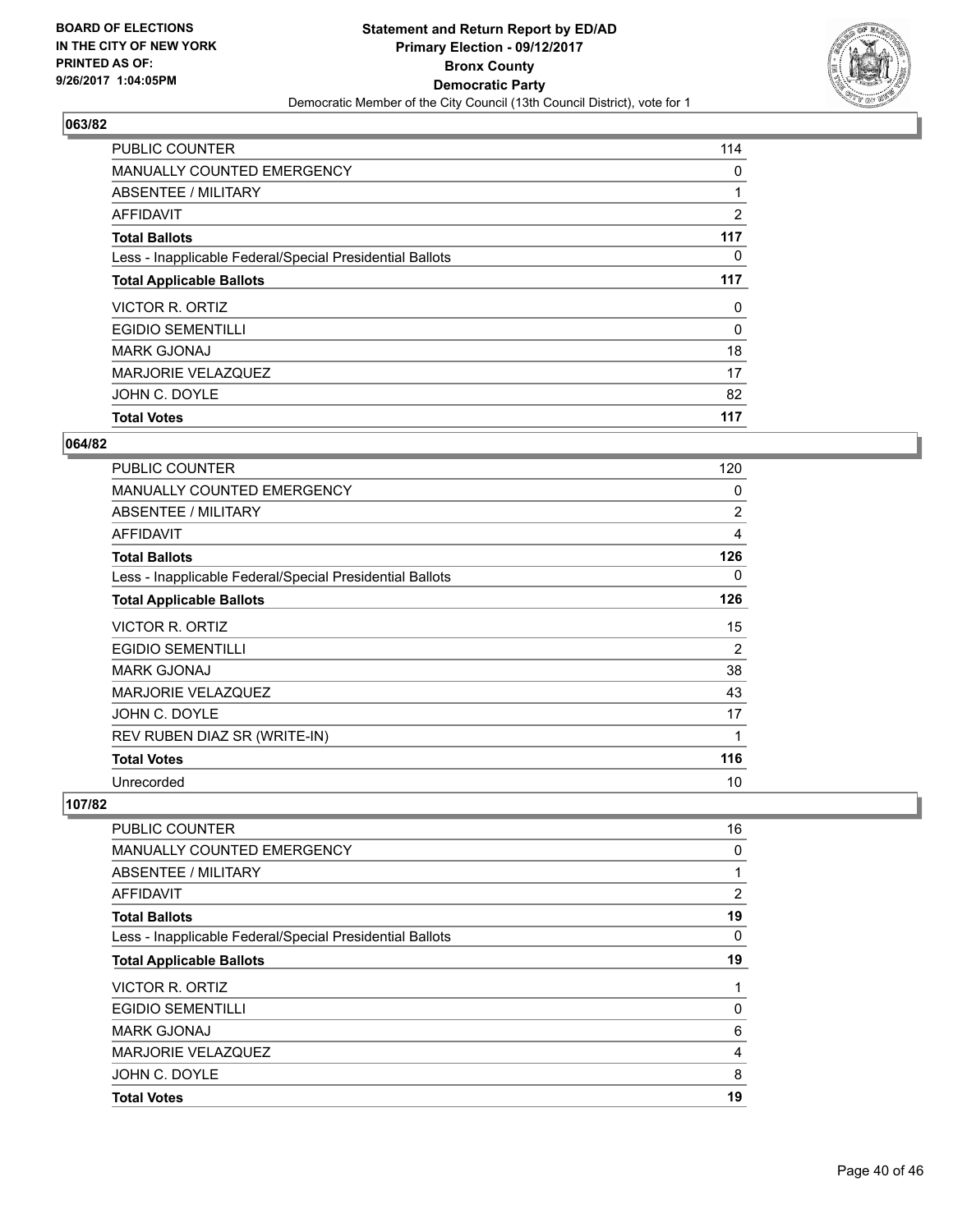

| 0        |
|----------|
| 0        |
| 0        |
| 0        |
| 0        |
| 0        |
| 0        |
| 0        |
| 0        |
| 0        |
| 0        |
| $\Omega$ |
| 0        |
|          |

#### **110/82 COMBINED into: 069/80**

| <b>PUBLIC COUNTER</b>                                    | 0            |
|----------------------------------------------------------|--------------|
| MANUALLY COUNTED EMERGENCY                               | 0            |
| ABSENTEE / MILITARY                                      | 0            |
| <b>AFFIDAVIT</b>                                         | 0            |
| <b>Total Ballots</b>                                     | 0            |
| Less - Inapplicable Federal/Special Presidential Ballots | $\mathbf 0$  |
| <b>Total Applicable Ballots</b>                          | 0            |
| VICTOR R. ORTIZ                                          | 0            |
| <b>EGIDIO SEMENTILLI</b>                                 | 0            |
| <b>MARK GJONAJ</b>                                       | 0            |
| MARJORIE VELAZQUEZ                                       | 0            |
| JOHN C. DOYLE                                            | $\mathbf{0}$ |
| <b>Total Votes</b>                                       | O            |
| 113/82 COMBINED into: 108/82                             |              |
| 114/82 COMBINED into: 112/82                             |              |
| 116/82 COMBINED into: 112/82                             |              |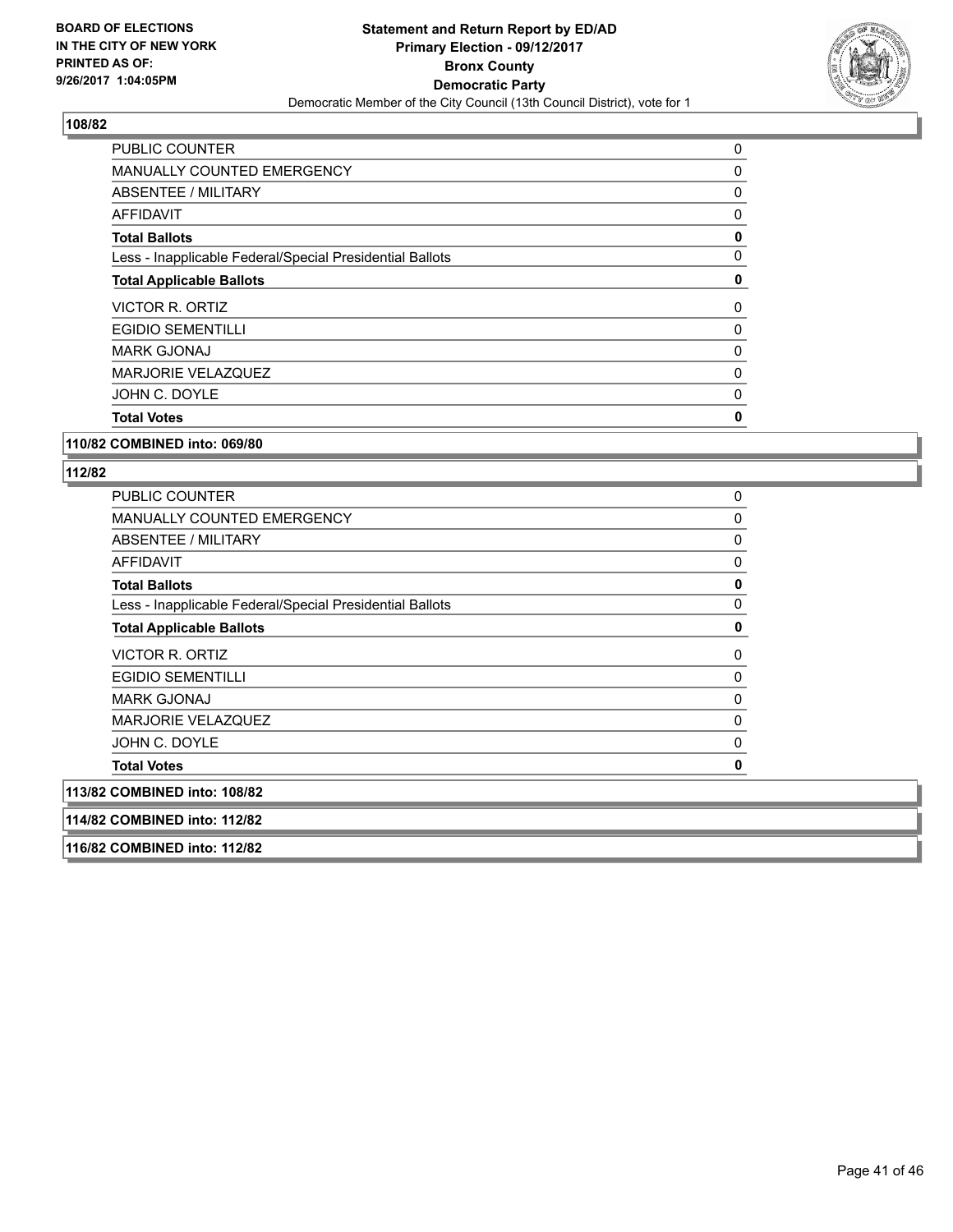

| <b>Total Votes</b>                                       | $\mathbf{0}$ |
|----------------------------------------------------------|--------------|
| JOHN C. DOYLE                                            | 0            |
| <b>MARJORIE VELAZQUEZ</b>                                | 0            |
| <b>MARK GJONAJ</b>                                       | 0            |
| <b>EGIDIO SEMENTILLI</b>                                 | 0            |
| <b>VICTOR R. ORTIZ</b>                                   | 0            |
| <b>Total Applicable Ballots</b>                          | 0            |
| Less - Inapplicable Federal/Special Presidential Ballots | 0            |
| <b>Total Ballots</b>                                     | 0            |
| AFFIDAVIT                                                | 0            |
| ABSENTEE / MILITARY                                      | 0            |
| <b>MANUALLY COUNTED EMERGENCY</b>                        | 0            |
| <b>PUBLIC COUNTER</b>                                    | 0            |

#### **118/82 COMBINED into: 117/82**

| PUBLIC COUNTER                                           | 43 |
|----------------------------------------------------------|----|
| <b>MANUALLY COUNTED EMERGENCY</b>                        |    |
| <b>ABSENTEE / MILITARY</b>                               | 2  |
| AFFIDAVIT                                                | 0  |
| <b>Total Ballots</b>                                     | 46 |
| Less - Inapplicable Federal/Special Presidential Ballots | 0  |
| <b>Total Applicable Ballots</b>                          | 46 |
| VICTOR R. ORTIZ                                          |    |
| <b>EGIDIO SEMENTILLI</b>                                 | 2  |
| <b>MARK GJONAJ</b>                                       | 15 |
| <b>MARJORIE VELAZQUEZ</b>                                | 18 |
|                                                          |    |
| JOHN C. DOYLE                                            | 6  |
| <b>Total Votes</b>                                       | 42 |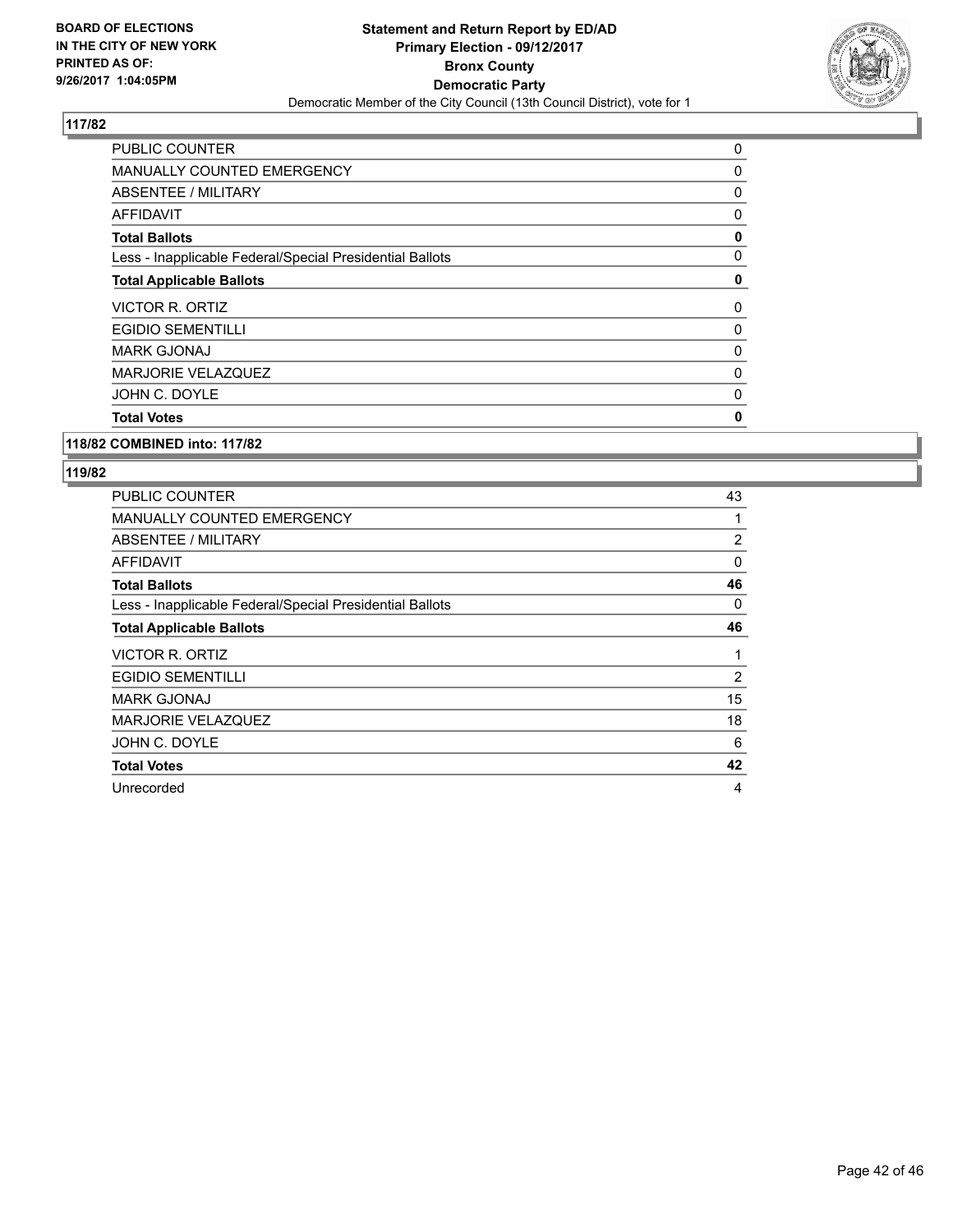

| <b>Total Votes</b>                                       | 0 |
|----------------------------------------------------------|---|
| JOHN C. DOYLE                                            | 0 |
| MARJORIE VELAZQUEZ                                       | 0 |
| <b>MARK GJONAJ</b>                                       | 0 |
| <b>EGIDIO SEMENTILLI</b>                                 | 0 |
| VICTOR R. ORTIZ                                          | 0 |
| <b>Total Applicable Ballots</b>                          | 0 |
| Less - Inapplicable Federal/Special Presidential Ballots | 0 |
| <b>Total Ballots</b>                                     | 0 |
| AFFIDAVIT                                                | 0 |
| ABSENTEE / MILITARY                                      | 0 |
| MANUALLY COUNTED EMERGENCY                               | 0 |
| <b>PUBLIC COUNTER</b>                                    | 0 |

| <b>PUBLIC COUNTER</b>                                    | 0        |
|----------------------------------------------------------|----------|
| MANUALLY COUNTED EMERGENCY                               | 0        |
| ABSENTEE / MILITARY                                      | 0        |
| AFFIDAVIT                                                | 0        |
| <b>Total Ballots</b>                                     | 0        |
| Less - Inapplicable Federal/Special Presidential Ballots | $\Omega$ |
| <b>Total Applicable Ballots</b>                          | 0        |
| VICTOR R. ORTIZ                                          | 0        |
| <b>EGIDIO SEMENTILLI</b>                                 | 0        |
| <b>MARK GJONAJ</b>                                       | 0        |
| MARJORIE VELAZQUEZ                                       | 0        |
| JOHN C. DOYLE                                            | 0        |
| <b>Total Votes</b>                                       | 0        |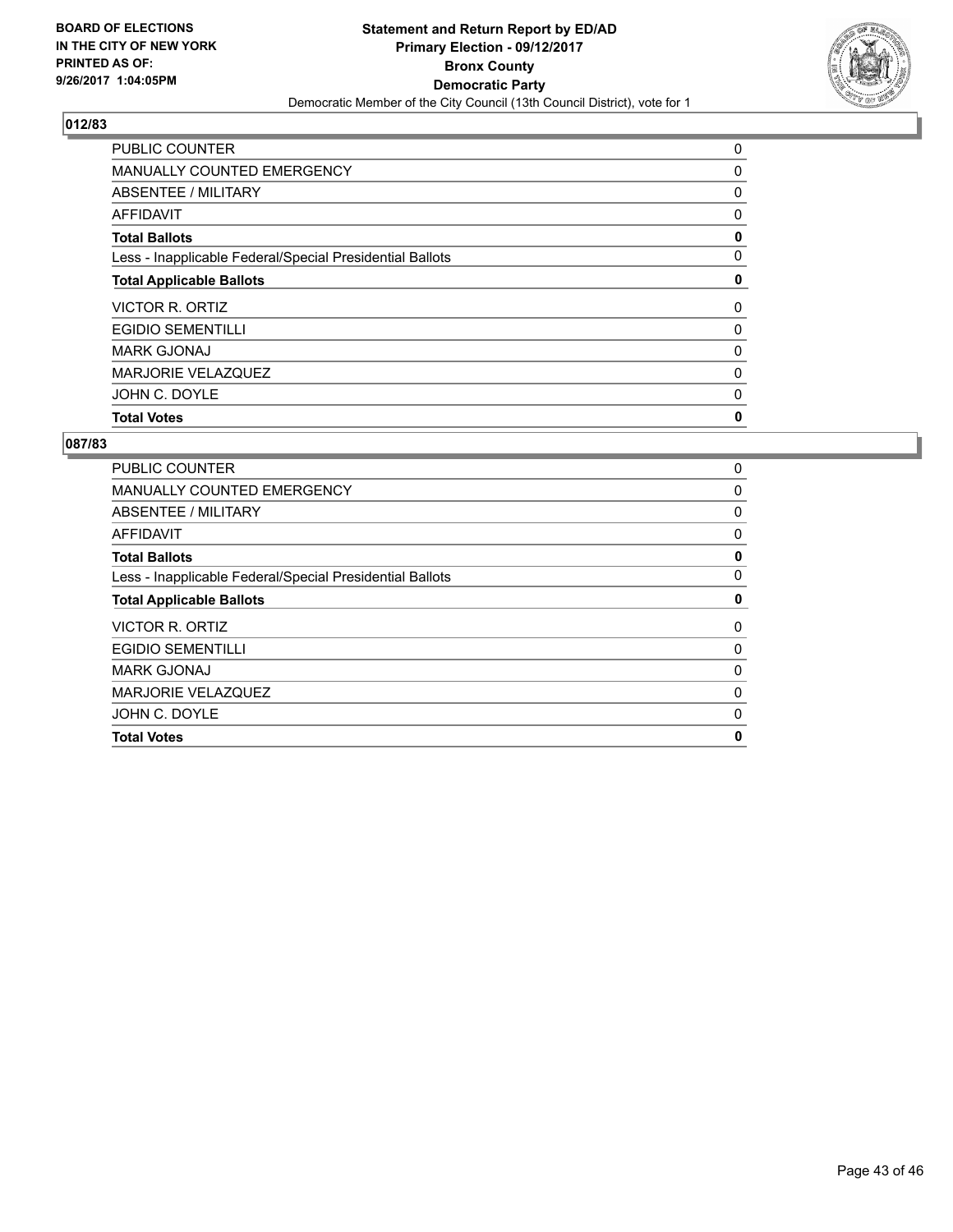

| <b>Total Votes</b>                                       | 0 |
|----------------------------------------------------------|---|
| JOHN C. DOYLE                                            | 0 |
| <b>MARJORIE VELAZQUEZ</b>                                | 0 |
| <b>MARK GJONAJ</b>                                       | 0 |
| <b>EGIDIO SEMENTILLI</b>                                 | 0 |
| <b>VICTOR R. ORTIZ</b>                                   | 0 |
| <b>Total Applicable Ballots</b>                          | 0 |
| Less - Inapplicable Federal/Special Presidential Ballots | 0 |
| <b>Total Ballots</b>                                     | 0 |
| AFFIDAVIT                                                | 0 |
| ABSENTEE / MILITARY                                      | 0 |
| MANUALLY COUNTED EMERGENCY                               | 0 |
| <b>PUBLIC COUNTER</b>                                    | 0 |

#### **044/87**

| PUBLIC COUNTER                                           | 22             |
|----------------------------------------------------------|----------------|
| <b>MANUALLY COUNTED EMERGENCY</b>                        | 0              |
| <b>ABSENTEE / MILITARY</b>                               | 0              |
| AFFIDAVIT                                                | 0              |
| <b>Total Ballots</b>                                     | 22             |
| Less - Inapplicable Federal/Special Presidential Ballots | 0              |
| <b>Total Applicable Ballots</b>                          | 22             |
| VICTOR R. ORTIZ                                          | 2              |
| <b>EGIDIO SEMENTILLI</b>                                 | 0              |
| <b>MARK GJONAJ</b>                                       | 8              |
| MARJORIE VELAZQUEZ                                       | 8              |
| JOHN C. DOYLE                                            | $\overline{2}$ |
| <b>Total Votes</b>                                       | 20             |
| Unrecorded                                               | 2              |

## **045/87**

| <b>COMBINED into: 117/82</b>                             |                |
|----------------------------------------------------------|----------------|
| <b>Total Votes</b>                                       | 8              |
| JOHN C. DOYLE                                            | 1              |
| MARJORIE VELAZQUEZ                                       | $\overline{2}$ |
| <b>MARK GJONAJ</b>                                       | 3              |
| <b>EGIDIO SEMENTILLI</b>                                 |                |
| VICTOR R. ORTIZ                                          | 1              |
| <b>Total Applicable Ballots</b>                          | 8              |
| Less - Inapplicable Federal/Special Presidential Ballots | 0              |
| <b>Total Ballots</b>                                     | 8              |
| <b>AFFIDAVIT</b>                                         | 0              |
| ABSENTEE / MILITARY                                      | 0              |
| MANUALLY COUNTED EMERGENCY                               | 0              |
| <b>PUBLIC COUNTER</b>                                    | 8              |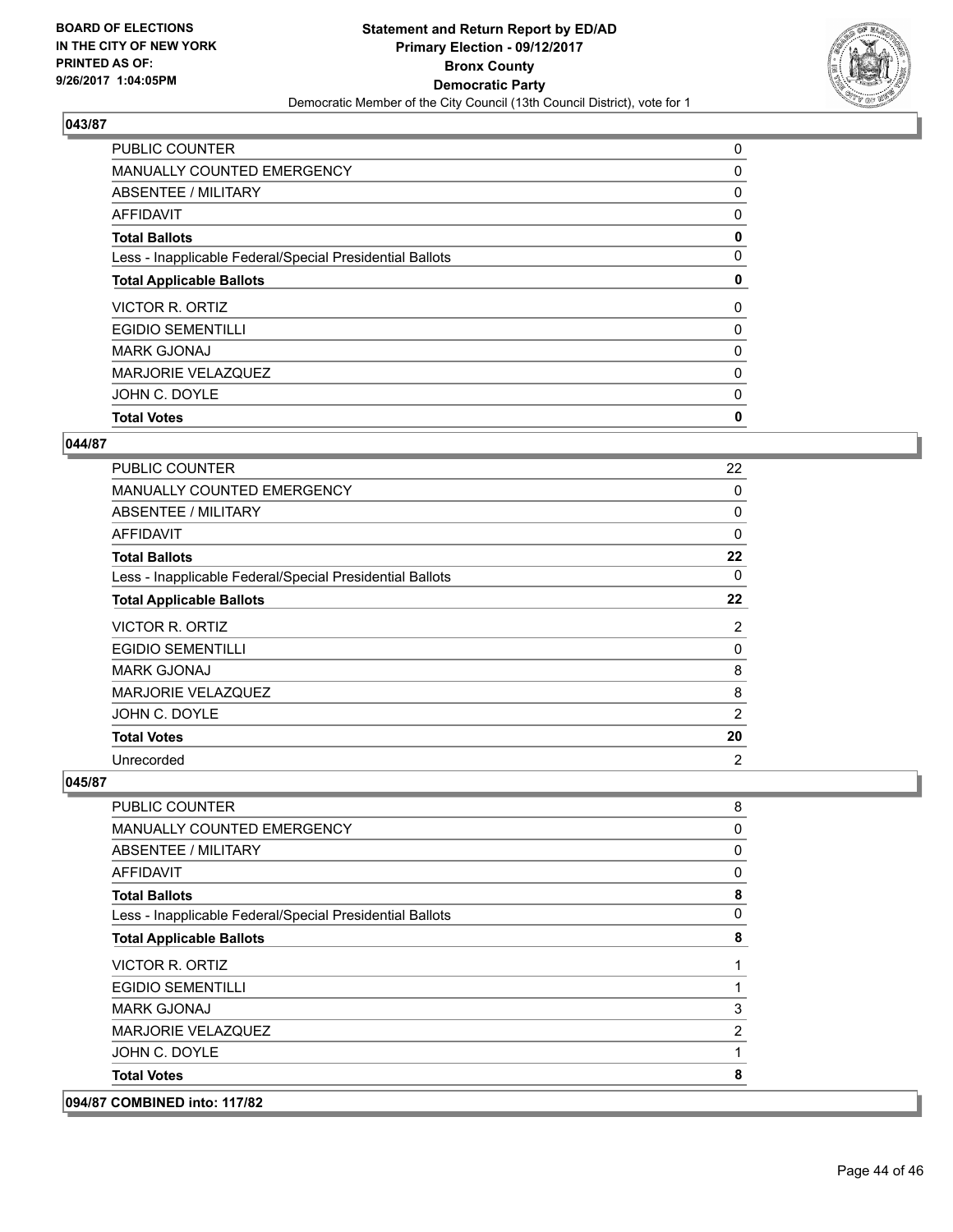

| <b>PUBLIC COUNTER</b>                                    | 0            |
|----------------------------------------------------------|--------------|
| <b>MANUALLY COUNTED EMERGENCY</b>                        | 0            |
| ABSENTEE / MILITARY                                      | 0            |
| <b>AFFIDAVIT</b>                                         | 0            |
| <b>Total Ballots</b>                                     | 0            |
| Less - Inapplicable Federal/Special Presidential Ballots | 0            |
| <b>Total Applicable Ballots</b>                          | 0            |
| VICTOR R. ORTIZ                                          | 0            |
| <b>EGIDIO SEMENTILLI</b>                                 | 0            |
| <b>MARK GJONAJ</b>                                       | 0            |
| MARJORIE VELAZQUEZ                                       | 0            |
| JOHN C. DOYLE                                            | 0            |
| <b>Total Votes</b>                                       | $\mathbf{0}$ |